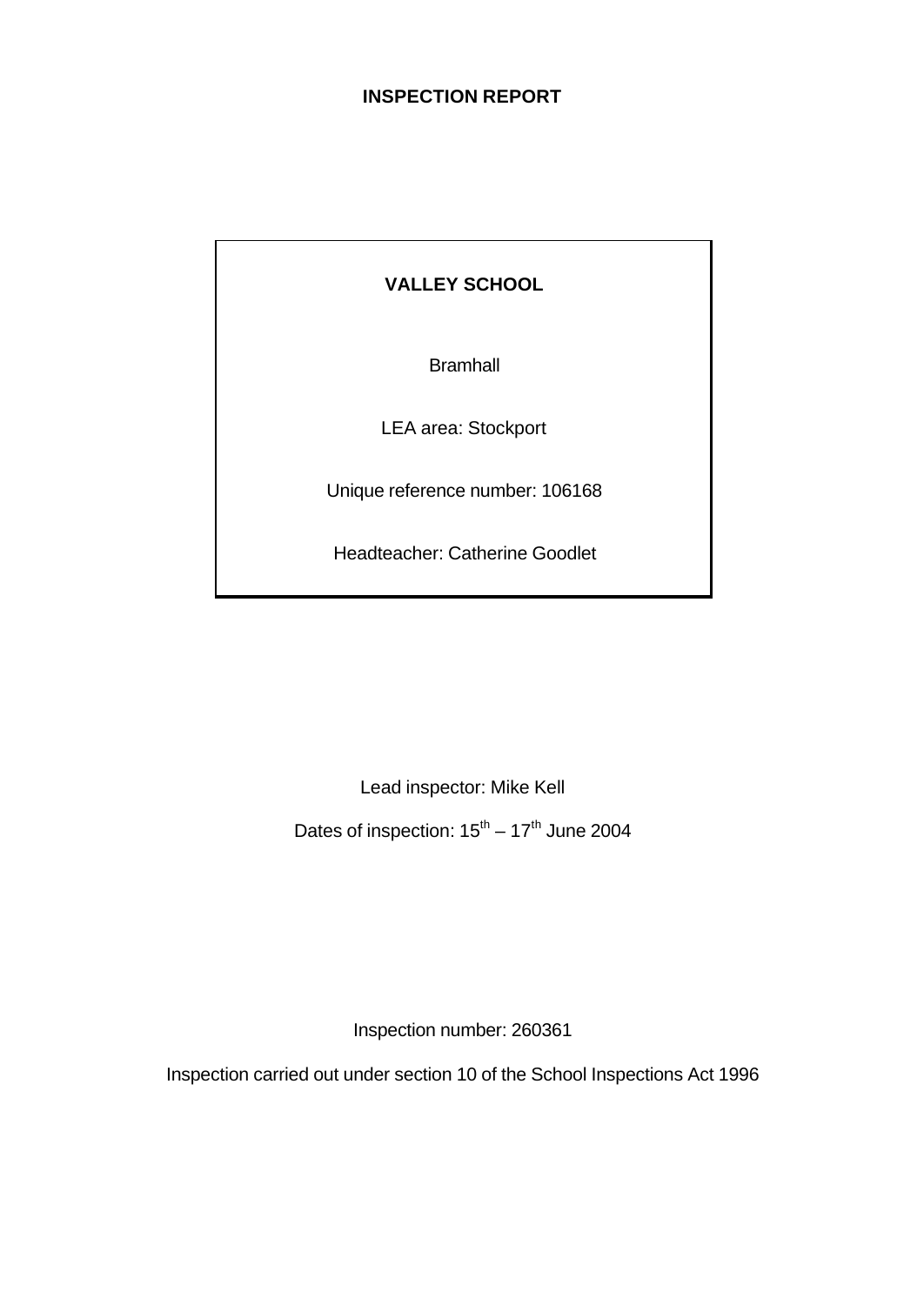#### © Crown copyright 2004

This report may be reproduced in whole or in part for non-commercial educational purposes, provided that all extracts quoted are reproduced verbatim without adaptation and on condition that the source and date thereof are stated.

Further copies of this report are obtainable from the school. Under the School Inspections Act 1996, the school must provide a copy of this report and/or its summary free of charge to certain categories of people. A charge not exceeding the full cost of reproduction may be made for any other copies supplied.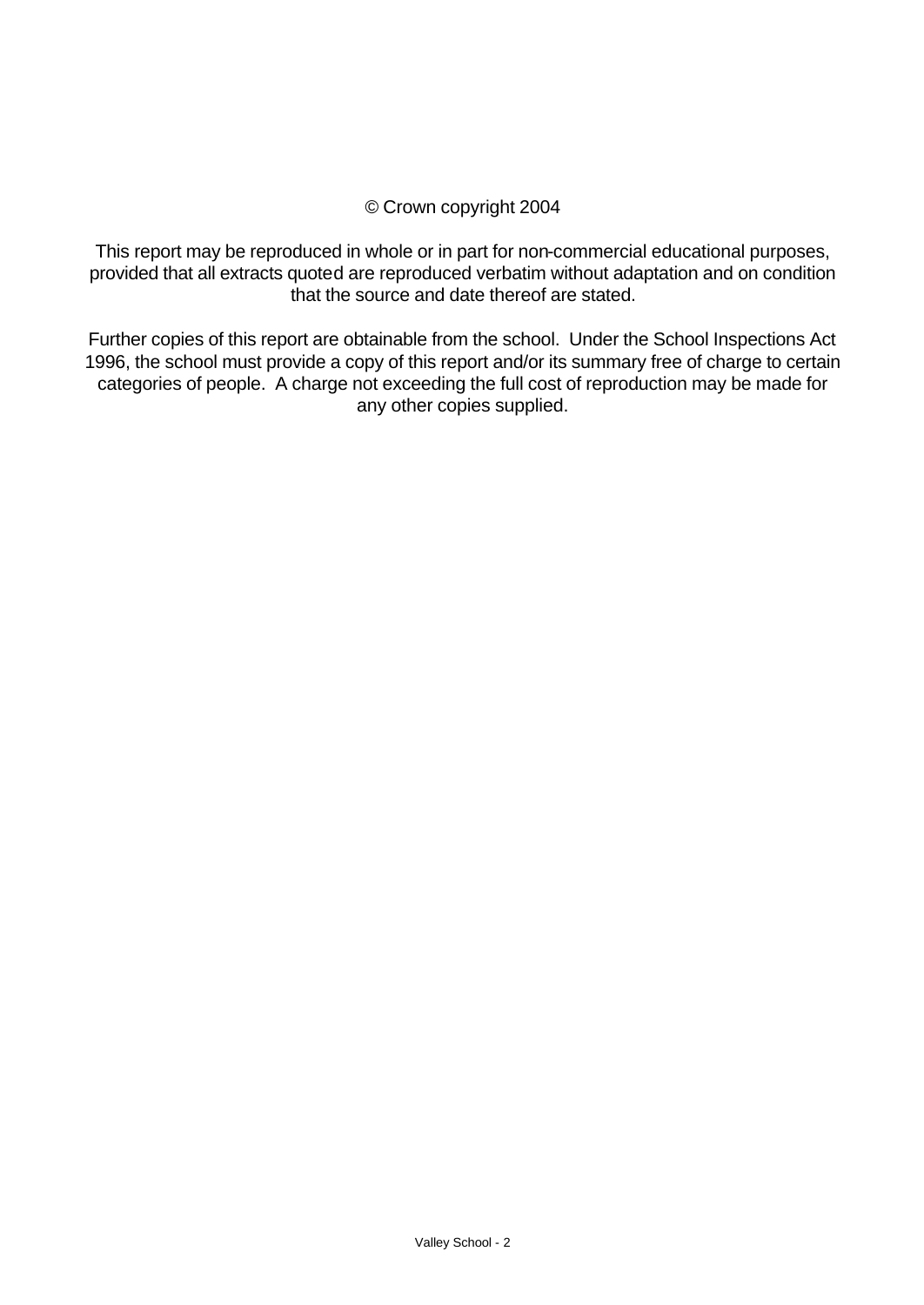## **INFORMATION ABOUT THE SCHOOL**

| Type of school:        |    |                             | Special                                         |
|------------------------|----|-----------------------------|-------------------------------------------------|
| School category:       |    |                             | Community                                       |
| Age range of pupils:   |    |                             | $2 - 11$                                        |
| Gender of pupils:      |    |                             | Mixed                                           |
| Number on roll:        |    |                             | 80                                              |
| School address:        |    |                             | Whitehaven Road<br><b>Bramhall</b><br>Stockport |
| Postcode:              |    |                             | SK71EN                                          |
| Telephone number:      |    |                             | 0161 439 7343                                   |
| Fax number:            |    |                             | 0161 439 0664                                   |
| Appropriate authority: |    | Name of chair of governors: | Governing Body<br>Linda Hilton                  |
| Date<br>inspection:    | οf |                             | previous $12^{th} - 15^{th}$ October 1998.      |

## **CHARACTERISTICS OF THE SCHOOL**

Valley is classed as a school for pupils with severe learning difficulties but there are now more pupils in the school with profound and multiple learning difficulties and autism than there are with severe learning difficulties. The designated roll is 76 pupils, which is much bigger than average for a school of this type and age range. Currently, 39 full time pupils attend the school and 41 children attend the nursery part time, either in the morning or afternoon. There are almost three times as many boys as girls in the school and most have a Statement of Special Educational Need.

There are seven classes in total, including the nursery. The nursery is a fully inclusive provision, taking local children as well as those with learning difficulties. There are a very few children of Reception age with special educational needs but they are taught in the main part of the school with Year 1 and 2 pupils. Pupils with autism are taught as two separate classes grouped mainly according to age. Other classes are grouped, broadly, by age rather than special educational need. This year, one for Year 2 and 3 pupils only has pupils with profound and multiple learning difficulties. The three remaining classes contain a mixture of pupils with profound and multiple learning difficulties and severe learning difficulties.

Because of the pupils' learning difficulties, their development, especially their attainment, on entry to the school is significantly delayed compared with others of a similar age. The school has a broad socio-economic mix in keeping with its intake from a wide geographical area. The vast majority of full time pupils have a White British background. Three pupils do not have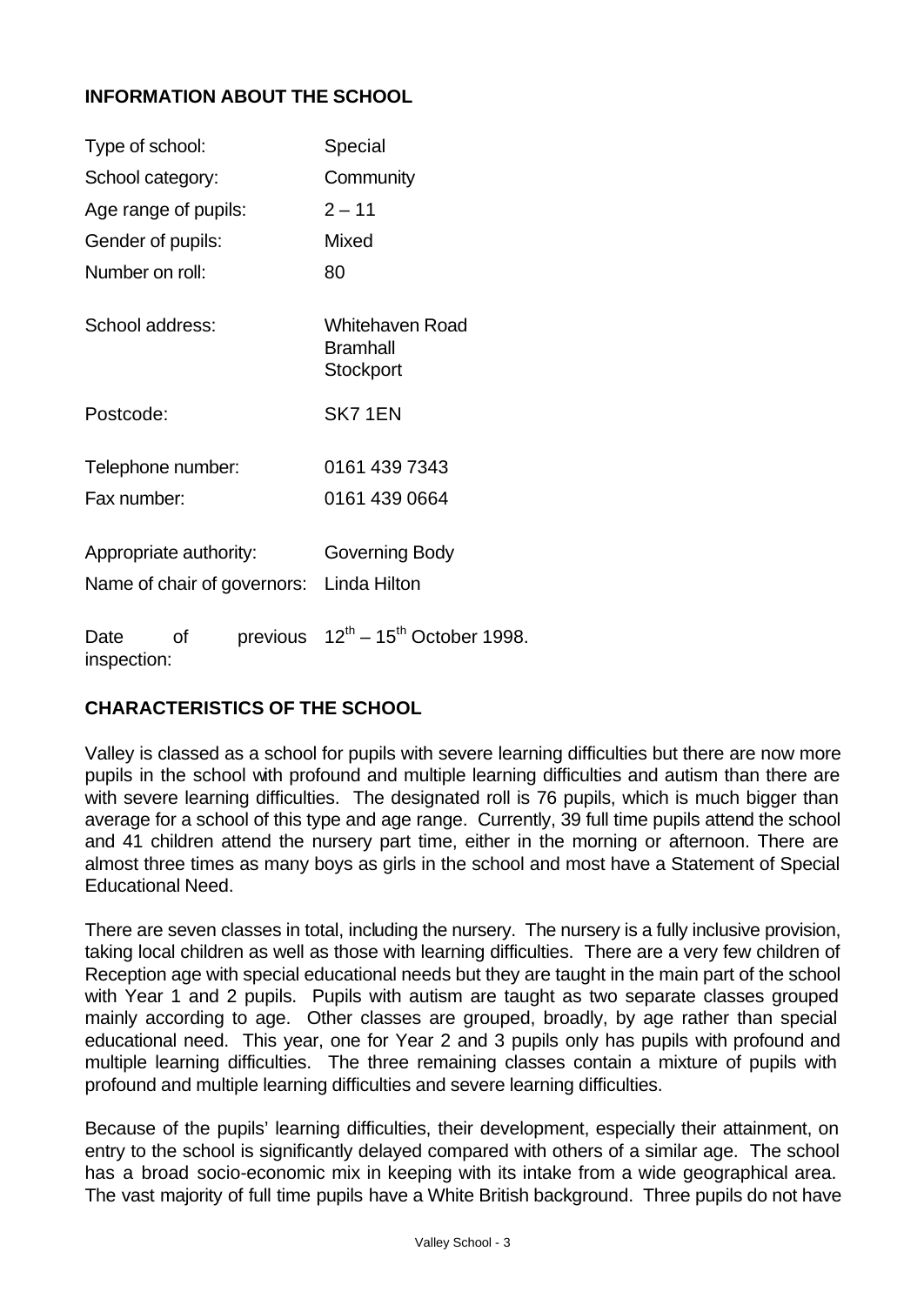English as their first language, although this is not their main barrier to learning. Nine pupils attend classes at local mainstream schools in order to extend their learning and to encourage their personal development.

In 2004, the school was accredited by the National Healthy Schools Scheme in Stockport.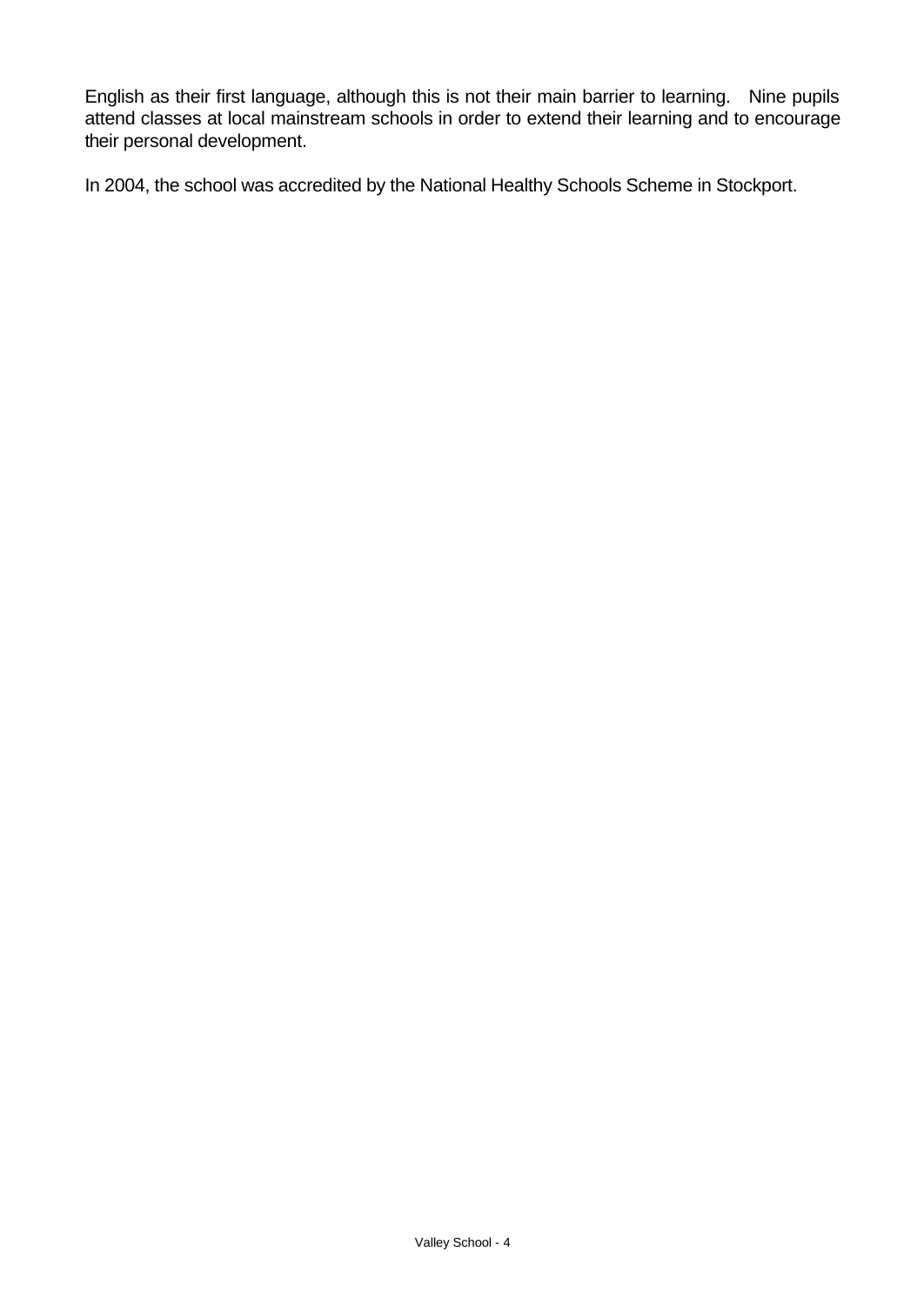#### **INFORMATION ABOUT THE INSPECTION TEAM**

| Members of the inspection team |                         | <b>Subject responsibilities</b> |                                                                   |  |  |
|--------------------------------|-------------------------|---------------------------------|-------------------------------------------------------------------|--|--|
| 13101                          | <b>Mike Kell</b>        | Lead inspector                  | <b>Music</b>                                                      |  |  |
|                                |                         |                                 | French                                                            |  |  |
|                                |                         |                                 | <b>History</b>                                                    |  |  |
| 9348                           | Mary Le Mage            | Lay inspector                   |                                                                   |  |  |
| 2480                           | <b>Christine Gilder</b> | Team inspector                  | English                                                           |  |  |
|                                |                         |                                 | health<br>Personal,<br>social<br>and<br>education and citizenship |  |  |
|                                |                         |                                 | Religious education                                               |  |  |
| 22391                          | <b>Nick Smith</b>       | Team inspector                  | <b>Mathematics</b>                                                |  |  |
|                                |                         |                                 | Design and technology                                             |  |  |
|                                |                         |                                 | Art and design                                                    |  |  |
|                                |                         |                                 | Physical education                                                |  |  |
|                                |                         |                                 | Special educational needs                                         |  |  |
| 19386                          | <b>Trevor Watts</b>     | Team inspector                  | <b>Foundation Stage</b>                                           |  |  |
|                                |                         |                                 | Science                                                           |  |  |
|                                |                         |                                 | Information and communication<br>technology                       |  |  |
|                                |                         |                                 | Geography                                                         |  |  |
|                                |                         |                                 | additional<br>English<br>as<br>an<br>language                     |  |  |
|                                |                         |                                 |                                                                   |  |  |

The inspection contractor was:

Penta International Upperton House The Avenue **Eastbourne** BN21 3YB

Any concerns or complaints about the inspection or the report should be made initially to the inspection contractor. The procedures are set out in the leaflet *'Complaining about Ofsted Inspections'*, which is available from Ofsted Publications Centre (telephone 07002 637833) or Ofsted's website (www.ofsted.gov.uk).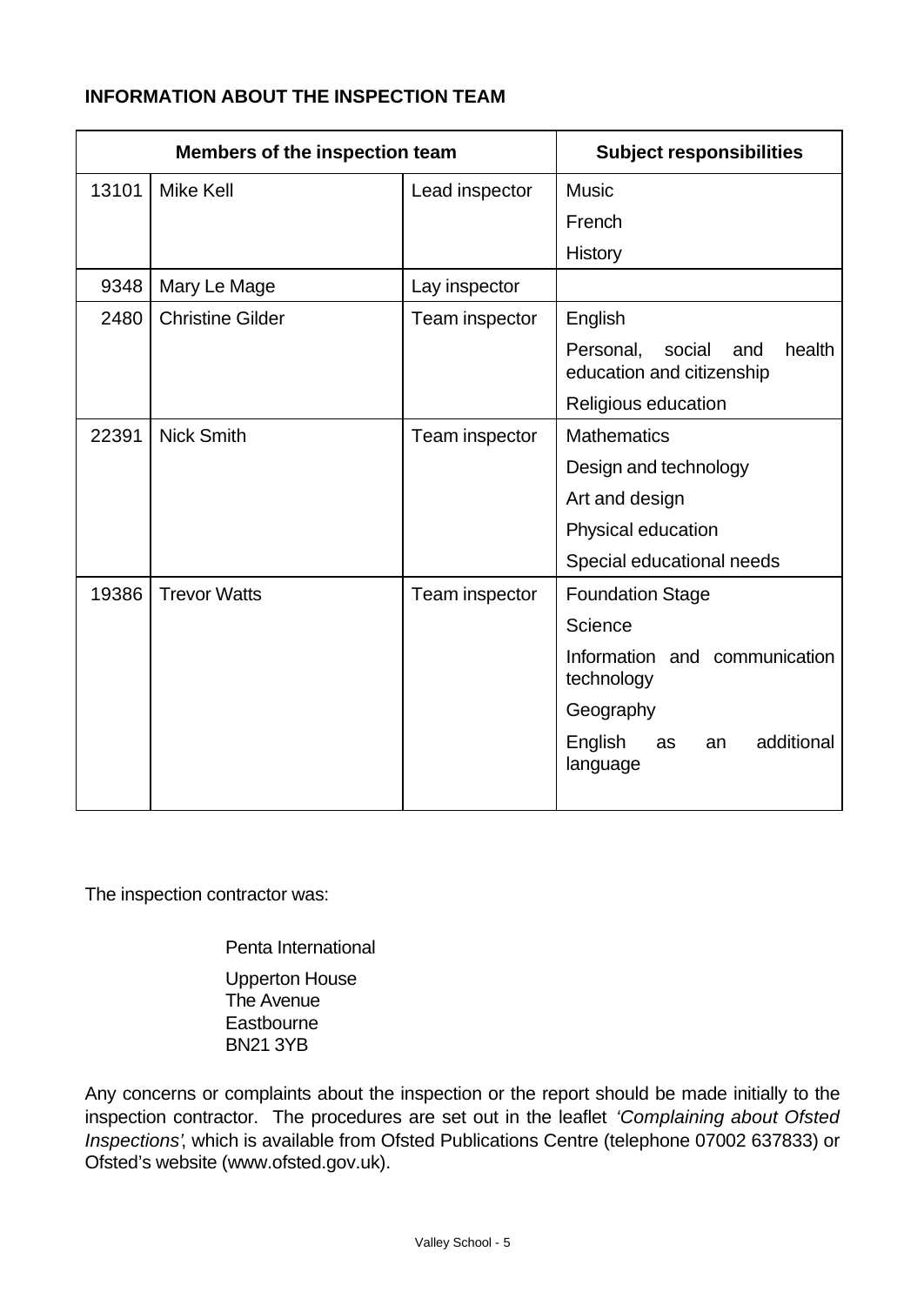# **REPORT CONTENTS**

|                                                                                                                                    | Page |
|------------------------------------------------------------------------------------------------------------------------------------|------|
| <b>PART A: SUMMARY OF THE REPORT</b>                                                                                               | 6    |
| <b>PART B: COMMENTARY ON THE INSPECTION FINDINGS</b>                                                                               |      |
| <b>STANDARDS ACHIEVED BY PUPILS</b>                                                                                                | 8    |
| Standards achieved in areas of learning, subjects and courses                                                                      |      |
| Pupils' attitudes, values and other personal qualities                                                                             |      |
| <b>QUALITY OF EDUCATION PROVIDED BY THE SCHOOL</b>                                                                                 | 11   |
| Teaching and learning<br>The curriculum<br>Care, guidance and support<br>Partnership with parents, other schools and the community |      |
| <b>LEADERSHIP AND MANAGEMENT</b>                                                                                                   | 16   |
| <b>PART C: THE QUALITY OF EDUCATION IN SUBJECTS</b>                                                                                | 19   |
| AREAS OF LEARNING IN THE FOUNDATION STAGE AND                                                                                      |      |
| <b>SUBJECTS IN KEY STAGES 1 AND 2</b>                                                                                              |      |
| <b>PART D: SUMMARY OF THE MAIN INSPECTION JUDGEMENTS</b>                                                                           | 35   |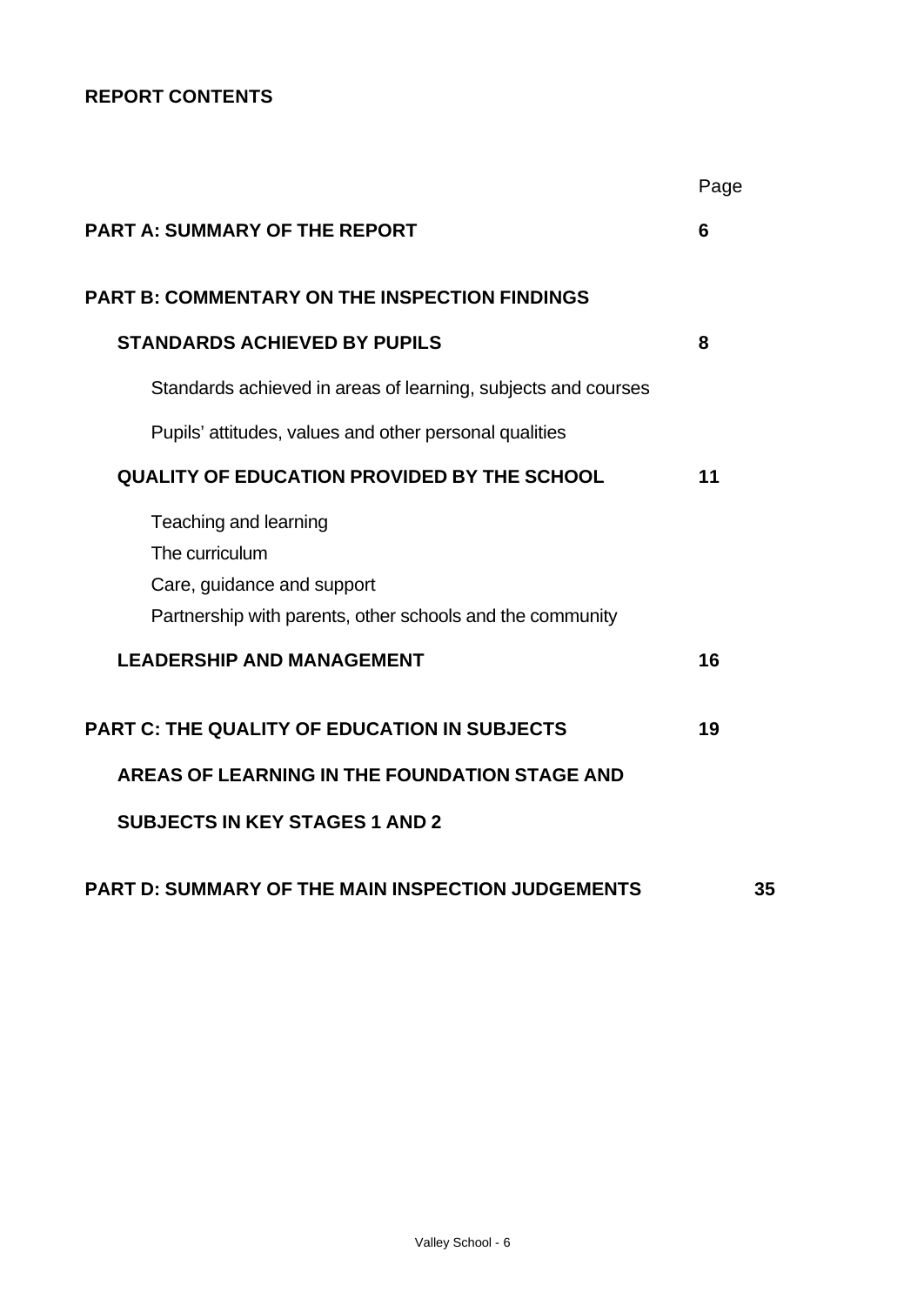# **PART A: SUMMARY OF THE REPORT**

## **OVERALL EVALUATION**

**Valley is a good school with some very good features. It is well led and managed**. Good quality teaching promotes pupils' learning well and they achieve well. The good school ethos is supported by strong links with parents and so pupils make good gains in all aspects of their personal development. The school provides good value for money.

The school's main strengths and weaknesses are:

- The headteacher and deputy share a very clear vision for the school's development, which is enthusiastically endorsed by staff and governors.
- The inclusive nursery provision is very good.
- Very good care and welfare initiatives maximise the learning opportunities for pupils.
- Very high quality relationships and the appropriate use of praise and encouragement underpin teachers' high expectations of pupils' attitudes and behaviour.
- A range of communication systems and aids support learning and pupils' personal development.
- Very good quality resources are used; these include teaching resources, communication aids and equipment to support physical development and mobility such as very high quality standing frames.
- Lesson planning is not always based on pupils' prior learning and lacks sharpness; some plans do not identify what it is anticipated that pupils should learn.
- There are inconsistencies in the breadth and balance of the curriculum offered to pupils in different classes in Years 1 to 6, and the teaching time devoted to each subject.

The school has made good improvement since the previous inspection. This is due mainly to improved leadership and management. Pupils' achievements have improved as teaching is more effective, so that pupils learn better. Key issues relating to attainment in religious education and information and communication technology (ICT) and pupil progress in history and geography have both been addressed fully. Most other key issues have been met. Teaching is monitored more regularly, co-ordinator's curriculum planning is improved, and assessment procedures now measure pupils' progress in different subject areas. The school development plan is more strategic and there are significantly more effective arrangements for literacy and developing writing skills. However, issues relating to the curriculum remain unresolved; the allocation and use of teaching time, curriculum breadth and balance and curriculum monitoring by senior managers.

## **STANDARDS ACHIEVED**

| Pupils' achievement at the end of: | In relation to individual targets in: |                               |  |  |
|------------------------------------|---------------------------------------|-------------------------------|--|--|
|                                    | Subjects of the curriculum            | Personal and social education |  |  |
| Year 2                             | Good                                  | Good                          |  |  |
| Year 6                             | Good                                  | Good                          |  |  |

*Inspectors make judgements in the range: excellent, very good, good, satisfactory, unsatisfactory, poor, very poor.*

Overall, in relation to their prior levels of attainment and capability, **pupils achieve well** at all ages and make good progress. Boys and girls make similarly good progress and pupils with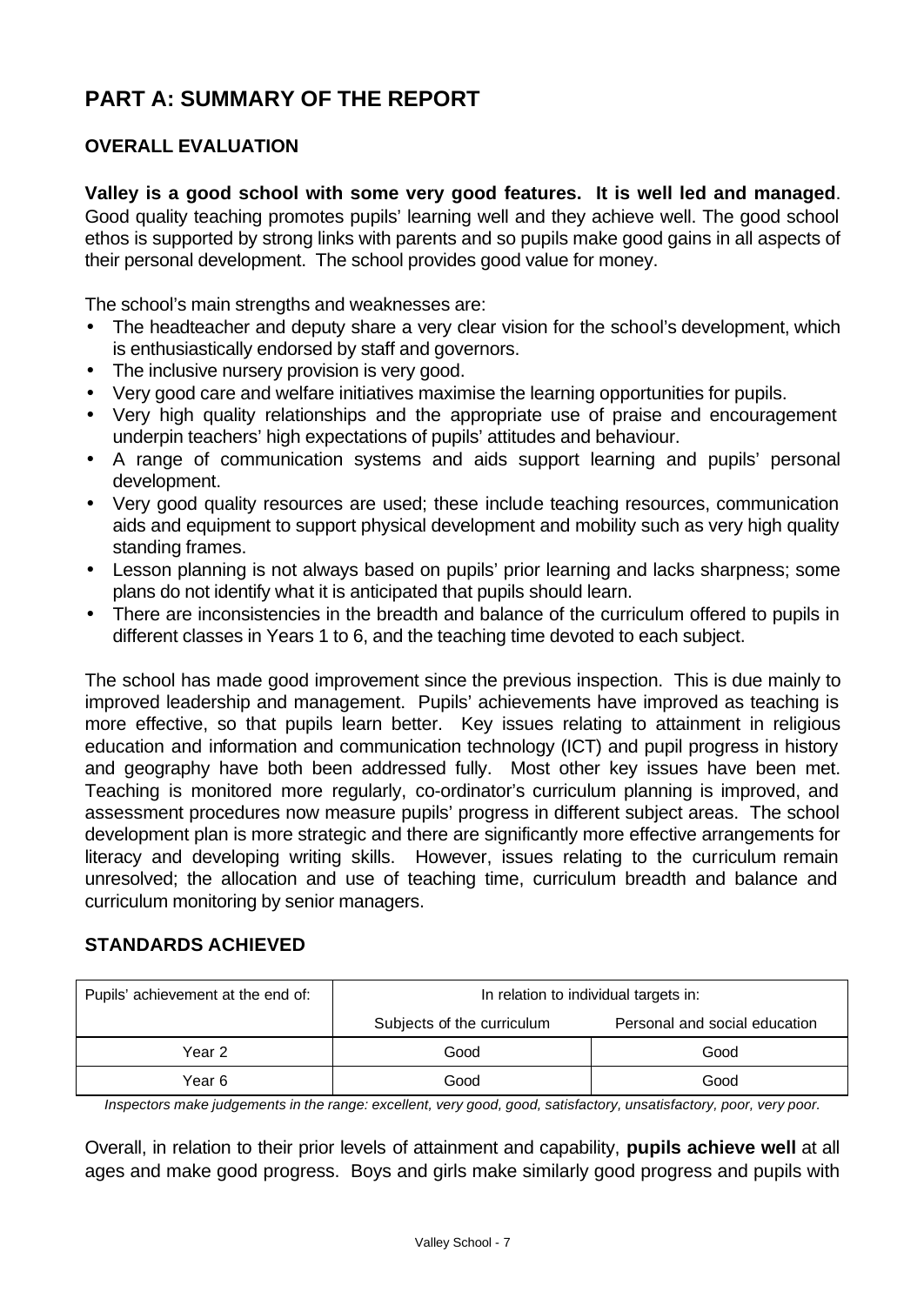English as an additional language, and those with the most complex needs, achieve equally well.

Children in the Foundation Stage achieve well overall across the areas of learning and make particularly good progress in developing communication, language and literacy skills and in their personal and social development. Pupils in Years 1 to 6 achieve very well in physical education and their achievements are good in English, mathematics, science, music, religious education and design and technology. Achievement is satisfactory in ICT, art and design, history, geography and personal, social and health education (PSHE). Pupils' achievement has improved well since the last inspection and this reflects improvement in the quality of teaching and learning.

Throughout the school, pupils' attitudes to learning are good and their behaviour is very good, enabling maximum time to be spent on learning. **Provision for pupils' spiritual, moral, social and cultural development is good.** Pupils' attendance is also good**,** as is their punctuality.

## **QUALITY OF EDUCATION**

**The school provides a good quality education** for its pupils. Teaching and learning is **good with some very good features.** Teachers manage pupils extremely well and strong teamwork means that teaching assistants make a very significant contribution to pupils' learning; all pupils are involved in activities. Very good relationships and the use of praise and encouragement underpin teachers' high expectations of pupils. Adults support pupils' communication skills well through the use of augmentative communication systems such as signing, symbols, the Picture Exchange Communication System (PECS) and ICT. Assessment information about pupil achievements is not used routinely, except in the nursery, to plan future activities to meet individual needs. Some lesson planning lacks sharpness and does not identify what it is anticipated that pupils will learn.

The school provides a satisfactory range of curricular opportunities, although the curriculum in the Foundation Stage is very good. Opportunities for additional activities outside the school day are very good. Good accommodation and very good resources meet the pupils' needs. Provision for pupils' personal, social and health education is satisfactory. All pupils have equality of access to the curriculum and opportunities within it, but class timetables are poorly constructed by individual teachers and they are not monitored and evaluated adequately.

The school meets a very high standard in the care, welfare, health and safety of its pupils. It provides good support, advice and guidance, based on effective monitoring of pupils' achievements and personal development. The extent to which pupils' views are taken into account is also good.

The school enjoys good links with parents and carers that contribute positively to pupils' learning and development. There are good links with the community and with other schools.

## **LEADERSHIP AND MANAGEMENT**

The governance of the school is good and governors ensure that all statutory requirements are met. The leadership of the headteacher and other key staff is good. The school is well managed; very good induction procedures, good performance management arrangements and a focused programme of staff development have all combined to enable the school to meet the needs of a changing pupil population.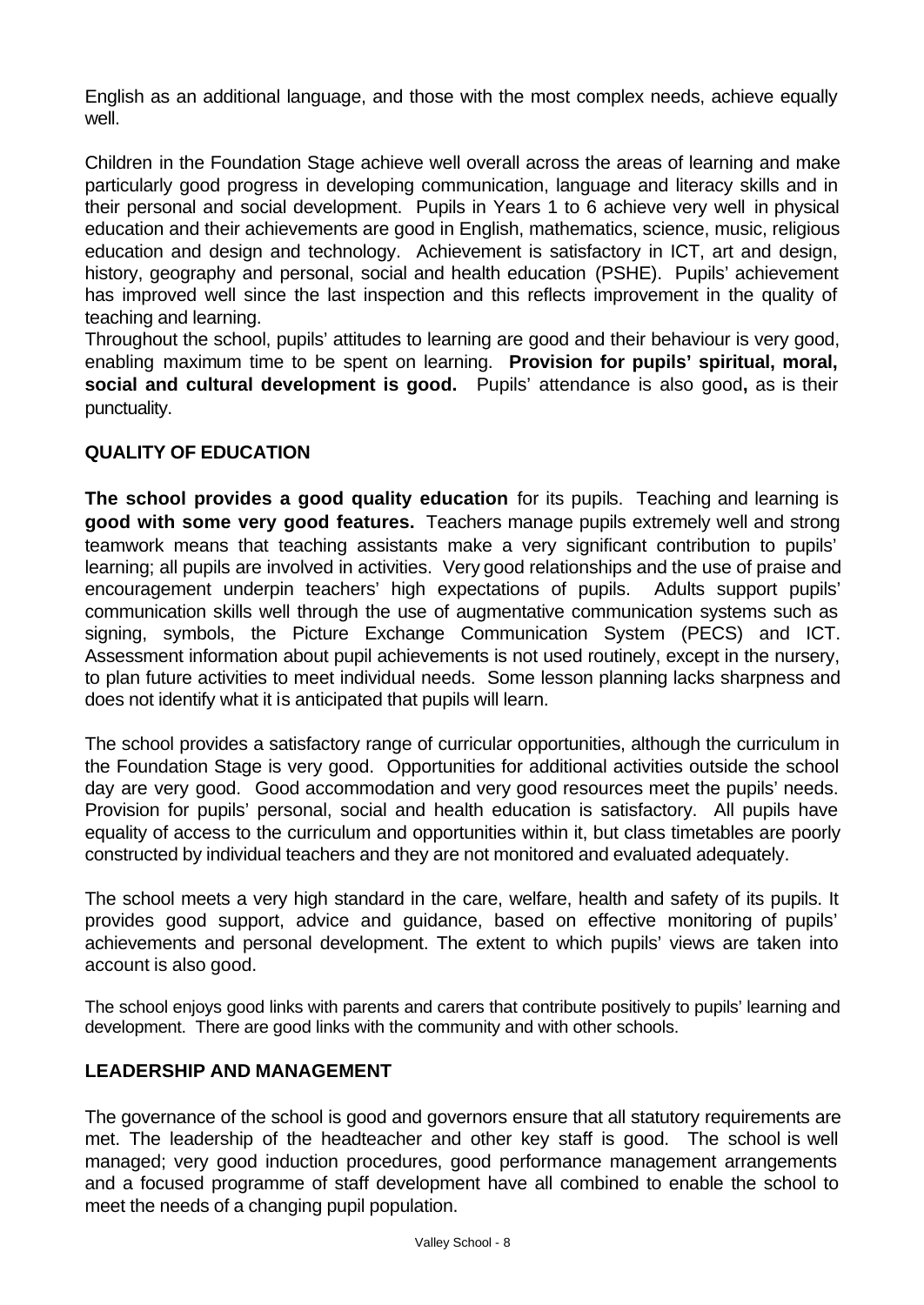## **PARENTS' AND PUPILS' VIEWS OF THE SCHOOL**

Parents hold the school in very high regard and are very positive about the education and care provided for their children. Pupils are very satisfied with the school.

#### **IMPROVEMENTS NEEDED**

The most important things the school should do to improve are:

- Ensure that plans identify the subject-specific skills, knowledge and understanding that individual lessons are intended to develop and that learning outcomes stem from pupils' previous achievements that have been assessed.
- Establish a clear rationale for the curriculum that results in all subjects receiving sufficient teaching time, including sufficient time for PSHE; reflect this structure in clear and unambiguous class timetables; and monitor and evaluate the curriculum routinely.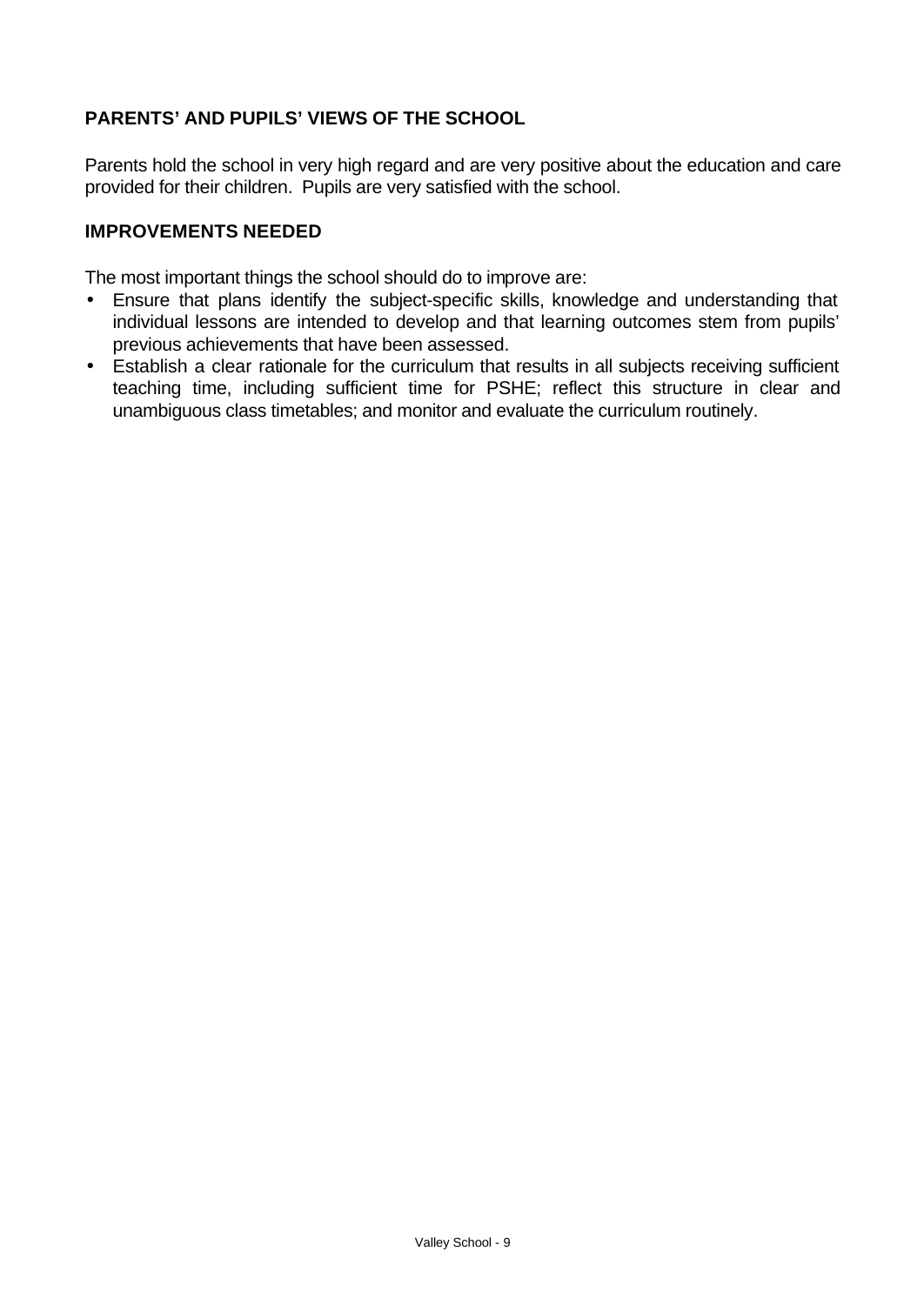# **PART B: COMMENTARY ON THE INSPECTION FINDINGS**

# **STANDARDS ACHIEVED BY PUPILS**

#### **Standards achieved in areas of learning, subjects and courses**

Overall, in relation to their prior levels of attainment and capability, pupils of all ages achieve well and make good progress. Boys and girls make similarly good progress and those with additional learning needs achieve equally well.

#### **Main strengths and weaknesses**

- There have been good and, in the case of some subjects, very good improvements since the last inspection; as a result, pupils make good progress overall.
- Pupils in all years achieve well in their personal development.
- Some pupils' achievements are extended well through the school's links with mainstream schools.
- Very effective communication strategies and computer technology assist pupils with additional learning needs to make good progress.
- Teachers are skilled at promoting the skills of literacy and numeracy in different subjects but ICT skills are not developed as consistently or effectively.
- Shortcomings in some lesson planning, and some subsequent assessment procedures, affect pupils' achievements on occasion.

#### **Commentary**

1. Children in the Foundation Stage achieve well and make particularly good progress in developing communication, language and literacy skills and in their personal and social development. Pupils in Years 1 to 6 achieve very well in physical education and they make good progress in English, mathematics, science, music, religious education and design and technology. Achievement is satisfactory in ICT, art and design, history and PSHE. There was insufficient evidence to judge achievement in geography.

2. Overall, achievement throughout the school represents good improvements on the findings from the previous inspection when achievement was judged as good only in the Foundation Stage. Achievement was judged as unsatisfactory in geography, history and religious education and poor in ICT. In all other subjects it was judged as satisfactory. Current levels of achievement reflect improvement in the quality of teaching and learning. Pupils are well taught; lessons have a number of strengths and so pupils make good progress in acquiring new skills, knowledge and understanding. However, even though on occasion lesson planning does not identify a clear focus on what it is anticipated pupils should learn, they generally achieve well at these times because adults' knowledge of their pupils means that they can reinforce and extend their learning.

3. Pupils with the additional special educational needs of profound and multiple learning difficulties and autism achieve well in all year groups. Their good progress is promoted by teachers' and pupils' use of communication aids. Teachers and teaching assistants are proficient in using a range of alternative and augmentative communication systems such as signing, symbols and PECS as well as text. Pupils respond using a similar range of systems and some have access to computer technology aids, such as switches, and modified computer hardware involving screens and keyboards that ensure equality of opportunity.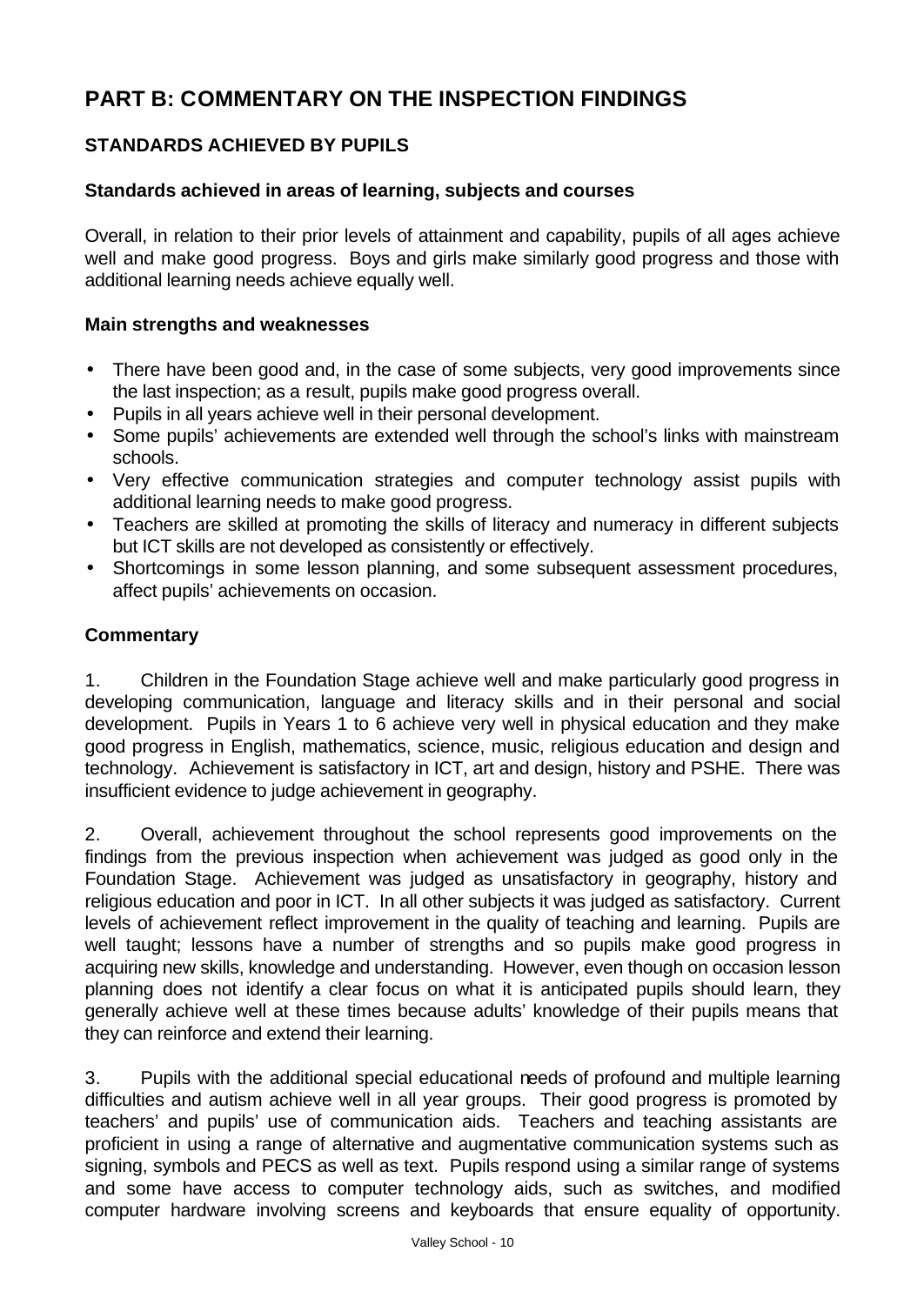Pupils whose home language is not English make good progress towards their individual learning targets. Each pupil achieves as well as the other pupils who have the same level of learning difficulty; they are not held back by the lack of English language at home.

4. An important factor accounting for pupils' standards of achievement is the work of the range of adults involved with their education. Links with other professionals are a very important factor in maintaining pupils' physical development and extending their communication skills. Very close working relationships with physiotherapists, occupational therapists and speech and language therapists result in pupils' variety of needs being addressed in a holistic way. This means that pupils are as well prepared for learning as they can be and teaching assistants are able to implement programmes between therapy sessions. This arrangement maintains continuity of the exercises and activities with minimum disruptions to learning. Teaching assistants are an important ingredient in ensuring that pupils achieve so well. They work very effectively with teachers to ensure that all pupils participate fully in lessons and are included in all activities.

5. Good links with mainstream schools provide opportunities for pupils to be additionally challenged in some subjects. They generally respond to these opportunities well, but the main focus of the integration programme is to promote and enrich pupils' personal and social development in ways additional to the school's own arrangements. The promotion of pupils' personal development is a key feature of the school's aims. This is evident in its ethos and all the work that it does. Realistic and achievable personal improvement targets appear in individual education plans (IEPs). Pupils make good progress in achieving these. However, the school's curriculum provision for PSHE is less effective in providing more planned opportunities to promote all aspects of personal development. This is due to imbalances in the curriculum for discrete PSHE lessons, and a shortage of planned opportunities to encourage personal development through other subject areas.

6. The promotion of pupils' language and literacy skills through other subjects of the curriculum has improved since the last inspection. There is now a greater focus on literacy teaching throughout the school. The staff's commitment to raising pupil achievement has resulted in improved standards; pupils have many opportunities for speaking and listening or using other systems to communicate and the levels of reading of more capable pupils has improved. Pupils' writing skills have developed in English lessons but writing as part of other subject lessons is a key area the school intends to develop. Teachers are effective in supporting pupils' learning of mathematical skills through other subjects of the curriculum. Generally, they use opportunities to allow pupils to rehearse their mathematical understanding and knowledge such as activities involving counting or measuring and weighing, as in subjects like design and technology. Pupils use computer technology satisfactorily, often in daily activities like using simple switches to make a choice about what things they want. Staff are good at arranging and preparing such choosing activities, but on occasion they need to match them more closely to the skills of individual pupils so that they are more imaginative and challenging. At the present time there are many difficulties with equipment and the software because the new computers, and the way they are linked together, are not working correctly. This causes unforeseen and time consuming problems and reduces significantly the potential for using ICT.

## **Pupils' attitudes, values and other personal qualities**

Throughout the school, pupils' attitudes to learning are good and their behaviour is very good, enabling maximum time to be spent on learning. Pupils' personal development, including their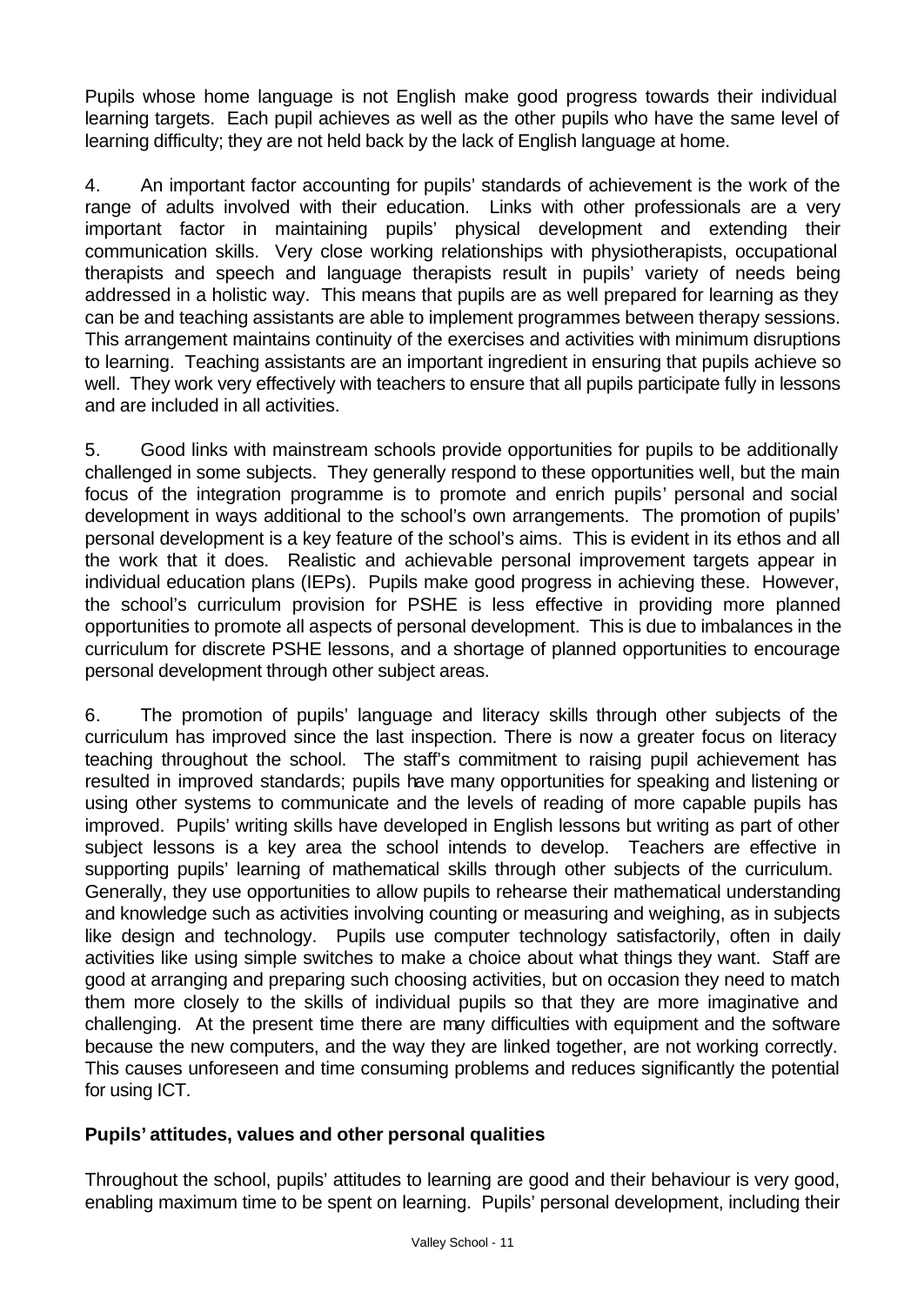spiritual, moral, social and cultural development is good**.** Pupils' attendance is also good**,** as is their punctuality.

#### **Main strengths and weaknesses**

- Pupils are very well managed in a consistent way and there is a clear strategy for managing unacceptable behaviour.
- Very good relationships contribute to positive attitudes and very good behaviour.
- Children in the nursery make very good progress towards the early learning goals in personal and social development.
- Pupils respond well to the good opportunities for personal development.
- There are very good opportunities provided for pupils to develop understanding of their own, and others' culture and beliefs; there are good procedures for promoting their spiritual, moral and social development.

#### **Commentary**

7. The school provides a supportive, happy environment which results in pupils wanting to attend. Therefore, attendance levels are good throughout the school and this has a positive impact on pupils' achievements. There are good procedures to promote good attendance and the school is thorough in monitoring and following up absence, which is generally due to medical reasons. Punctuality is good, when arriving at school and to lessons during the day. Underlying pupils' enthusiasm for school is the very high quality of personal relationships that pupils form with the staff. Teachers and teaching assistants take great care to understand the needs of their pupils so that a noticeable bond develops between adults and the pupils in their care. This results in pupils developing good attitudes to their learning; pupils trying hard and concentrating well on their work is commonplace across the school.

#### *Attendance in the latest complete reporting year (%)*

| Authorised absence |     |  | Unauthorised absence |     |  |
|--------------------|-----|--|----------------------|-----|--|
| School data        | 8.9 |  | School data<br>J.4   |     |  |
| National data      | g.  |  | National data        | 0.6 |  |

*The table gives the percentage of half days (sessions) missed through absence for the latest complete reporting year.*

8. All adults in the school know the pupils very well, manage them in an appropriate way and help them to learn acceptable patterns of behaviour. Clear strategies are followed consistently, at all times and across all areas of the school. Developing self-control is a key focus of behaviour management and pupils in the school are encouraged and supported to become more independent and to take responsibility for their own actions. Consequently, the behaviour management procedures make a significant contribution to pupils' social and moral development. There have been no exclusions during the past year.

9. For those pupils whose behaviour is more challenging and for whom concentration is difficult, the clear strategies employed encourage them to respond well. Staff work very well together as class teams and reinforce good behaviour and respond to unacceptable behaviour in a consistent way. There are occasions when the behaviour of some pupils, particularly those with autism, might be very disruptive to their classmates but staff deal with these situations skilfully. This minimises the potential disruption, but other pupils also make a major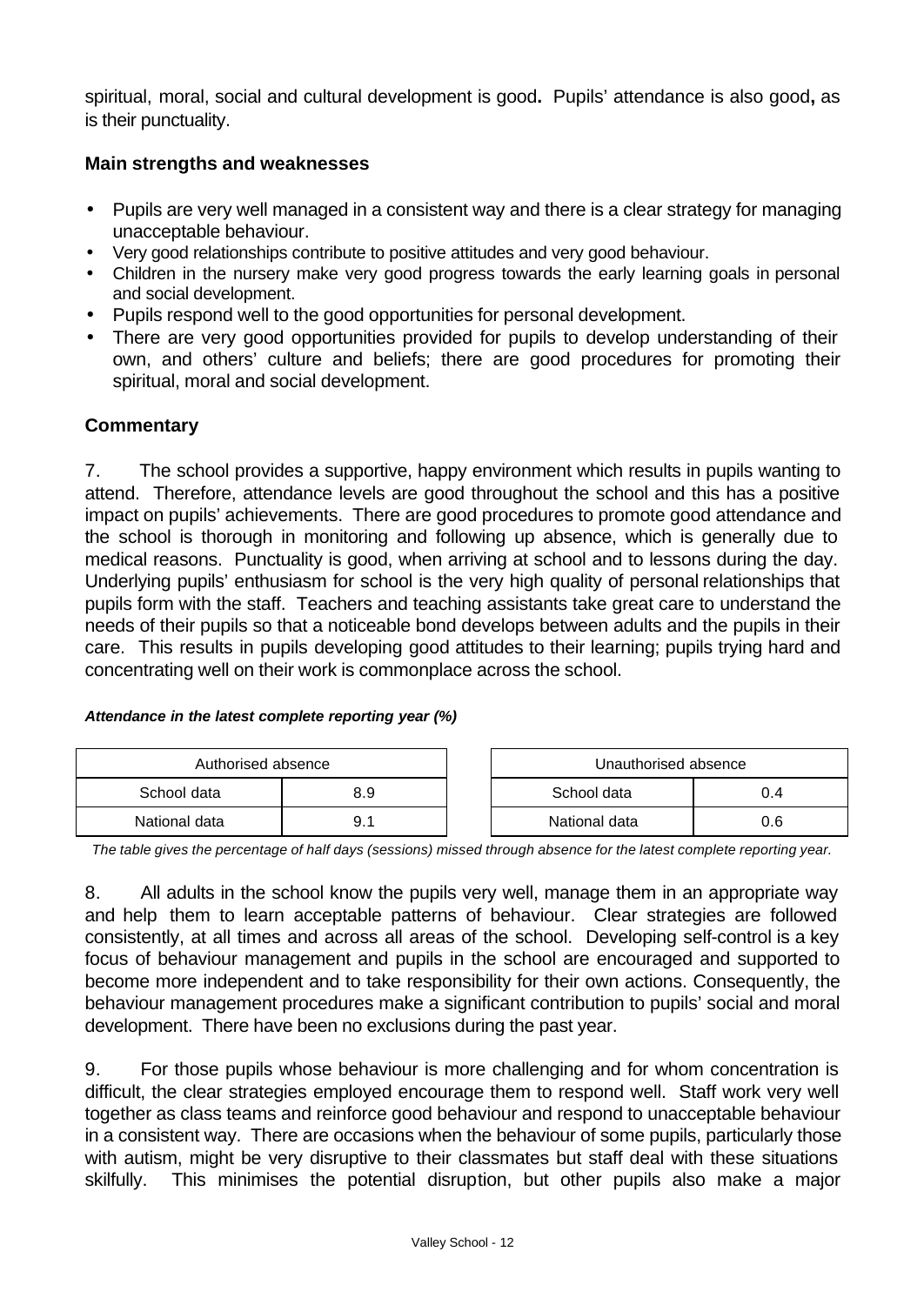contribution because, in most cases, they continue to concentrate on their work to the best of their ability and ignore the distraction.

10. The personal development of pupils has a high priority across the school and underpins all activities throughout the school day. As a result, pupils develop a clear awareness of what is acceptable social behaviour and try, to their best of their ability, to conform to the high standards and expectations set by all adults in the school. For example, they accept responsibility for tasks allocated to them such as collecting class registers, they show pleasure in celebrating the achievements of other pupils in their class and they make choices in their lessons. Many show good progress in the way in which they co-operate with adults, such as the Reception and Years 1 and 3 pupils with autism who engaged with teaching assistants to use different doorbell chimes and examine pictures following the reading of *The Doorbell Rang.* Pupils' social awareness is enhanced further through visits into the community and the valuable experience of residential trips, such as the one to Cumbria that allows them to experience a range of outdoor pursuits. Pupils' good progress in developing spirituality occurs because the school provides many opportunities for them to think about themselves, others and the world around them. Assemblies at the end of each day are quiet, reflective times when teachers produce a calm atmosphere during which a story may be read, a song sung and a prayer said. Whole school assemblies are joyous occasions that enable pupils to participate in many ways, such as acting out the story of Jonah and the Whale. Displays around the school are colourful and simulating and draw pupils' attention to the beauty of nature and the environment. Pupils are beginning to respect and understand that everyone is different and have very good opportunities to learn about different faiths and cultures through religious education lessons, informative displays and school celebrations. These have included Shrove Tuesday, Divali and Japanese Children's Day, which was an activity that enabled them to join in with pupils from a mainstream school.

## **QUALITY OF EDUCATION PROVIDED BY THE SCHOOL**

## **Teaching and learning**

Teaching is good overall with some very good features. Therefore, pupils learn well and make good progress in developing new skills, knowledge and understanding. Lessons also make a very good contribution to pupils' personal development. Assessment procedures are very good in the nursery and thorough elsewhere.

#### **Main strengths and weaknesses**

- Teachers manage pupils extremely well and involve all pupils in activities.
- Very high quality relationships and the appropriate use of praise and encouragement underpin teachers' high expectations of pupils' attitudes and behaviour.
- A variety of communication systems and aids are used very well.
- Strong teamwork means that teaching assistants make a very significant contribution to pupils' learning.
- At times, lesson planning lacks sharpness and does not identify clearly what it is anticipated that pupils should learn.
- On some occasions, assessment information about pupil achievements is not used to plan future activities to meet individual needs. This information is used routinely and very well by teachers in the nursery.

## **Commentary**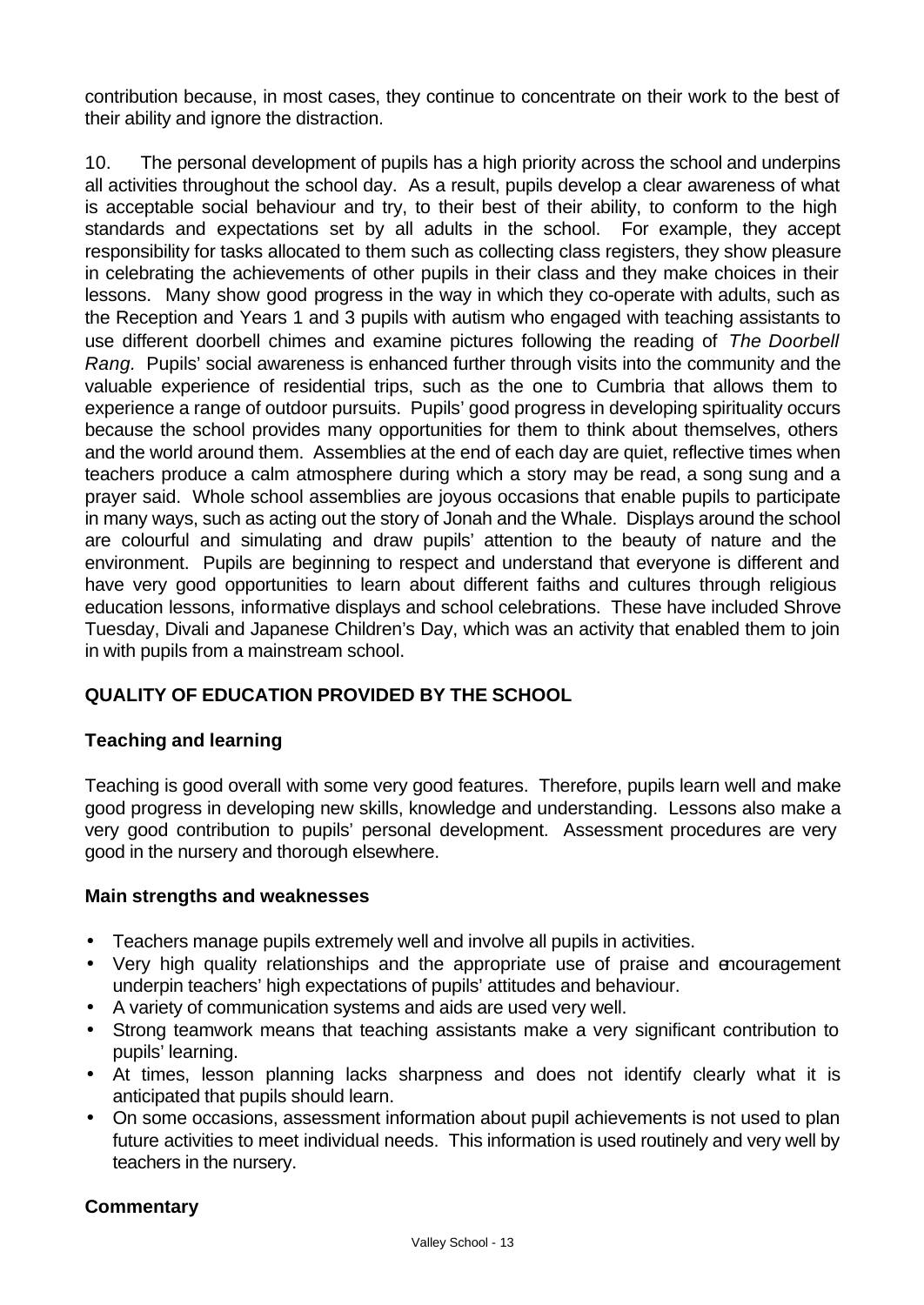11. The overall quality of teaching and learning, in the nursery and in Years 1 to 6, is good and many lessons have very good features. All pupils, including those with additional special educational needs and those whose home language is not English, learn equally well. Teachers are well prepared and classrooms are generally well organised and structured. All adults know the pupils very well; very good relationships and encouragement are characteristic of all lessons so that they are generally rewarding experiences for pupils.

| Excellent | Very good | Good     | Satisfactory | Unsatisfactory | Poor   | Very Poor |
|-----------|-----------|----------|--------------|----------------|--------|-----------|
| (2%)      | 16 (37%)  | $(40\%)$ | 9(21%)       | 0 (0%)         | 0 (0%) | 0 (0%)    |

#### *Summary of teaching observed during the inspection in 43 lessons*

*The table gives the number of lessons observed in each of the seven categories used to make judgements about lessons; figures in brackets show percentages where 30 or more lessons are seen.*

12. Teachers have high expectations of pupils and they manage their behaviour efficiently and with minimum fuss. Lessons are orderly and pupils understand, and follow, well established routines. This is particularly evident in classes of pupils with autism where pupils settle relatively quickly, listen to what they are asked to do and try hard. As a result, time is usually used efficiently with lessons being busy sessions during which pupils try very hard and approach their work with interest and enthusiasm. However, on occasion time is used less productively in other classes. In these sessions pupils spend time waiting while, for example, resources are passed around one after another, or teachers spend time talking to the whole class when time could be much spent working with smaller groups.

13. High quality two-way communication contributes greatly to pupils' good achievements. Their successes in learning owe much to the communication expertise shown by adults. Pupils' speaking, listening and reading skills are supported very well by a variety of alternative and augmentative communication systems. Adults work hard, and successfully, in encouraging pupils to listen and to speak during lessons. They give information orally and question pupils to ascertain evidence of learning. A number of oral activities take place in lessons and so pupils get used to adults' expectations of them to respond. For pupils who experience great difficulty with speaking and listening, symbols, pictures, signing and PECS are all used effectively to help pupils show what they know and understand and to allow them to make choices and confirm what will happen next. The school also employs a comprehensive range of communication technology aids, such as switches, to support pupils' communication. Adults are adept at encouraging pupils to use these devices in order to enable them to participate fully in lessons as well as encouraging their personal development as they can make independent contributions.

14. Overall, lesson planning and evaluations by teachers of pupils in Years 1 to 6 are satisfactory; some plans are extremely detailed but, at times, others have some shortcomings. The highest quality plans identify clearly tasks that are carefully chosen to meet individual pupils' needs, with planning based on teachers' detailed information about pupils' prior learning. The plans identify what pupils are expected to learn and show the activities that have been chosen to develop subject-specific skills, knowledge and understanding. At these times the learning needs of all pupils are met as tasks challenge the most capable pupils and extend their understanding. On other occasions, teachers' planning is much less effective; lessons do not have a clear focus on what it is anticipated pupils will learn and the progressive activities that will develop this learning. However, even on these occasions pupils generally achieve well because adults' knowledge of their pupils means that they can reinforce and extend their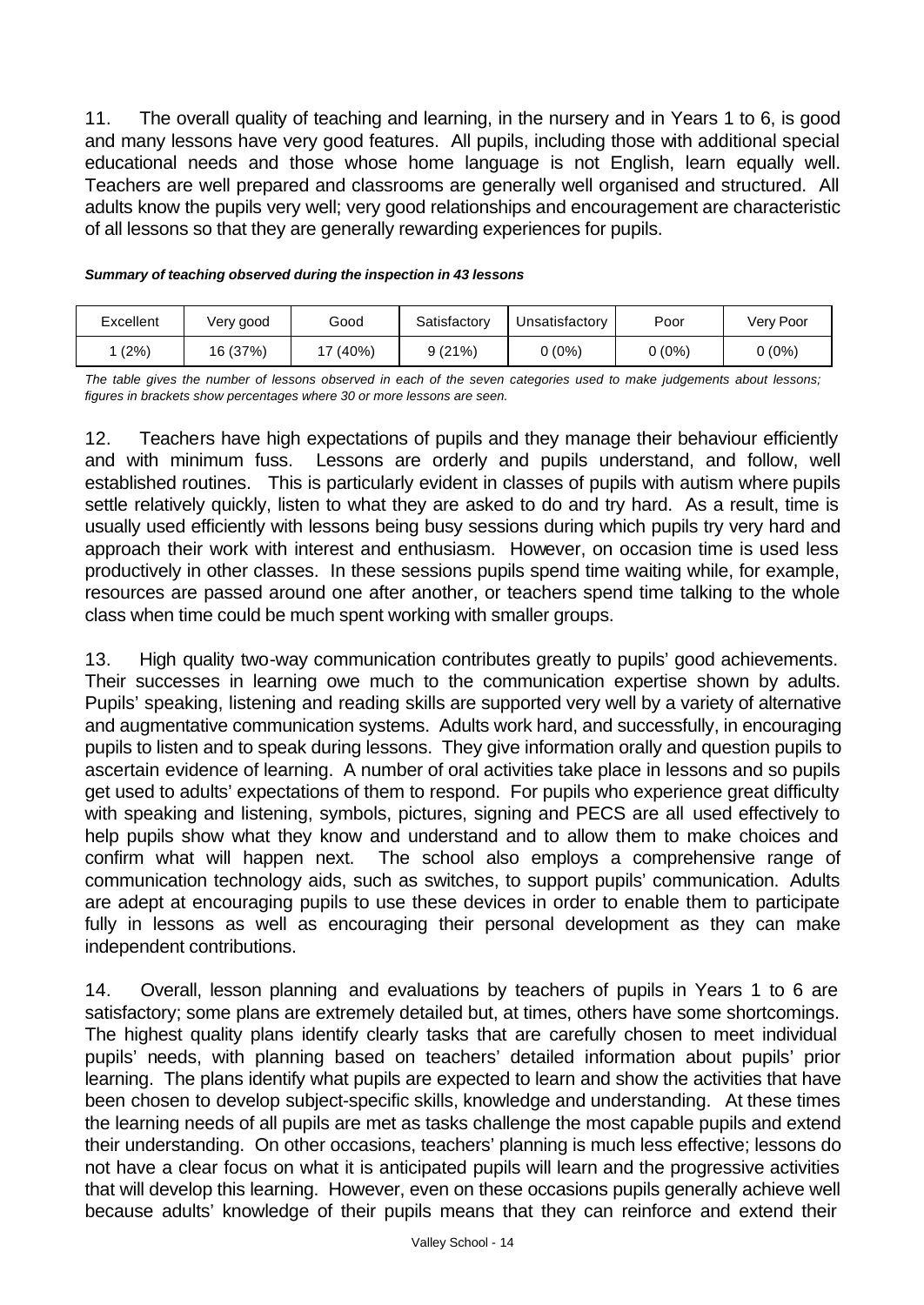learning although more precise planning on these occasions would better ensure such progress.

15. The sparseness of some lesson planning has implications for other areas. It reduces the capacity of teaching assistants to contribute actively, and in a focused way, to assessment and recording of pupils' achievement and progress during lessons. While teachers and assistants make observations of individual pupils, they are not always recorded, either at the time or during any plenary discussion at the end of lessons. Consequently, teachers do not have access to such assessment data to plan future activities that reflect individual needs. Other aspects of assessment are much better, such as teachers' accurate assessments of pupils' achievements for key events such as Annual Reviews of Statements of Special Educational Need and reports to parents. All elements of assessment procedures in the nursery are very good with activities being based very effectively on individual children's needs underpinned by what staff have observed.

16. The good achievements that pupils show owe much to the quality, range and expertise of the many adults who work very well together as teams. The high quality liaison between teachers and very effective teaching assistants plays a very important role in promoting pupils' learning. The assistants contribute greatly in ensuring that pupils with additional special needs participate fully in lessons and are included in all activities. Links with other colleagues, such as physiotherapists, occupational therapists, and speech and language therapists, identify specialist support and activities and teaching assistants carry out these procedures routinely during the week. They, too, contribute to pupils benefiting fully from their time in school.

17. In addition to providing opportunities for pupils to make academic progress, teachers are committed to developing their personal qualities. They are able to do this because they have good understanding of their pupils' personal targets as shown in IEPs. Therefore, they provide activities that require pupils to work independently, such as using percussion instruments in music, as well as paired work and in small groups. Pupils collaborate well at these times, whether they are slicing bananas in science or working together on the computer. They are also given opportunities to participate in large group activities, like the whole school assembly, which many participated in willingly.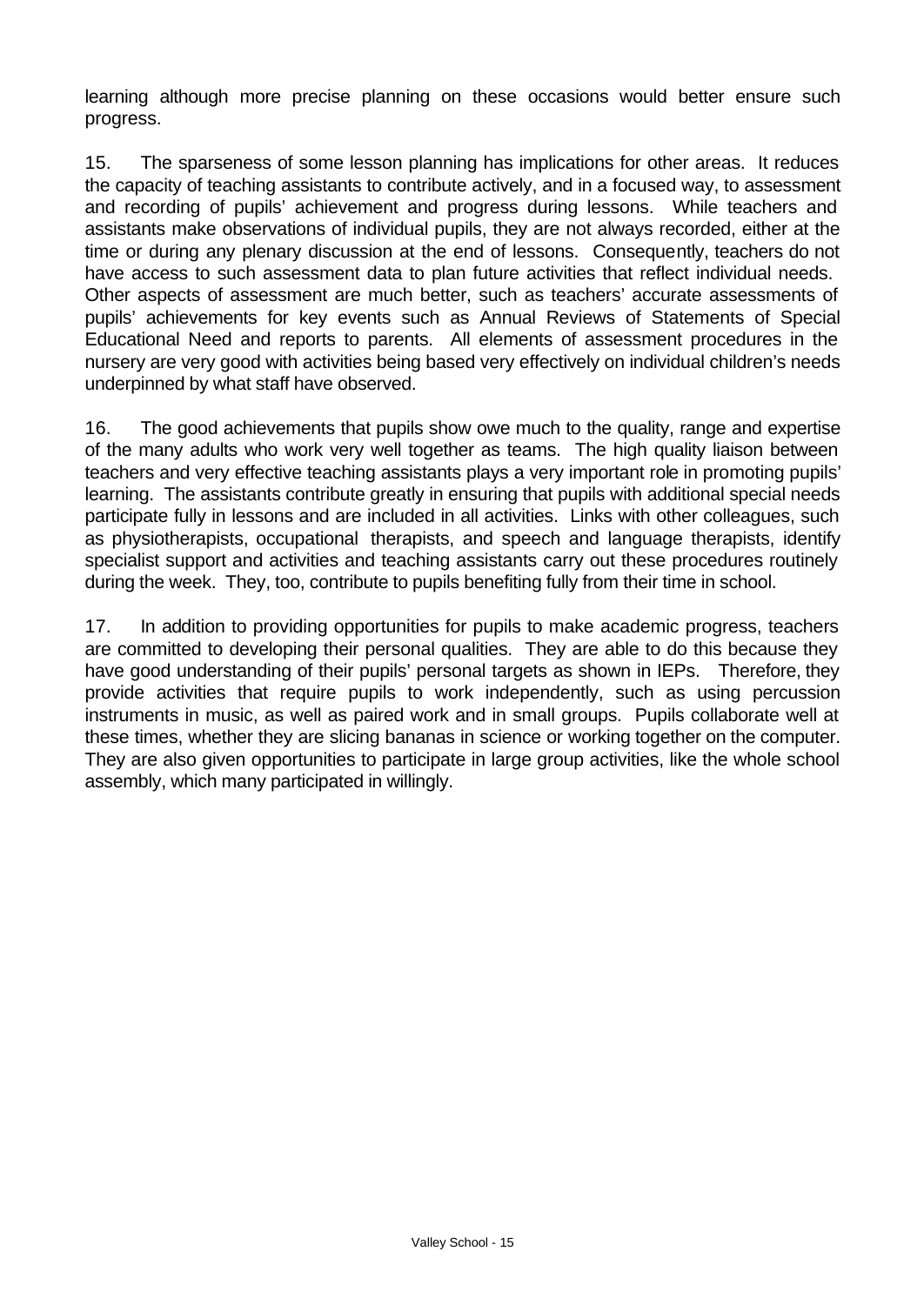## **The curriculum**

The school provides a satisfactory range of curricular opportunities. The quality of the curriculum in the Foundation Stage is very good. Opportunities for additional activities outside the school day are very good. Good accommodation and very good resources meet the pupils' needs. Provision for pupils' personal, social and health education is satisfactory.

#### **Main strengths and weaknesses**

- All pupils have equality of access to the curriculum and opportunities within it.
- There are inconsistencies in the breadth and balance of the curriculum offered to pupils in different classes in Years 1 to 6, and the teaching time devoted to each subject.
- Very good activities outside lessons are provided.
- The learning of pupils with the most complex physical disabilities and profound learning needs is facilitated by the extremely well organised liaison with other agencies to meet their medical and therapeutic needs.
- The curriculum provided for individuals and groups of pupils is not monitored and evaluated sufficiently well.
- Pupils are well prepared for the next stage of their education.
- Some teachers rely too heavily on activities such as circle time as the main opportunity to promote personal and social development, and teachers are generally not following the school's curriculum procedure by showing clearly how they intend to promote pupils' personal; development through other subjects.

#### **Commentary**

18. The curriculum provided by the school meets statutory requirements and provides pupils with a number of valuable learning experiences. These are generally provided within Valley School but for some individual pupils they are enriched through opportunities to learn alongside their peers in mainstream schools. These arrangements are effective in promoting many aspects of pupils' personal and social development as well as providing them with additional curriculum opportunities designed to meet their needs and capabilities. As a result, all pupils are well prepared for the next stage of their education. Children in the nursery are prepared very well when it is time to leave as very good contacts with the receiving schools encourage them to settle in very well.

19. All pupils have very good equal opportunities. Teachers use a range of communication strategies and pupils have access to a variety of electronic communication aids so they are able to join in all activities. Many pupils require therapeutic intervention such as physiotherapy, occupational therapy and speech and language therapy. This is high quality provision. Therapists frequently work with pupils in the classroom, so maintaining their access to the curriculum through participation in lessons, and a number of teaching assistants maintain these programmes between sessions with the therapists.

20. All pupils have access to the statutory subjects of the National Curriculum but the school's curriculum policy, and its implementation, monitoring and evaluation are not effective in ensuring adequate curriculum breadth and balance. There are some significant shortcomings in these areas of the school's work. The curriculum policy shows the allocation of time to each subject but it is imprecise and, therefore, not sufficiently detailed in identifying how curriculum balance will be identified; for example, the policy states that the time allocation for PSHE can be in the range six to ten hours each week. However, when this same document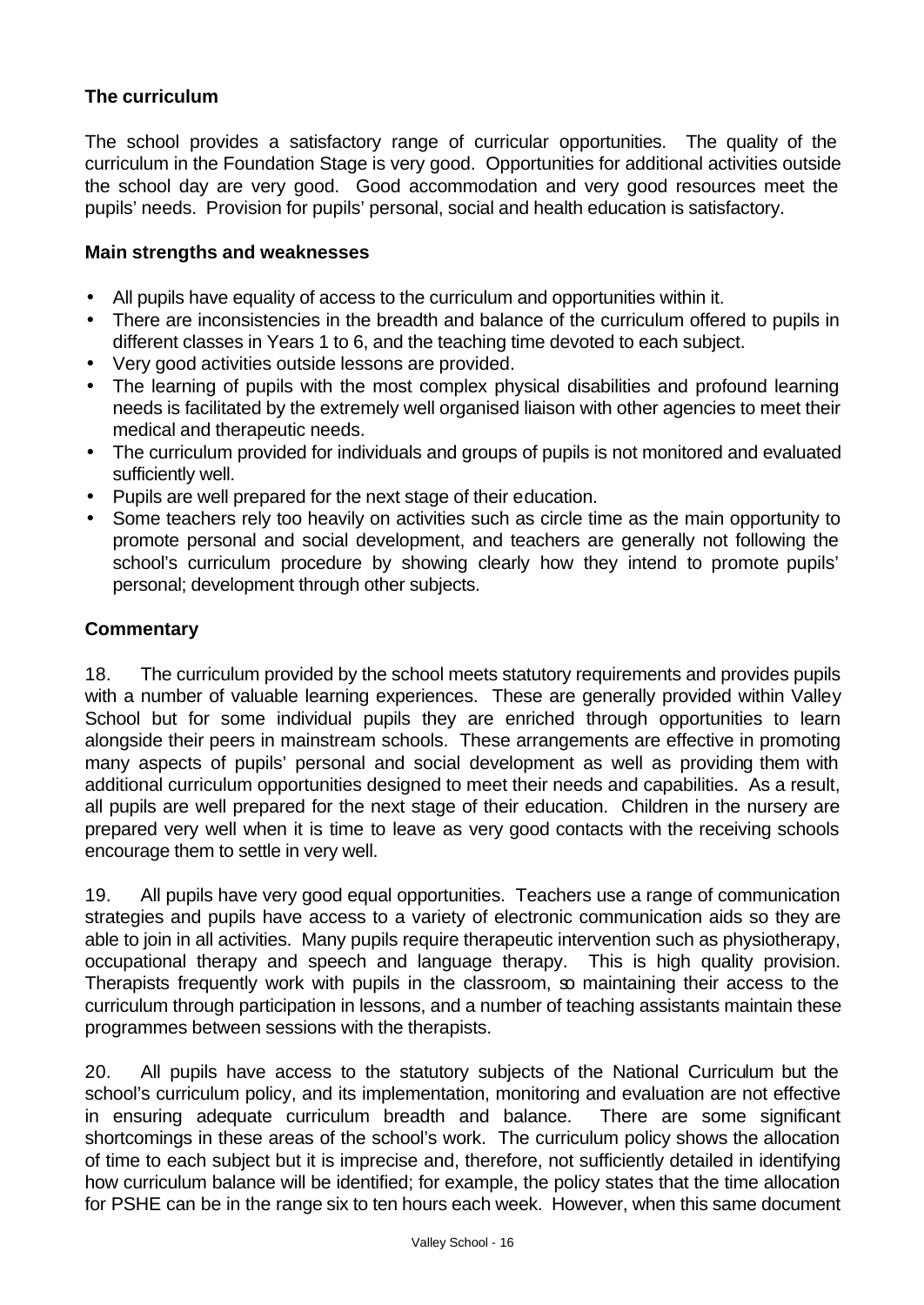depicts the breakdown of a typical curriculum in terms of the time allocation to each subject, it shows six hours for PSHE. There is no indication of the potential impact on the time allocated to other subjects in respect of those pupils for whom ten hours PSHE is considered appropriate. In addition, design and technology is not shown at all in this breakdown, although the subject is taught.

There are inconsistencies between class timetables. They each have a different format and there are wide variations between the time allocated to different subject areas in different classes. Pupils' achievements in English and science are both influenced by the time devoted to the subjects in some classes. Consequently, the net result is that senior management cannot be assured of the exact curriculum that pupils are receiving because timetables are not being scrutinised. This situation is unsatisfactory.

21. There is very good provision to extend the curriculum through clubs, day visits in the locality and residential trips. Lunchtime clubs are strong initiatives to consolidate what has been learnt in the classroom. There are many opportunities for pupils to play games, such as bean bag relay races, and to join in with music and songs and while doing so they rehearse counting and reinforce vocabulary like 'in', 'out', and 'turn around' when they sing the *The Hokey Cokey*. Pupils with the most profound difficulties also have the opportunity to participate in lunchtime clubs. A special one is provided using a sensory approach linking music and a rich variety of different sensory props to stimulate pupils; texture, noise and shape are all used effectively. Pupils make a number of excursions into the community to enrich what they have learnt in the classroom and these also include residential visits to Cumbria for outdoor pursuits. Residential visits such as these provide valuable opportunities for pupils to develop awareness of living in a community.

22. Accommodation overall is good. Some aspects are particularly good, such as the hydrotherapy pool and the rooms for therapy provision. Classrooms are generally of a good size and allow wheelchairs to circulate comfortably, and the extension for pupils with autism has been designed specifically with their needs in mind. The nursery playground is well equipped with large and small equipment and provides opportunities to extend the curriculum outside. There is a good match of teachers to the curriculum, and teaching assistants are very experienced and knowledgeable. Resources to support the curriculum are very good overall. These include teaching resources, communication aids and physical equipment such as very high quality standing frames. There is sufficient of these resources, they are of high quality and teachers use them appropriately and effectively.

## **Care, guidance and support**

The school provides a very high standard in the care, welfare, health and safety of its pupils. It provides good support, advice and guidance, based on the effective monitoring of pupils' achievements and personal development. The extent to which pupils' views are taken into account is also good.

#### **Main strengths and weaknesses**

- The very high quality of a wide range of care and welfare initiatives maximises the learning opportunities for pupils.
- Very good relationships throughout the school support pupils, enabling them to develop well.
- Pupils' access to support and advice about their learning is inconsistent.
- Pupils with additional special educational needs are supported particularly well.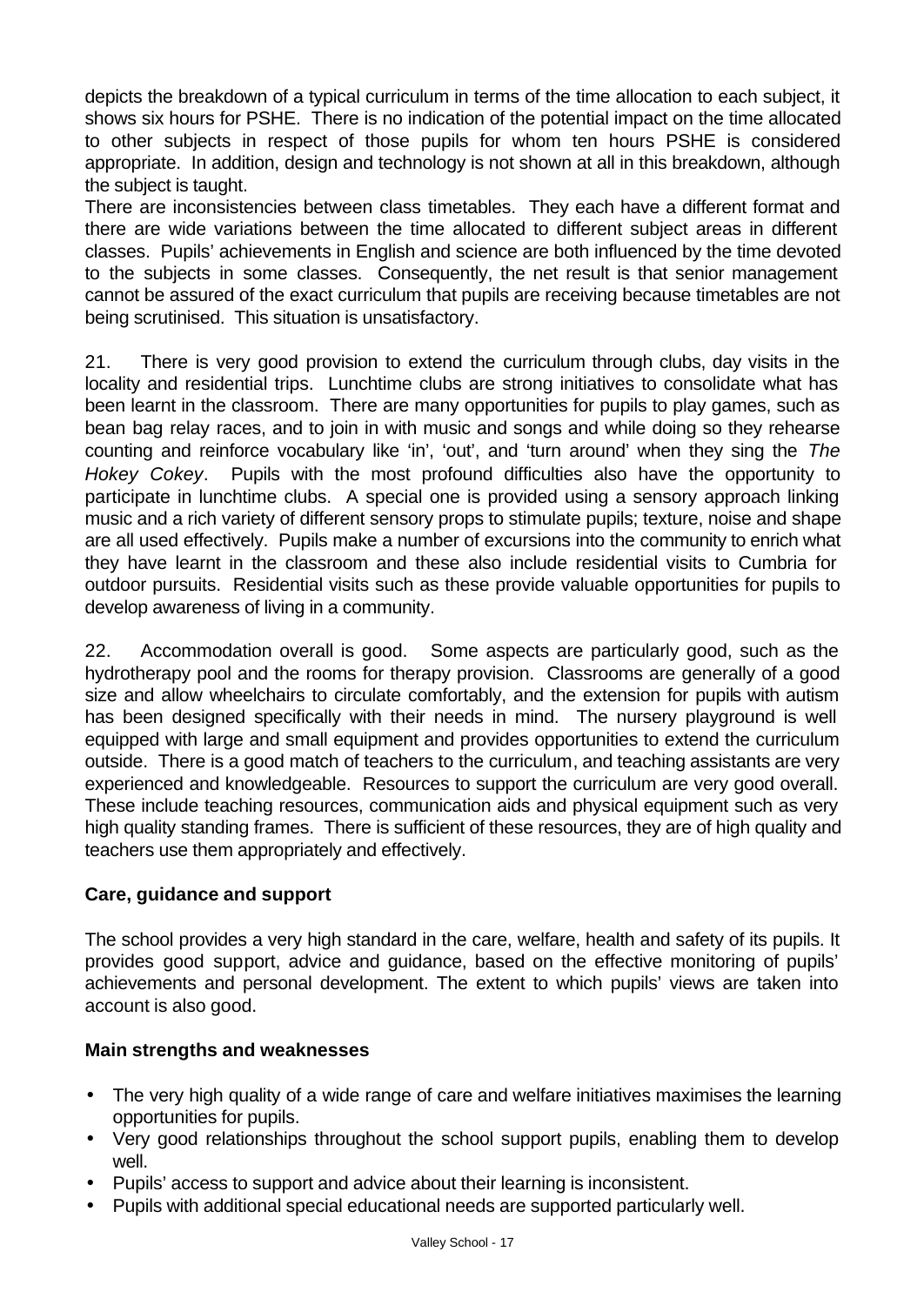## **Commentary**

23. Pupils' care and welfare is given a very high priority by the school and it is supported in this by the range of other professionals who work in the school or who visit on a regular basis. There is a nursing team that tries to maintain a full-time presence in the school. This ensures that a medical professional is available to advise teachers on health matters or pupils' comfort. It also ensures that parents are informed at the earliest opportunity of any additional health needs their child may be displaying and, therefore, enables them to contact the necessary professionals at the earliest opportunity. A paediatric consultant holds a clinic each half term and an orthoptist and dietician hold clinics termly in the school. Pupils and staff also receive support from therapists who visit the school. Speech and language therapists, physiotherapists and occupational therapists all make valuable contributions to the care that the school provides although the school and parents are concerned about the reducing levels of this support. Because the health needs of pupils are overseen so rigorously, minor ailments are spotted early and pupils' comfort is given high priority. This ensures that pupils are enabled to attend school as much as possible and, because they are as physically comfortable as possible, they are able to focus on their learning. In addition, very good equipment such as highly adjustable standing frames are used judiciously to promote good positioning and ensure that physically disabled pupils can play the fullest part in activities.

24. Daily care routines, such as toileting and feeding programmes are well established and managed unobtrusively. Pupils are treated with dignity and respect. They are looked after very well in a happy and secure environment. The school is both vigilant and sensitive in exercising its responsibilities. An appropriate level of supervision is always provided and pupils attending off-site activities are extremely well supported. Adults in the school are very good role models and there is a consistency of expectation of how pupils will work and behave. The school ensures that regular health and safety checks are carried out and, where possible, involves external agencies to provide additional checks. The school carries out high quality risk assessments rigorously, including prior to all school visits. Effective child protection arrangements are in place and all adults working in the school are aware of them.

25. Staff have pupils' well-being in mind at all times; all through the school there are clear indications of very good relationships between pupils and adults. Adults are patient, kind and very supportive which means pupils feel very secure. Pupils are very well known by the adults in the school and this has a very positive effect on their attitudes to their learning, and to school life in general. The consistent, supportive way in which the pupils are dealt with at all times underpins the quality of these relationships and facilitates the good progress that pupils make. The strength of these relationships gives pupils the confidence to express their views and the range of communication strategies used gives them the chance to do so.

26. The advice and guidance given to pupils is good overall. Effective behaviour management plans are drawn up as necessary to support pupils in improving aspects of their behaviour, and parents are involved with this in order to ensure a consistency of approach. Pupils are encouraged to develop mobility and communication skills through the effective therapy programme that is provided, which enables pupils' progress to be monitored effectively. Pupils' personal development is monitored appropriately through IEPs, but these plans are less effective in giving pupils guidance about how to make academic progress. This is because the quality of IEPs is inconsistent, with some being more clearly focused than others. This has an obvious effect on the quality of the advice given to the pupil by adults working from the plan.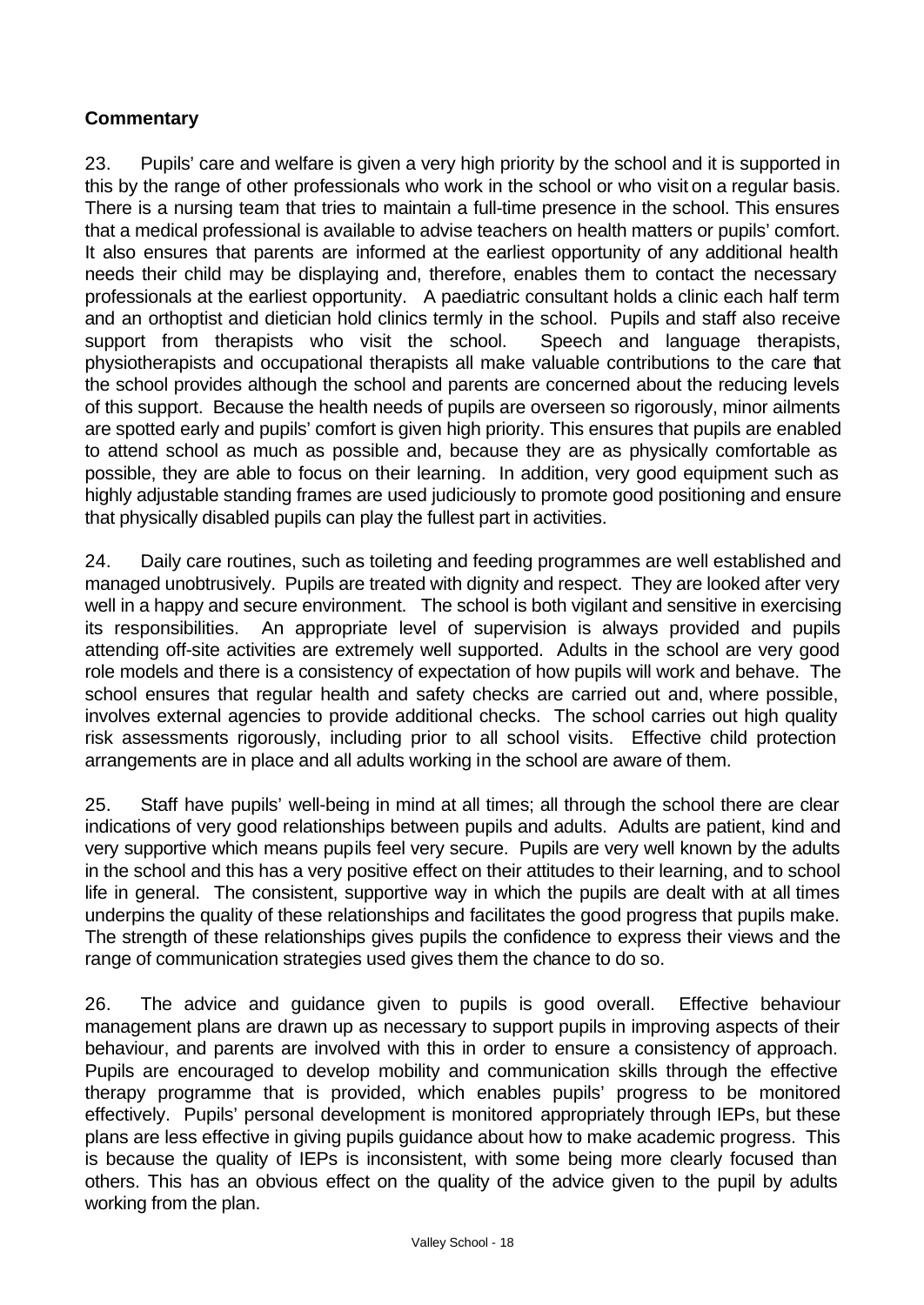## **Partnership with parents, other schools and the community**

The school enjoys good links with parents and carers that contribute positively to pupils' learning and development. There are good links with the community and with other schools.

#### **Main strengths and weaknesses**

- The school values the views of parents and responds positively to them.
- The school supports parents well but they are not always sufficiently involved in children's learning at home.
- Pupils benefit from good links with other schools.
- The school has good links with the local community that enhance the learning opportunities for pupils.

#### **Commentary**

27. The school values the views of parents and works actively to seek them. Because the school serves a wide geographical area, and most pupils go to school on organised school transport, there is very little opportunity for parents to have casual, informal contact with the school. In order to address this, the school always attempts to meet a parent's request to come into the school to discuss their child's progress or well-being. If necessary, members of the school staff visit parents in their home to provide information and additional support. In addition, the school asks parents to complete a comprehensive annual questionnaire about what the school provides and to make suggestions about future development. Responses are generally very positive, with few suggestions for school development, and the results are fed back to parents. All parents who expressed a view during the inspection are very supportive of the school. They find it very open, approachable and feel valued. These views are endorsed by the inspection team.

28. Overall, the school offers good support to the parents of its pupils. For instance, the school nurse organises regular coffee mornings for parents that are run as a support group and frequently involve relevant speakers from outside sources**.** Parents receive an informative newsletter at the end of each term, but this tends to give them a comprehensive review of everything that has happened, rather than providing detailed information about what is to come. Not all classes produce a curriculum newsletter at the beginning of each term and the newsletters provided during the term do not give regular information about experiences, such as visitors to school, which the pupils may be enjoying. On a daily basis, staff complete a home/school diary for each pupil. These have the potential to provide a dialogue between home and school enabling both to respond to daily events that they themselves have not been part of. However, school tends to focus on welfare information and few parents enter into a 'true' dialogue with school. All these procedures mean that although parents are well-informed, they are not able to fully support learning at home, build on the experiences their children are having, or even have conversations with them about school.

29. The school has good links with the local community. Pupils make good use of visits and trips to support their learning in different subjects of the curriculum. These include history trips to Tatton Hall and Vernon Park Museum, geography field trips to Alderley Edge, science visits to local parks, a zoo and pond dipping, and horse riding. Visitors into school range from a hairdresser, who demonstrated aspects of her work as part of PSHE, to a storyteller from the local library. The school also establishes itself as part of the community by allowing use of its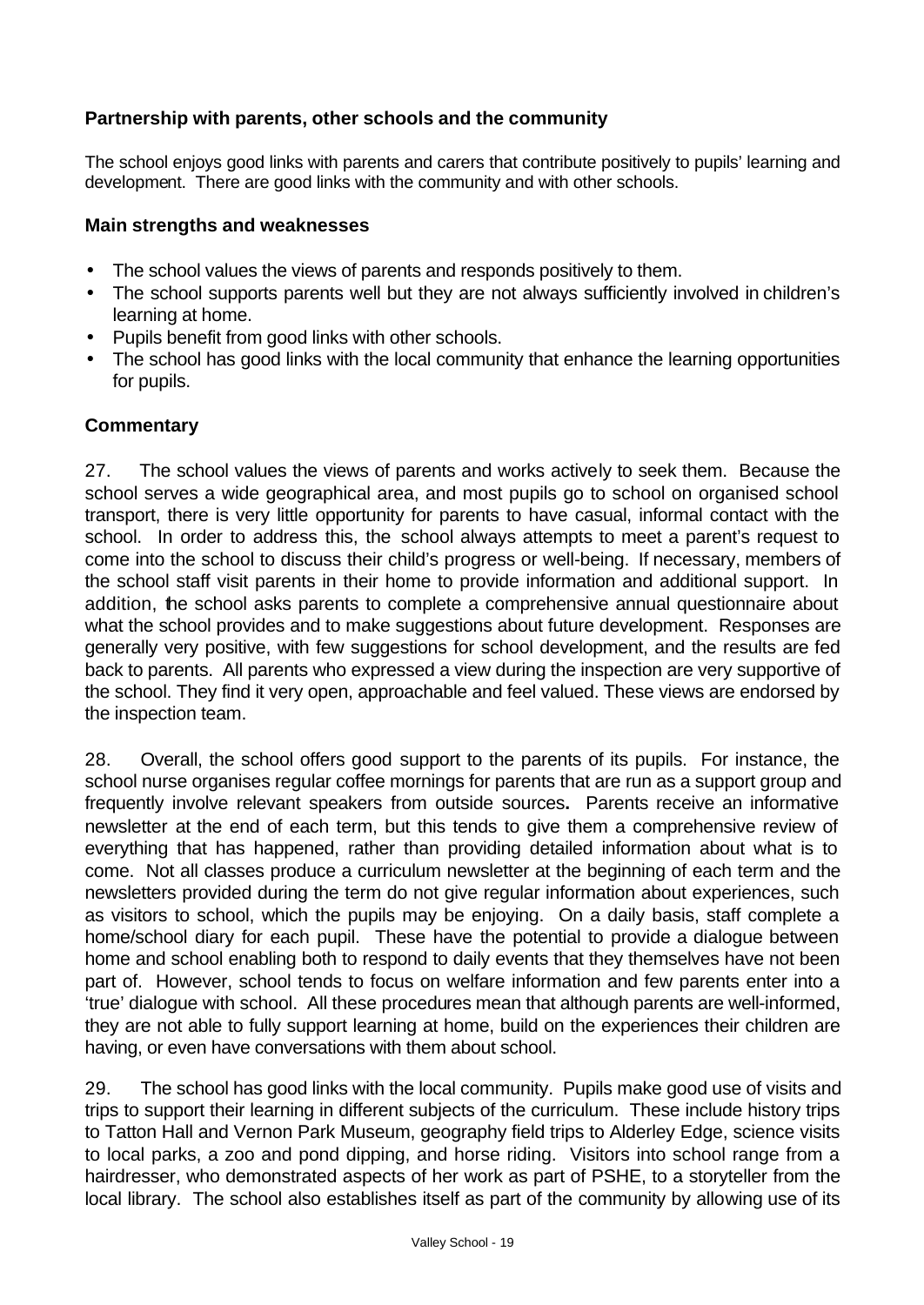facilities, such as providing community placements for pupils from local secondary schools and accommodation for the Opportunity Group, involving a member of the Portage service and community and school helpers, to meet regularly.

30. The school has forged two types of effective links with mainstream schools that provide many pupils with social experiences and, in some cases, with very appropriate opportunities to learn alongside others. At times, small groups of pupils from local primary schools attend classes at Valley, in subjects such as art and physical education. In addition, individual Valley pupils attend local schools as part of the inclusion programme. Currently nine pupils are involved on integration programmes. Schools, and the pupils themselves, are well prepared before the phased integration begins and the process is well monitored and evaluated. Generally, the integration programme is well managed and supported on a day-to-day basis and pupils learn well, but on occasion planning and preparation are less effective so that pupils' experiences are more limited. However, the placements are generally successful and provide valuable experiences so that pupils are able to increase the amount of time they spend there; currently one pupil is able to integrate for two days each week prior to permanent transfer.

## **LEADERSHIP AND MANAGEMENT**

The leadership and management of the school by the headteacher and other key staff are good. The governance of the school is good and governors ensure that all statutory requirements are met.

#### **Main strengths and weaknesses**

- The headteacher and deputy share a very clear vision for the school's development, which is enthusiastically endorsed by staff and governors.
- Together, the key staff have led and managed a sustained and effective programme of improvement since the last inspection in response to a changing profile of pupils' needs.
- The nursery provision is very well led and managed.
- Senior managers' commitment to inclusion for all pupils within the school and, for some, in mainstream schools, benefits all pupils.
- The curriculum is not sufficiently well monitored and evaluated to ensure that the learning opportunities provided for different classes and groups of pupils are broad and balanced and match the school's curriculum policy.
- Good management procedures have resulted in very good induction procedures for new staff and effective performance management arrangements, which are linked with a well managed programme of staff training.
- Governors' monitoring activities do not always provide a sufficiently robust challenge to proposals and suggestions.

## **Commentary**

31. Governors are very supportive of the work of the school. The governing body promotes and encourages the school's aspirations and ensures that their work provides the financial and moral support for developments required to meet the wider range of pupil needs. Governors are now much more involved in working with senior managers in identifying the schools' priorities and reviewing its progress towards earlier ones. Consequently, school development planning has improved. At the last inspection, the number of governors was judged too small for them to carry out all their responsibilities. The increase in number of governors is welcome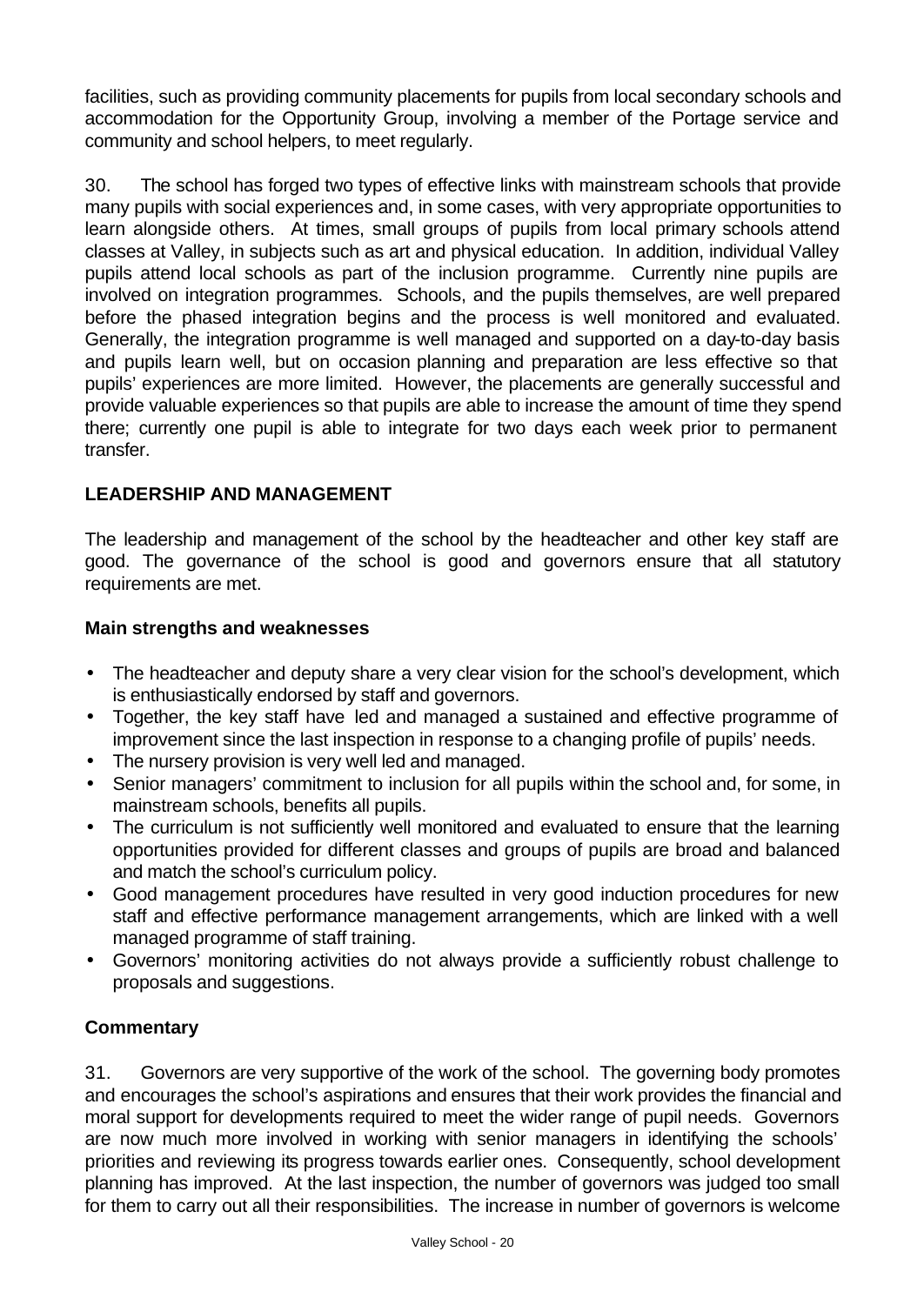and their commitment and support for the school is unequivocal. However, the proportion of the governing body comprised of parents, staff, ex-parents and ex-members of staff is unusually high. This may have had the unintended consequence of reducing their ability to fulfil their role as a 'critical friend' of the school by diminishing the likelihood of monitoring very closely all aspects of its work; questioning the school's practice and priorities closely and forming an independent view to enrich its leadership by providing a high level of challenge.

32. Governors have worked very well with senior managers in the school to amend provision in the light of a changing school population. The first signs of this were reported at the last inspection, and this trend has continued and accelerated. However, instead of senior managers reacting slowly to change, which was the situation at that time, the school now plans for it; senior managers embrace change with enthusiasm, with clear plans for the future. This is because the strong partnership between the headteacher and deputy is grounded in a shared vision for the school's key priorities and development. They have a clear understanding of how they see the school evolving and are translating this into practice through an effective strategic plan.

33. The school's developing programme for inclusion and integration reflects the good quality of leadership in the school. The very strong commitment to inclusion provides equality of opportunity for all pupils within the school, irrespective of their special educational need, as well as the two way movement of pupils between Valley and mainstream schools. This commitment to inclusion shown by the leadership team and governors has a direct impact on the quality of education for pupils. Priority is given to removing as many of their barriers to learning as possible. The senior team and governors have put a range of improvements in place that provide the right conditions for all pupils to learn effectively. An example of this is the project to secure a new extension designed specifically for pupils with autism. The care taken over the design ensures that the teaching spaces meet the pupils' needs for quiet areas and small spaces and give the staff flexibility in terms of grouping and quick response to individuals' moments of anxiety and frustration. The annual improvement plan also recognises the need to combine such physical developments with an ongoing investment in staff training and development. Governors are committed to this and consistently ensure that the programme is well funded in each annual budget.

34. The improvement in the quality of leadership is matched by some improvements in the effectiveness of management. This is evident in some of the improvements that have taken place since the last inspection. Very good induction procedures, good performance management arrangements and a focused programme of staff development have all combined to bring about change, even though long term illnesses have had an impact on staff deployment. Staff have been managed very well during this period. As a result, standards of achievement have risen because the quality of teaching and learning has improved. Teachers are adept at meeting the widening range and increasing severity of the disabilities many pupils exhibit. The management team also makes good use of the information collected about pupils' progress in different subjects and against the whole school targets, including monitoring the proportion of pupils who achieve their IEP targets.

35. Although effective whole school management has secured some clear improvements since the last inspection, one area remains unresolved. The curriculum is not sufficiently well planned, monitored and evaluated to ensure that all pupils in Years 1-6 receive a broad and balanced education. Whole school monitoring of medium term planning for each subject, by co-ordinators and the deputy headteacher, ensures that what is going to be taught fits in with the long term programmes of work but there is no routine monitoring of class timetables to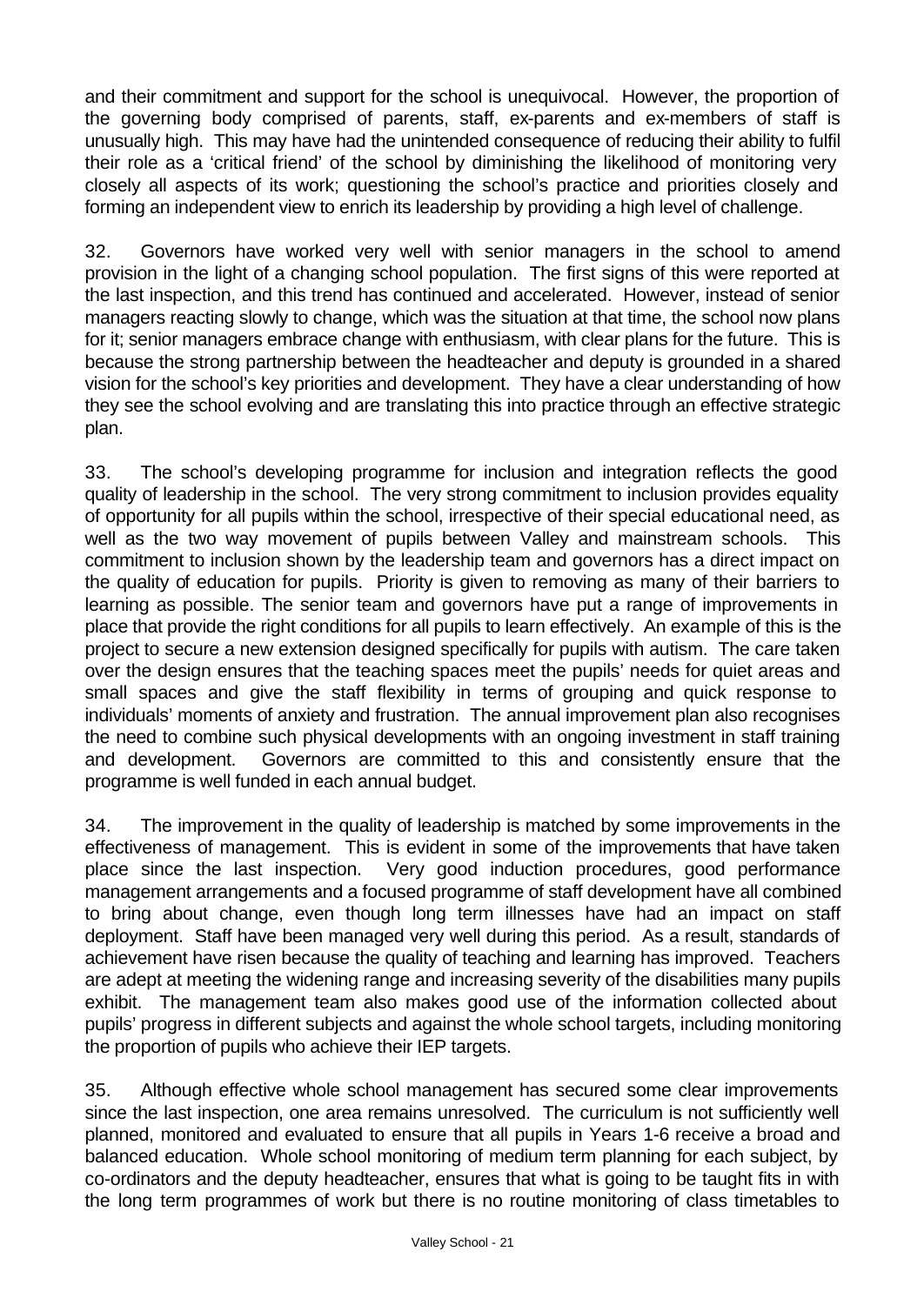check that there is sufficient time available to actually teach what is planned. As a result, a number of class timetables are too imprecise and this can have an effect on the range of learning opportunities that some pupils may receive.

36. Subject co-ordinators, and those with other responsibilities, are managed well and they carry out their duties effectively. The nursery is led and managed extremely well. Subject coordinators have developed programmes of work and monitor routinely how different teachers extend these into six week teaching blocks. They also monitor teachers' lesson planning and evaluations on a rolling programme but this is not proving effective. The absence of regular sampling or spot checks means that teachers are not producing lesson plans with clear references to learning objectives expected from individuals or groups of pupils or to how lessons will promote pupils' personal and social development, which they are expected to do.

## *Financial information for the year April 2003 to March 2004*

| Income and expenditure $(E)$ |        |  | Balances (£)                                |
|------------------------------|--------|--|---------------------------------------------|
| Total income<br>835923       |        |  | Balance from previous year                  |
| Total expenditure            | 799063 |  | Balance carried forward to<br>the next year |
| Expenditure per pupil        | 3099   |  |                                             |

| Income and expenditure $(E)$ |        |  | Balances (£)                                   |       |
|------------------------------|--------|--|------------------------------------------------|-------|
| Total income                 | 835923 |  | Balance from previous year                     | 41180 |
| Total expenditure            | 799063 |  | Balance carried forward<br>t∩<br>the next year | 78040 |

37. There are good approaches to financial management. There has not been a local education authority audit since 2001 but all issues identified at that time have addressed. There are clear and thorough accounting and monitoring procedures so that financial procedures are able to support development planning well. Any balances remaining at the end of the year are planned, and supported by the local education authority, for example to protect against a reduced income following a drop in numbers if a large number of pupils leave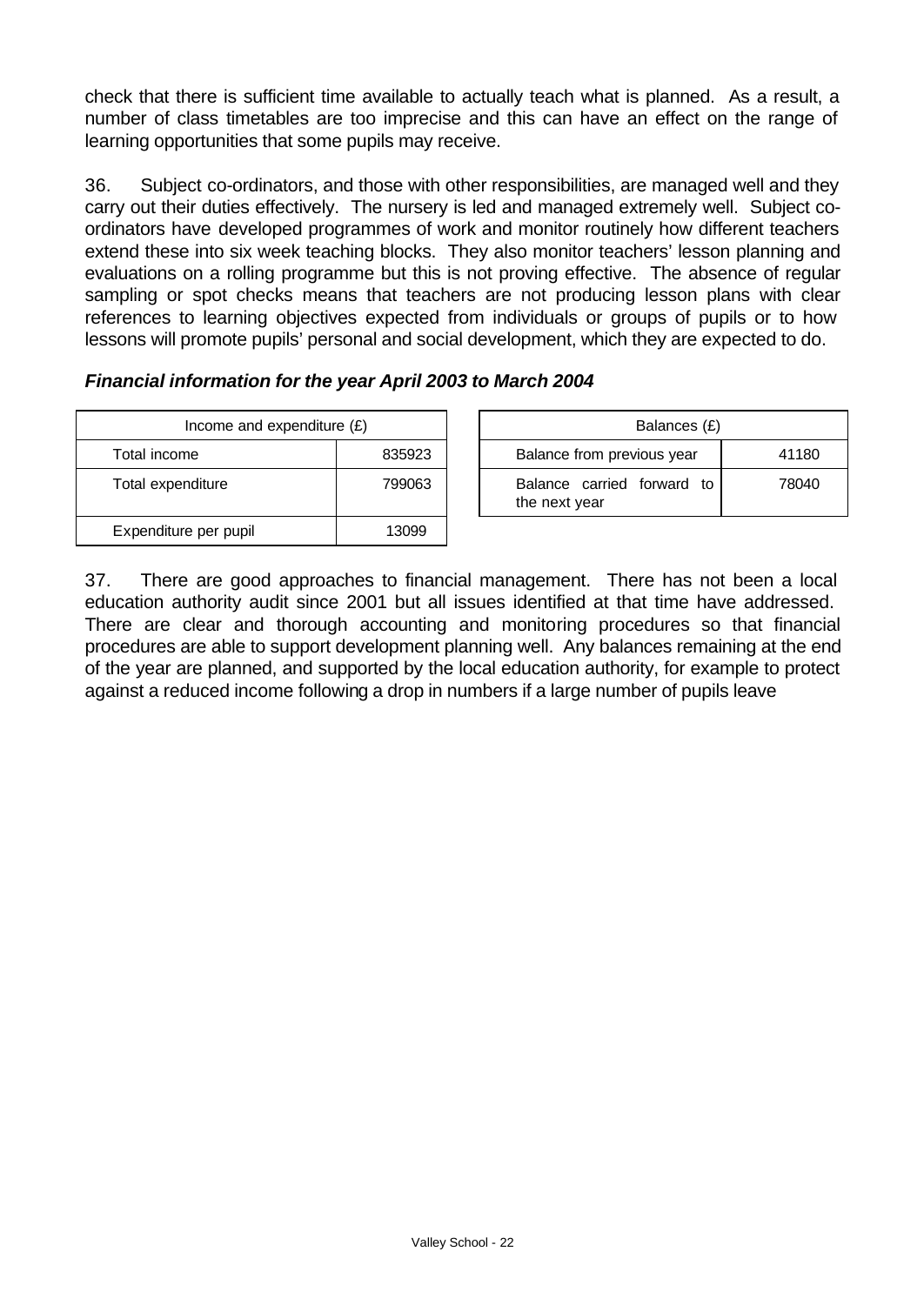# **PART C: THE QUALITY OF EDUCATION IN SUBJECTS AND COURSES**

## **AREAS OF LEARNING IN THE FOUNDATION STAGE**

Provision in the Foundation Stage is very good, and this represents good improvement in provision since the previous inspection. Almost half of the children have special educational needs. None of these are of Reception age; there are few children of this age in the school but they are taught in the main part of school with Year 1 and 2 pupils. This is entirely appropriate for them.

Children with special educational needs and the mainstream children, mix very well together in all activities and benefit from each other's presence. Staff work very hard to ensure that all children get the most from their half-day's attendance. All children, whether they are the most capable, or the most disabled, or are from different ethnic backgrounds, achieve well in the Foundation Stage. Those with special educational needs require a great deal of staff skill and attention in order for them to achieve as well as their mainstream peers, but the nursery's success is evident in the fact that approximately half of the children with special educational needs are going on to mainstream schools when they transfer this year.

The Foundation Stage is very well led and managed and so children are provided with a very good curriculum that balances the different areas of learning. This is evident in the very high quality of teamwork, as teachers and teaching assistants work exceptionally well together. Their responsibilities are changed regularly to make sure that everyone experiences different aspects of the nursery's work; planning lessons, preparing activities, teaching groups, supervising play and snack times, and taking part in the swimming sessions, for instance. Staff have excellent relationships with children; they are warm and supportive, but manage behaviour very well, and give endless encouragement to the children who are shy or not as active.

Children's introduction to the nursery is very good. Parents are welcomed into the nursery and home visits and discussions help in getting a good picture of new children. Staff observe the children carefully during the first weeks and then decide on the priorities for the early teaching. This very high quality assessment continues throughout the children's time in the nursery, with activities being based very effectively on individual children's needs underpinned by what staff have observed. Children are prepared very well when it is time to leave the nursery. There are very good contacts with the receiving schools and children are helped to settle in very well, especially those who have special educational needs.

## **PERSONAL, SOCIAL AND EMOTIONAL DEVELOPMENT**

Provision in personal, social and emotional development is **very good.**

#### **Main strengths and weaknesses**

- Children achieve very well because they are very well taught.
- Staff have very high expectations that children will learn to sit together, will share things with each other, and will pay attention.
- Personal development is encouraged very well through all lessons and other activities.

#### **Commentary**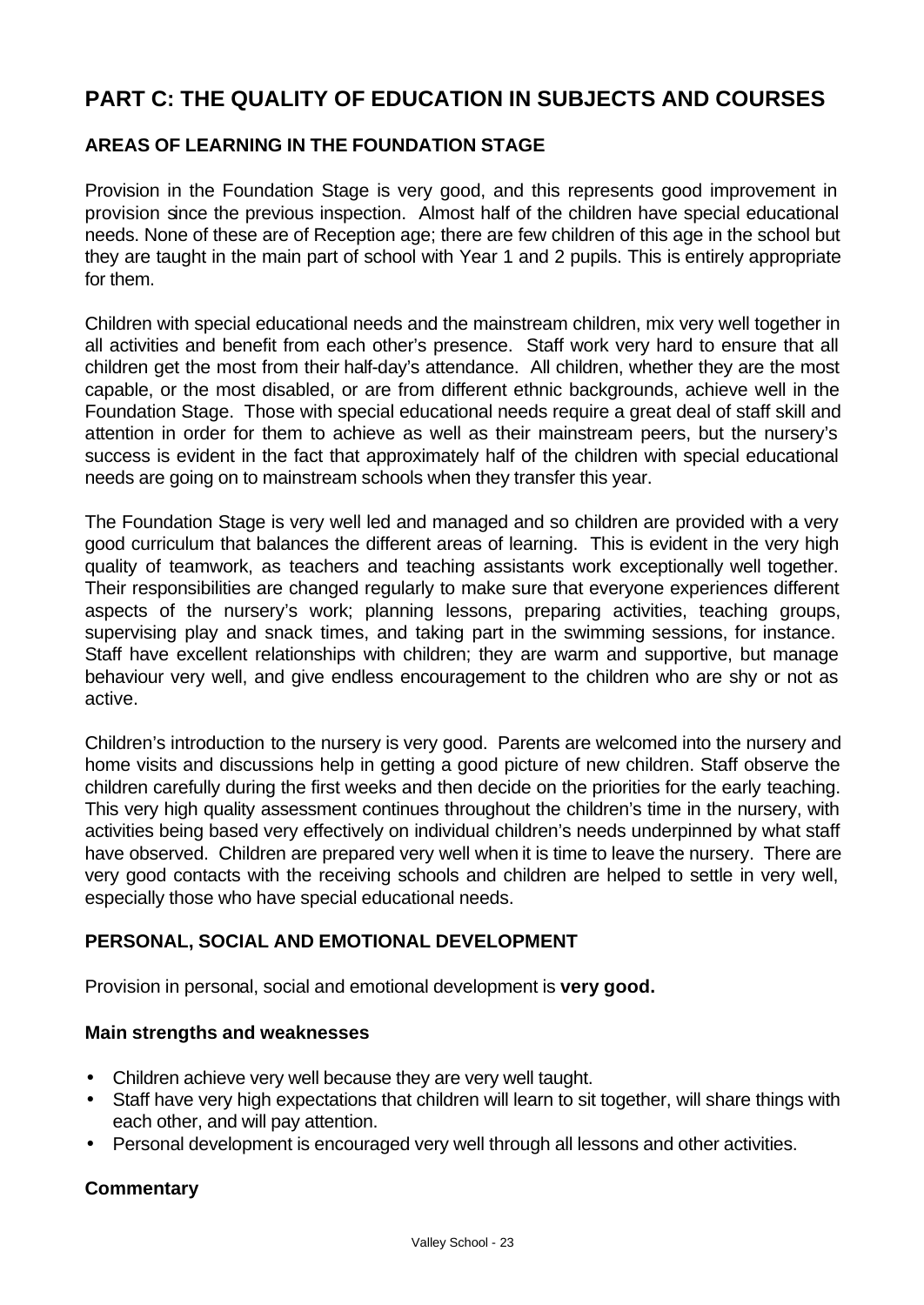38. The most capable children are well on target to reach the early learning goals in personal, social and emotional development by the time they enter Year 1. Children with special educational needs enter the nursery with underdeveloped personal and social skills and, therefore, do not achieve the same standards. However, they achieve very well and make very good progress because they are extremely well taught. The children with special educational needs benefit greatly from the presence of the more capable mainstream children around them in all of the activities.

Staff are very consistent in planning all lessons to encourage learning in this important area and they have very high expectations. These expectations are applied consistently and so children know what is expected of them. As a result, children make very good progress in listening to, and co-operating with, each other and in developing understanding of acceptable ways of behaviour. Consequently, children of all abilities take part in many activities in which they work alongside each other, have lunch and snacks together, play together and share things.

39. Appropriate levels of challenge are evident in all the activities that teachers plan. The quality and appropriateness of these activities stimulate children and therefore they are keen to learn. Lessons are thoroughly enjoyable and so children show interest. They behave appropriately and many concentrate very well. The most capable children maintain this focus even when not directly supervised. Adults are very adept at giving children with special educational needs the time and opportunity to develop personal skills, such as playing alongside and with others, but they are skilled at choosing the right time to intervene or prompt. When they do so, children with special educational needs benefit from adults' use of additional communication techniques such as signs, or giving them the opportunity of choosing from pictures or symbols.

40. Children's personal, social and emotional development is encouraged in all lessons and at every other opportunity. Their personal development is also facilitated very well through links with the community. They go out on visits to many places that extend their experiences, broaden their interest, and improve their knowledge about different people and places. Other people come into the nursery, such as a storyteller from the local library during the inspection, and activities such as this bring learning 'alive'.

## **COMMUNICATION, LANGUAGE AND LITERACY**

Provision in communication, language and literacy is **very good.**

## **Main strengths and weaknesses**

- Children achieve very well in communication skills.
- Communication is fully integrated into all areas of learning.
- Teaching and learning are very good and are based on very well structured planning.

## **Commentary**

41. There are separate lessons each day for communication, language and literacy although targets are included in the planning for lessons in all other areas of learning too. Consequently, mainstream children are well on target to reach the early learning goals in this area of learning by the time they enter Year 1. Children with special educational needs do not attain these goals, but they, too, make very good progress in developing these skills. The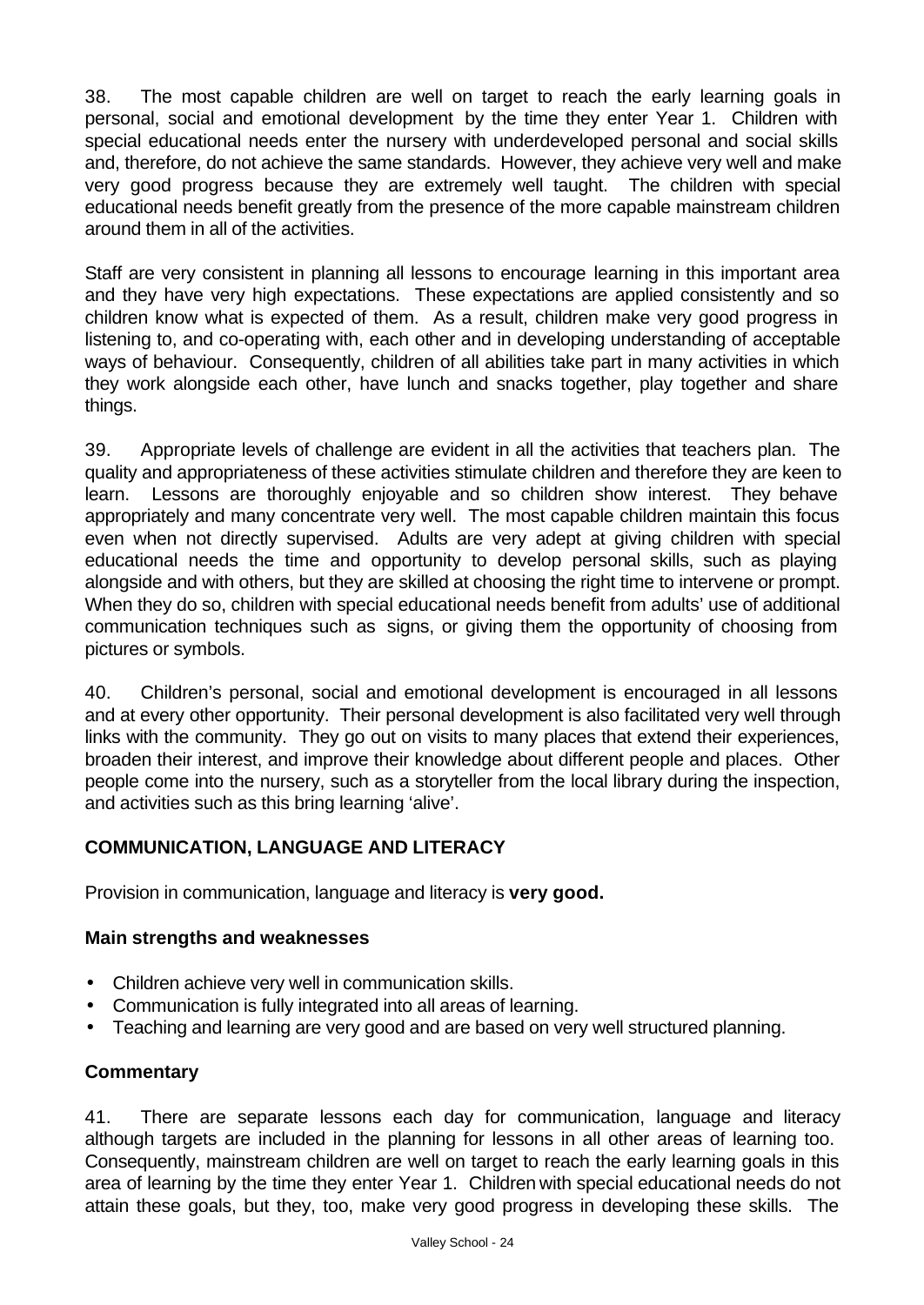progress made by those children with the more complex language difficulties is very well enhanced by short separate sessions with staff, doing different activities, to encourage their attention span and speech skills.

42. Teachers are very consistent in planning all lessons to encourage learning in this area of learning. They create many opportunities for children to listen and understand, such as singing rhymes and songs to lead from one activity into the next. As a consequence, all aspects of children's communication skills are promoted very well; adults promote their attention skills, their ability to express themselves in different ways and their understanding of what is said to them.

43. Staff are very skilled in communicating with children and encouraging a response, with very good attention given to the development of children's speaking and listening skills. Consequently, mainstream children make very good progress in asking and answering questions and listening to instructions. The language development of children with special educational needs is supported very well by adults' use of additional and augmentative communication systems. For instance, staff use symbols to show the day's activities on a picture timetable and they give every encouragement for the less communicative children, who find it difficult to respond with speech, to use other forms of communication. Therefore, children make their views known through signs or by choosing from a set of pictures or symbols.

44. Very good use is made of books and other stimulating visual resources. The children learn to love books as they handle them and listen to stories. Displays in the nursery and around school provide further opportunities for children to look at the printed word and so mainstream children make very good progress in taking the first steps towards reading. Children with special educational needs achieve equally well. Adults encourage them to look at pictures, symbols, cards with words on, and books so that they are able to recognise pictures and symbols as representing real things or activities, such as swimming and animals. These sessions might be in one-to-one activities with a member of staff, but they are often group sessions during which they discuss with staff topics such as their holiday or weekend, or share a story from a big book.

45. Mainstream children make very good progress with their early writing skills. Some hold a pencil correctly and make marks on paper from left to right, with some beginning to shape their marks towards letters and words. Some children with special educational needs also make meaningful marks on paper, while others make sand patterns with their finger and make chalk marks on boards or on the playground.

## **MATHEMATICAL DEVELOPMENT**

Provision in mathematical development is **good.**

## **Main strengths and weaknesses**

- Children are taught well and they make good progress in discrete number lessons.
- Very well planned activities to develop mathematical skills generate pleasure in learning and enquiry and meet the needs of a range of capabilities.
- Teachers provide many opportunities for children to develop understanding of mathematics and increase their mathematical vocabulary.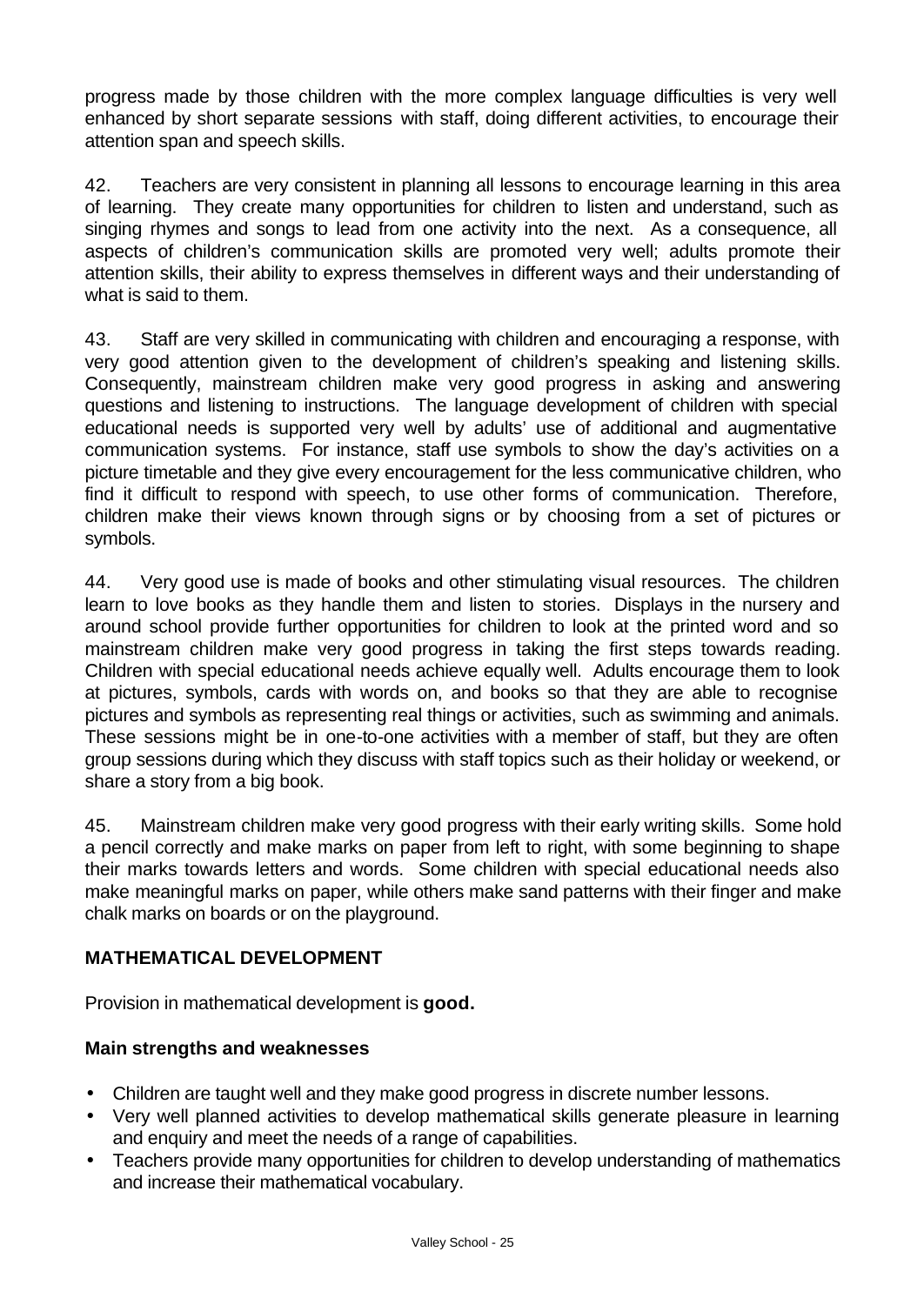## **Commentary**

46. Pupils achieve well in mathematics sessions. As a result, mainstream children make good progress towards the early learning goals for this area of learning. Children with special educational needs do not attain such high standards, but they make good progress towards their personal targets.

47. Teachers' planning of lessons ensures that teaching assistants are all fully engaged in working with individuals or groups of children. Staff use a very good selection of equipment such as number fans, counting blocks and picture cards to stimulate and engage children. Every lesson includes evaluation of pupils' progress and achievement, to which all members of staff involved contribute.

48. Activities involving exploratory play are used very well to encourage children to discover things for themselves, and adults are very skilled at seizing all opportunities to teach and reinforce the technical language of mathematics. In the sand tray, for example, children learn about mathematical ideas and vocabulary such as 'full' and 'empty'. Playing with building bricks, toy animals and vehicles they learn about colours, different sizes and staff often prompt children about numbers through comments like "Give me *two* cars". Furthermore, adults emphasise positional vocabulary such as 'next to' and 'over' when telling stories or requesting children to put items away.

49. Staff are also effective at using simple activities like singing to reinforce learning. This means that some of the children with special educational needs who do not understand about counting are encouraged to try to repeat the numbers to five or to join in with lots of counting songs and games such as *"Five little speckled frogs"* and *"Five currant buns".* Children join in songs and number rhymes with enthusiasm. Many activities support children's wider learning and personal development; they work with a friend, listen to instructions, share things, and practise handling small objects.

## **KNOWLEDGE AND UNDERSTANDING OF THE WORLD**

Provision in knowledge and understanding of the world is **good.**

#### **Main strengths and weaknesses**

- Children are taught well.
- A very good variety of appropriate, interesting activities is planned to stimulate the children's' curiosity and enhance their understanding.
- Very good opportunities are provided for the children to explore and manipulate objects within the natural world.

## **Commentary**

50. Children achieve well in this area of learning because teachers and support staff plan a good variety of lessons imaginatively, with separate and group targets for mainstream children and those with special educational needs. Consequently, children make good progress towards the early learning goals. Always, children are very well encouraged to get along well together, and to behave very well, to listen, and to take their turn in having their own say about things. Therefore, they work very well alongside each other during activities like making a den.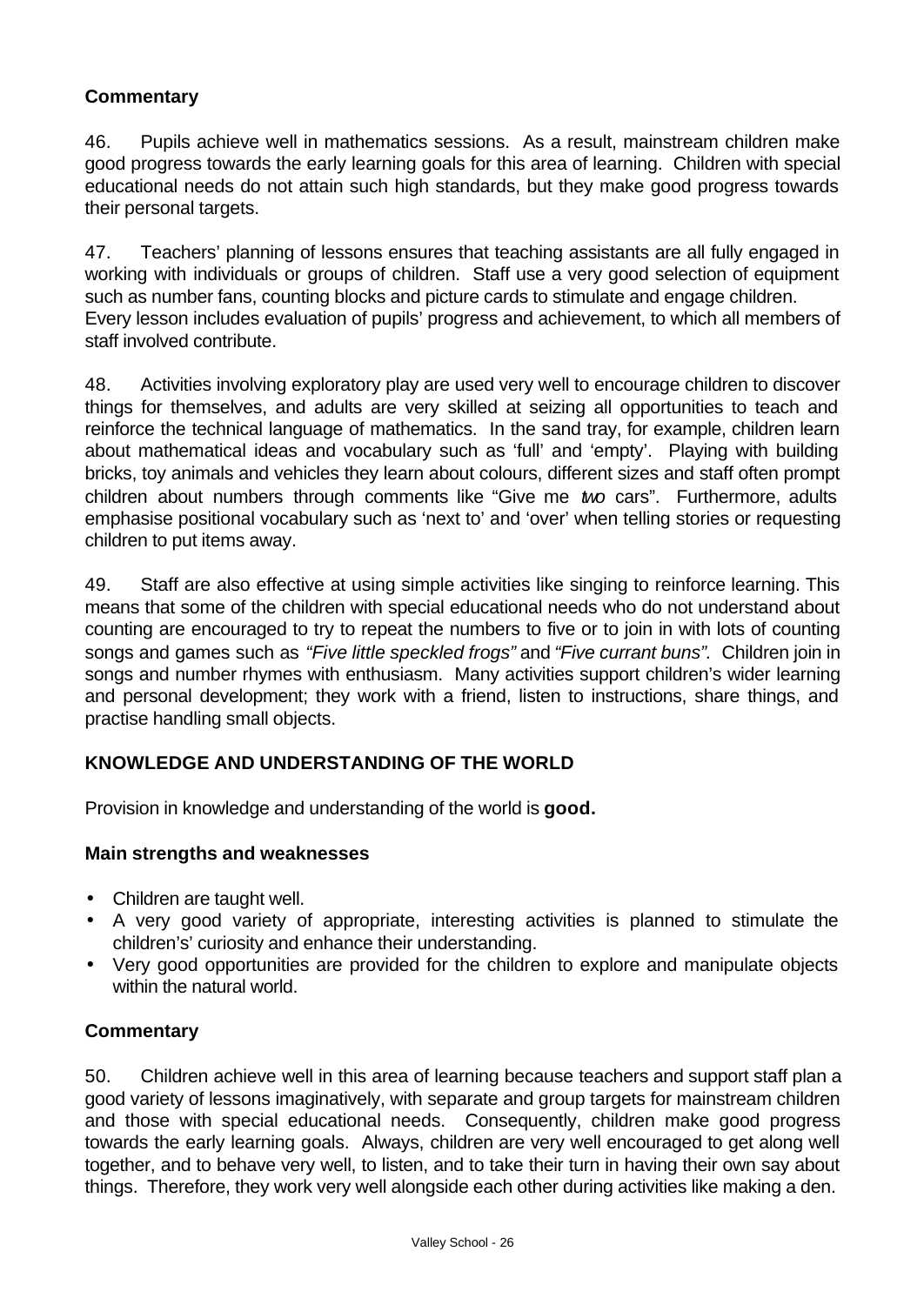51. Teachers provide a very varied and wide range of appropriate and interesting activities that stimulate children's curiosity and develop their awareness and understanding of their environment. Very good opportunities are provided for the children to explore and manipulate objects within the natural world. Teachers structure the learning environment very well, with a range of relevant resources to promote learning and the children are encouraged to use these resources extremely well through adults' skilled combination of questions, prompts and instructions.

52. There is always a strong emphasis on examining how things happen and why they work, such as cogwheels and a whisk in a bowl of soapy water. There is an appropriate focus on information technology; the most capable children use the computer and others manipulate switches and equipment such as the microwave oven. The more capable children learn that things are always changing, including changes in themselves as they grow up, and those with special educational needs are beginning to understand about time within a day and the different activity sessions, and different days and weeks of school or holidays. Mainstream children know that things used to be different many years ago, and learn to play old games such as 'Shove Ha'penny'. Religious education and a sense of spirituality are taught well, with children learning about "God's beautiful world", for instance.

53. Sometimes, children's learning is reinforced and extended well by using the local community. They go out on trips, perhaps to the zoo or park, where they can experience the weather, meet people doing different jobs, and see the ducks and other animals.

## **PHYSICAL DEVELOPMENT**

Provision in physical development is **good.**

## **Main strengths and weaknesses**

- Teaching and learning is good.
- Very good resources and good accommodation are used effectively.
- Teamwork with a range of therapists promotes pupils' progress well.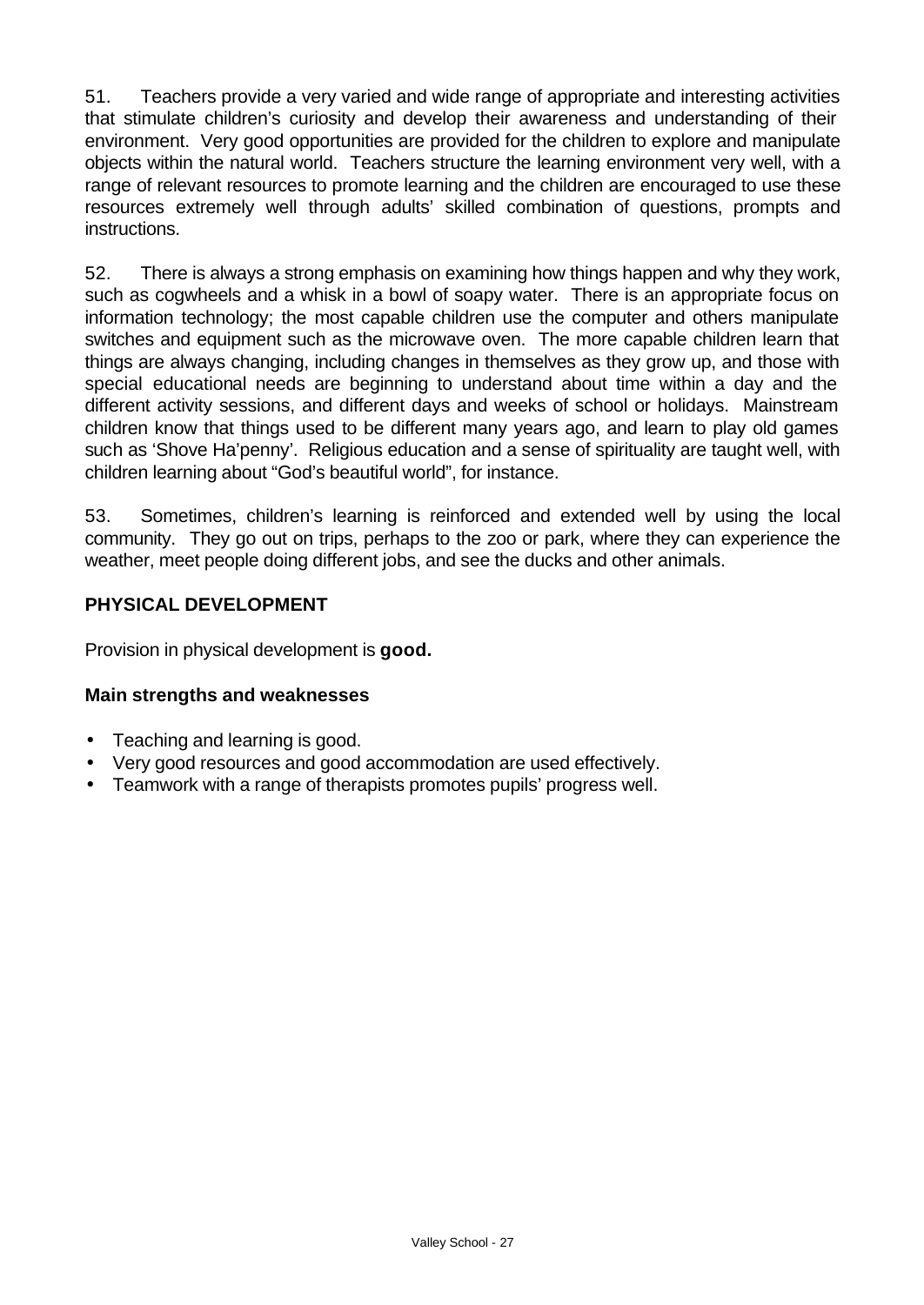## **Commentary**

54. Mainstream children make good progress towards the early learning goals in this area of learning. They get many opportunities to play actively indoors and outside; they walk on 'plant pot' stilts, climb steps to use a slide, hang upside on a bar and kick a ball to a partner. Very often, children with special educational needs have poor physical skills when they first come into the nursery and, therefore, this area of learning is a priority with staff because it is so important that children learn to sit up to pay attention, stand up, and move towards an activity that attracts them. As a result, these children achieve well too.

55. An impressive feature of lessons is the way in which children trust the adults who work with them. This gives them the confidence to attempt new activities and to widen their experiences. In swimming, for example, the quality of relationships, trust and encouragement support children's good progress even when activities are challenging. In addition, teachers' planning identifies aspects of personal and social development that are to be promoted as well as children's physical skills. This is because teachers are very adept at organising lessons that address and touch upon many areas of learning.

56. The effective teamwork between teachers, teaching assistants and physiotherapists and occupational therapists contributes significantly to the good progress made by children with special educational needs. Teachers plan very well for children to do exercises, to hold brushes and crayons, to stand up when operating computer switches or painting at an easel, and to practise walking around the school. The least skilled children may not succeed in some of these tasks, but they achieve well at their own level in activities such as sitting up, rolling over, moving on a flat buggy or a tricycle, pushing a large ball away, or trying to stop a ball coming towards them.

57. Children's learning is greatly enhanced by the quality of the accommodation and resources. A good outside environment inspires and challenges children, with well equipped areas for play and physical activities. Indoor facilities, such as the hydrotherapy pool, provide staff with many opportunities to encourage physical development; children gain confidence in the water very well, as they are encouraged to splash, move, and relax.

## **CREATIVE DEVELOPMENT**

Provision in creative development is **good.**

## **Main strengths and weaknesses**

- Teaching and learning is good.
- Staff make very good provision for the wide range of children's needs.
- Children achieve very well because of the staff's very good understanding of their needs.
- Children have many opportunities to discuss, to share thoughts and ideas and feelings through a range of art, music, movement, dance and role play activities.

#### **Commentary**

58. Children are taught well. Teachers inspire children; they encourage them to explore; they require them to make choices; they provide them with activities that fire their imagination. Teachers' expectations are high, but realistic, because they know the children so well and set appropriately challenging individual targets. These targets are reflected in lesson plans and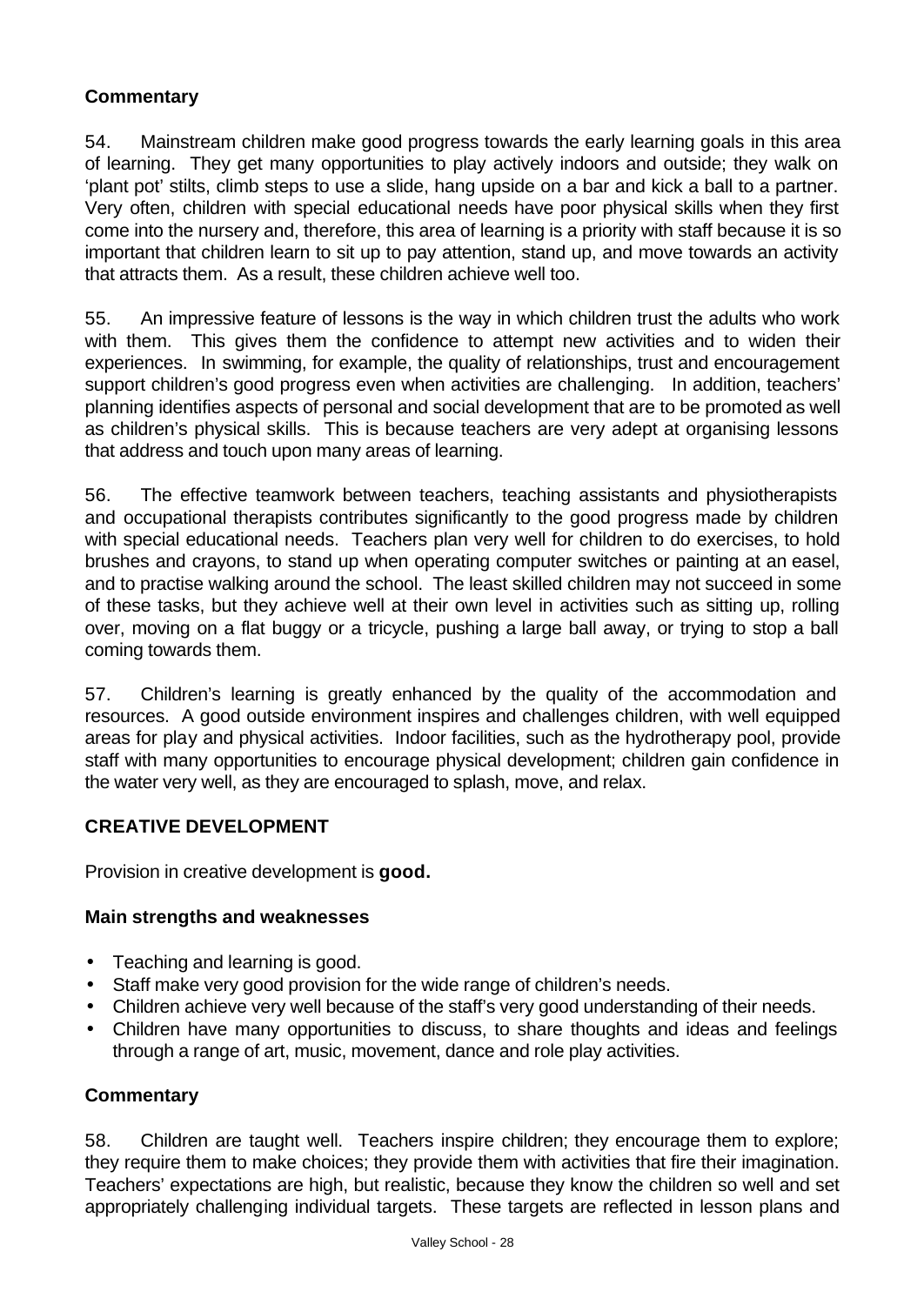children's progress towards achieving them is carefully monitored. The nature and appropriateness of the activities mean that children have very good attitudes to their work and behave extremely well. Their degree of success is aided considerably by the quality of relationships that exist between the children and adults. As a result, mainstream children achieve well and are well on course to achieve the early learning goals. While not all those children with special educational needs will not attain these goals, they achieve equally well. Teachers provide a wide range of well planned opportunities for children to explore and experiment with ideas and materials. Children experience a very good range of opportunities to explore art; they paint with their fingers and with brushes; print with building blocks and with the wheels of toy vehicles; and stick paper, foil and materials together to make flowers, animals and pictures.

59. Many lessons provide children with activities involving making, singing and listening. They help with preparing food such as Christmas puddings, and take part in the Christmas play. Children sing and play simple instruments, with children with the more complex special educational needs making good efforts to make sounds, pay attention, and allow themselves to be prompted to shake or hit the instruments. In each activity children learn about materials, gain skills in handling things and improve their understanding. Children are also given many opportunities to experience oral work, particularly singing and imaginative play, and many join in enthusiastically.

## **SUBJECTS AND COURSES IN KEY STAGES 1 AND 2**

#### **ENGLISH**

Provision in English is **good.**

#### **Main strengths and weaknesses**

- Pupils achieve well overall in lessons; this is considerably better than at the last inspection, especially in reading and writing.
- The leadership and management of the subject are good.
- Additional communication systems are used very well b support pupils with complex needs.
- Teaching is good with some excellent teaching in literacy and when multi-sensory approaches are used.
- Teachers do not all maintain records of pupils' work that show their progress clearly.
- Teaching time for the subject is unbalanced between classes and, in some cases, it is insufficient.

#### **Commentary**

60. When the school was last inspected, pupils' achievement and progress in English were good in speaking and listening, and satisfactory in reading and writing. Writing was not well linked to their work in other subjects. There has been improvement in all these four elements even though the ability range of the pupils on roll is now lower overall, with more having profound and multiple learning difficulties or conditions related to autism. However, while pupils achieve well in lessons, there is wide variation in taught time between classes and this has an impact on the progress that some pupils make over time.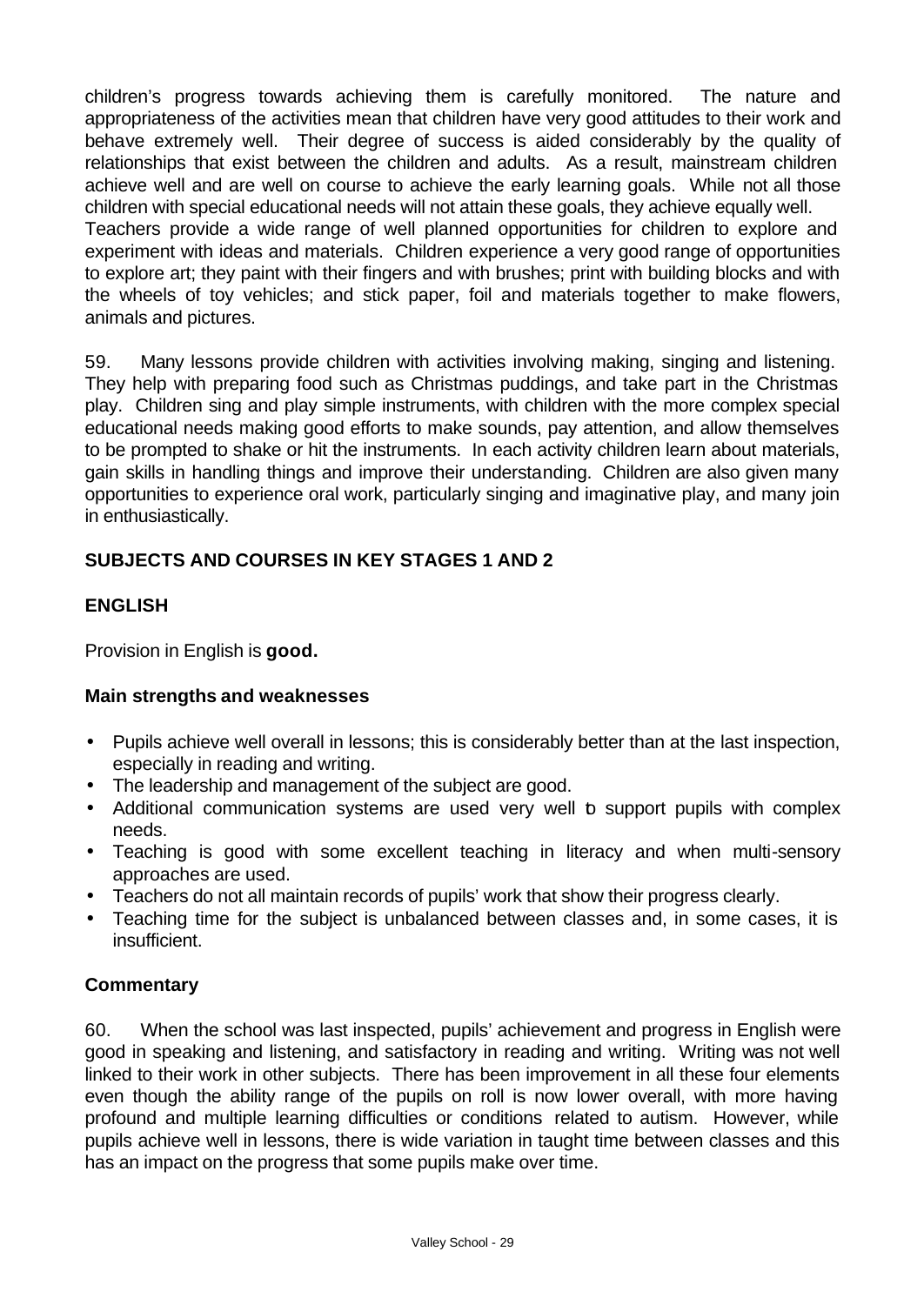61. Pupils now achieve very well in speaking and listening and the more competent pupils make good progress in learning to read. The pupils' writing skills are now good and have improved because the school identified that teachers in English lessons could do more to foster the early writing skills of those with severe learning difficulties. Therefore, they now have more opportunities to practise these skills in English lessons but this is not always extended to enable them to embark on more personal and extended writing regularly. A wide range of other communication systems is available to help pupils show what they know and understand. Symbols, pictures and PECS are all appropriately well used for pupils to make choices and confirm what will happen next. In particular, this helps the pupils with severe autism who are not able to use spoken language. They also benefit from shared symbols and signs that the whole group uses, such as to indicate that an activity is over. Some staff sign very well, and this helps pupils of all abilities take a fuller part in lessons. However, even experienced staff sometimes forget to sign consistently and new staff should have more intensive signing training as part of their induction. The weekly session for those with very complex needs, using a multi-sensory approach to promote communication and participation, is outstanding.

62. Pupils receive very good support and encouragement to develop an interest in reading. More competent readers' interest in text is promoted through a good use of a range of books in class and by reading aloud regularly, including at home. Reading records show several pupils' enthusiasm for particular stories, which they move through at a good pace. The most competent pupils read well and use a range of approaches to help them decode new words. Some of them read aloud with lively expression and enjoyment. For pupils with severe learning difficulties and profound and multiple learning difficulties this includes activities such as sharing books, showing an interest, and recognising symbols and a sequence of symbols .

63. Teachers help pupils with the most complex needs to take part in reading in two ways. The first is in reading well chosen stories from big books supported by multi-sensory resources, when pupils' understanding of the events is enriched by having a good range of items to look at, feel, touch, smell, and sometimes taste. The second way is by using specialist equipment to allow them communicate their understanding. All the pupils who are able to use switch systems have them and they enable them to give an answer or make a clear choice. Staff work closely with the trained communication assistant to devise individual approaches for pupils. For example, in a story session for younger pupils the pupil was able to press the switch with the picture of the correct animal attached to demonstrate understanding.

64. The very best teaching shows first rate lesson planning that identifies a rich variety of activities and judicious grouping of pupils. Some activities involve the whole class, while others are planned for pairs, small groups or individuals. The learning expected for each pupil is laid out clearly, which helps teaching assistants to focus their efforts with individual pupils. Familiar rhymes and new poems form a key part of the communication/literacy scheme of work and are well used as a whole class opening activity. The pleasure a mixed ability group of Reception and Years 1 and 2 pupils showed when taking part in these rhymes with action, singing, chanting and mime was infectious and the least capable pupils clearly anticipated what was coming by recognising familiar rhythmical structures. In these very best sessions, pupil progress is captured in the teachers' evaluation of the lesson and this record then shapes the plan for the next lesson. At other times, lesson planning is much weaker; the activities or tasks provided for pupils are described rather than the outcomes expected for individuals or ability groups within the class.

65. The library area attracts pupils at lunchtimes, despite its limited space in the school foyer. It stocks very well chosen literature and a good range of materials to develop and inform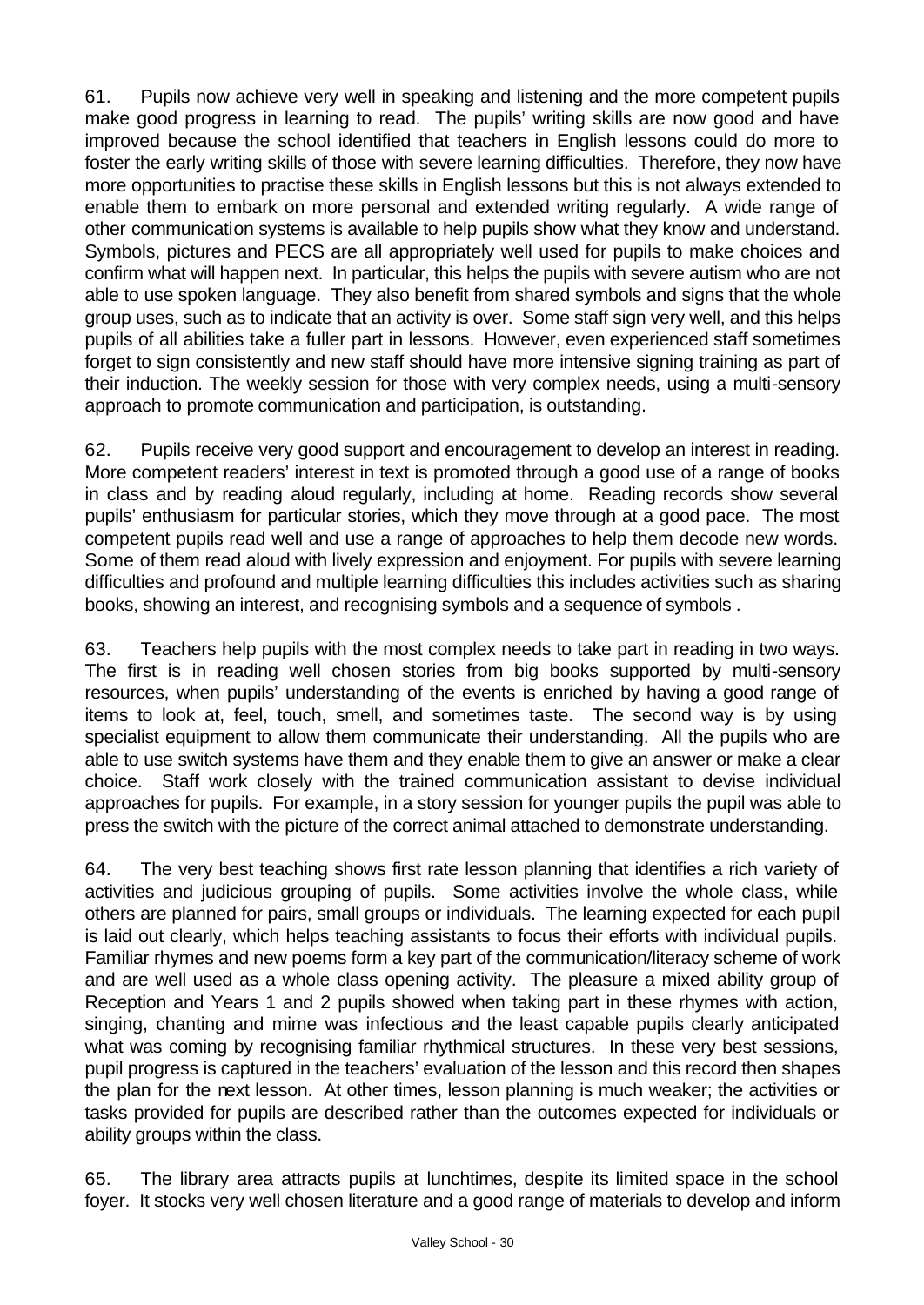existing interests outside school. The library is complemented well by resources in classrooms. They are well stocked with books, which are attractively displayed and well used, and there are designated carpeted areas or book corners for quiet reading and research. All classrooms have access to the Internet. Some of the pupils with autism, who are amongst the most able learners in the school, are adept computer users and are often highly motivated by researching their special interests and they are able to do this in the small ICT room off the main classroom.

66. The subject is well led and managed and this has been instrumental in achieving the good improvement since the last inspection, particularly in terms of monitoring teaching and producing an effective programme of curriculum development. The recent audit of teaching and pupils' achievement in literacy is thorough and identifies the correct areas for further improvement. However, areas for development remain. There is variation in the extent to which teachers include telling examples of work in portfolios that show the progress made by individual pupils.

#### **Language and literacy across the curriculum**

67. Pupils have good literacy skills; this has improved since the last inspection as there is a greater focus on literacy teaching throughout the school. This is evident in most subjects. Teachers and teaching assistants increasingly use an extended range of communication systems for pupils with complex needs or speech and language difficulties, and there is a wider availability and use of switch systems for pupils with complex physical disabilities. Some teachers and support staff use Makaton signing very well to support language development but this remains inconsistent, as at the last inspection. The staff's commitment to raising achievement in language and communication has resulted in improved standards; levels of reading of more capable pupils has improved; pupils' writing skills have developed in English lessons but writing as part of other subject lessons is a key area the school intends to develop.

## **MATHEMATICS**

Provision in mathematics is **good.**

#### **Main strengths and weaknesses**

- Learning is supported well by very good quality resources that teachers use creatively
- The needs of pupils with additional learning difficulties are met very well.
- Lesson planning, based on the National Numeracy Strategy, is inconsistent.
- A very good range of additional communication systems are used.
- Assessment procedures are good but the information is not always used effectively in planning activities to meet individual needs.

#### **Commentary**

68. Pupils achieve well. For instance, they learn successfully about the sequence of the days of the week, shapes and numbers. Some pupils make measurements; others understand how time is worked out. Pupils also start to use and apply their learning to problem solving, such as carrying out a survey to determine the price they should charge for a product they have made for the summer fair.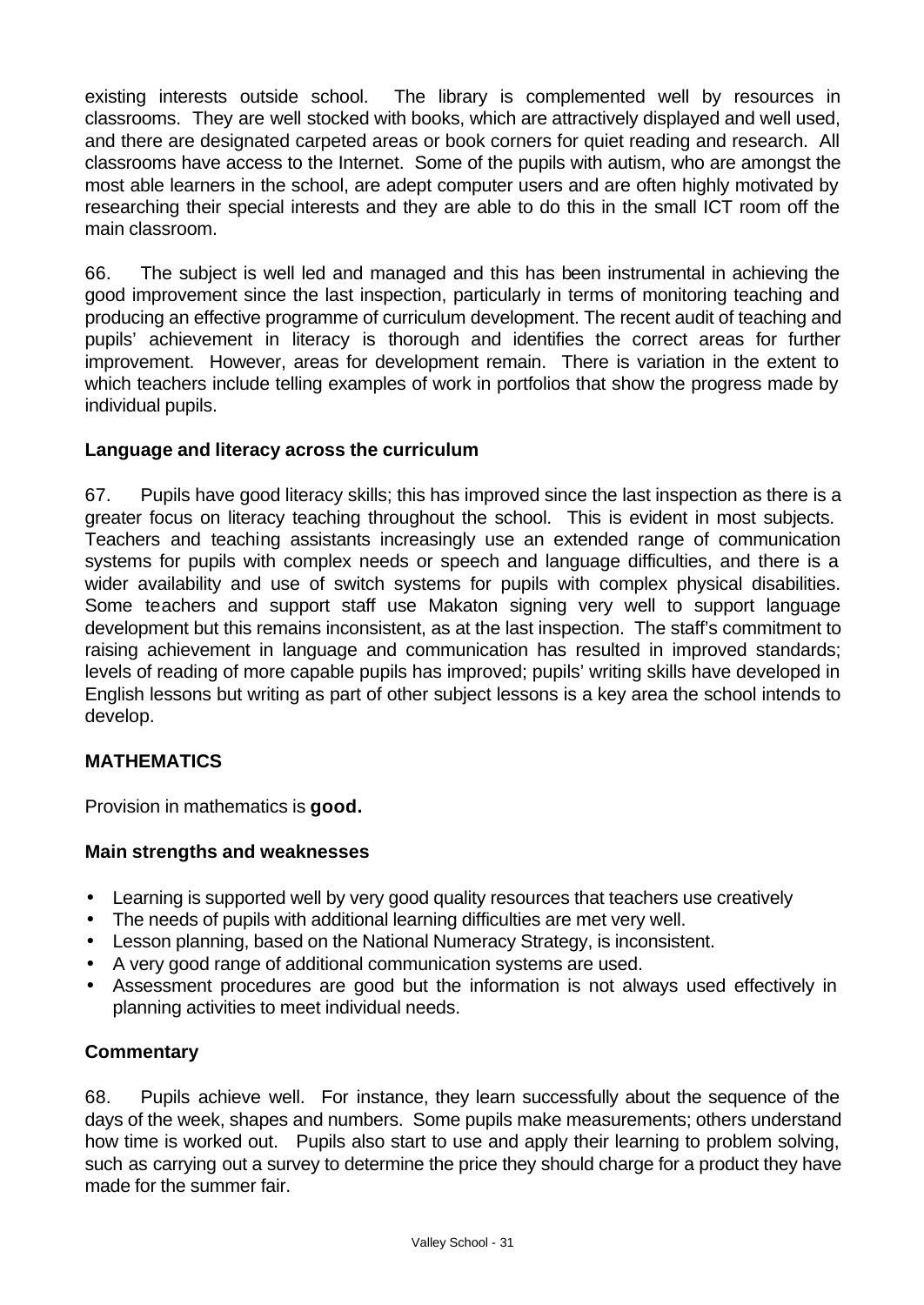69. Pupils' good level of achievement is a direct result of good quality teaching. In the best lessons teachers provide exciting learning experiences, supported by very strong and positive relationships between staff and pupils. Because staff have such a good knowledge of the pupils and their needs they expect them to participate and contribute fully to the sessions. As a result, pupils behave impressively and have very good attitudes to their work. In these sessions the principles and practice of the National Numeracy Strategy have been adapted and implemented so that there is effective planning and an appropriate emphasis on mental work and pupil involvement. At other times, some staff do not use this structured approach and, therefore, learning is less effective. Opportunities to reinforce understanding and extend skill acquisition are not always utilised.

70. High level communication skills, such as the use of additional strategies like Makaton signing and PECS are an impressive feature of lessons and these enable all pupils to participate fully by demonstrating their understanding and learning. However, this does not detract from pupils developing listening skills; speech underpins all teaching and adults use their voices imaginatively to stimulate pupils and grab their attention. For instance, songs and rhymes are used very well to reinforce counting. Information technology, such as electronic switches, is used effectively to allow pupils with more complex profound and multiple learning difficulties to make decisions indicate answers.

71. Learning resources are well chosen to meet the needs of different groups of pupils. Pupils with profound and multiple learning difficulties are stimulated by equipment such as drums used to beat out numbers and colourful number cards that encourage them to reach out and touch. Pupils with autism are stimulated by other equipment, such as information technology. For example, a group of Year 3 pupils wrote answers on a whiteboard as part of a competition counting letters in names before reinforcing their learning through using an appropriate CD-ROM on the computer.

72. There has been good improvement in provision since the previous inspection. Leadership and management are satisfactory and the co-ordinator has made a number of improvements. Lessons are now observed and suggestions are made for improving planning, but these are not always followed up. This inconsistent practice manifests itself in two ways. Individual lesson plans are not always underpinned by assessment information about what pupils can do and understand. Therefore, while some lessons plans incorporate this information very well to identify precisely what it is intended that pupils will learn during the course of a session, others do not articulate these anticipated learning outcomes so sharply.

#### **Mathematics across the curriculum**

73. Teachers are effective in supporting pupils' learning of mathematical skills through other subjects of the curriculum. There were many examples of pupils being encouraged to count during the inspection. These included counting the number of seeds in different fruits in science, counting and matching items in snack sessions, counting before beginning musical activities. Other skills, such as measuring and weighing, are developed well through subjects like design and technology.

## **SCIENCE**

Provision in science is **good.**

#### **Main strengths and weaknesses**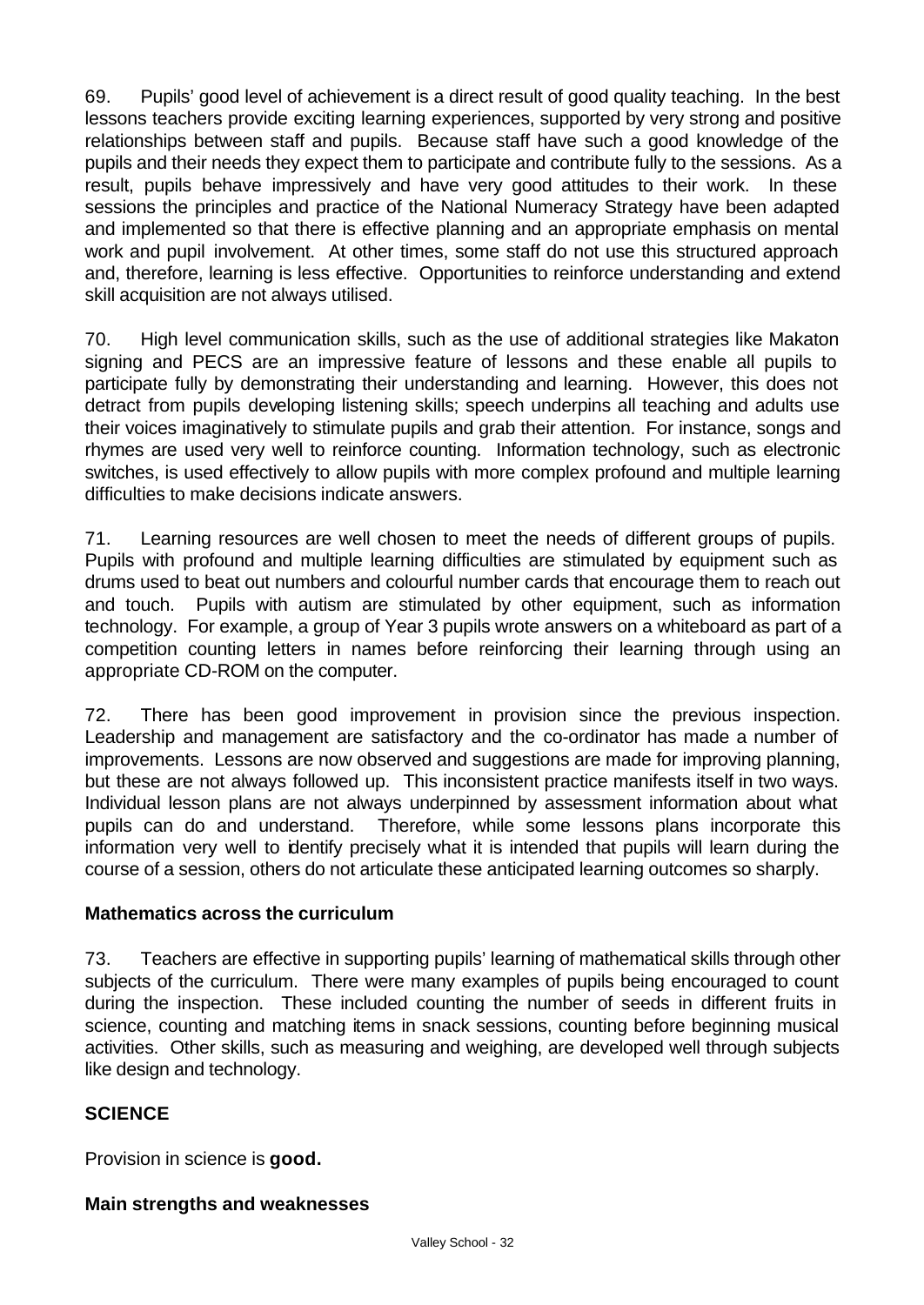- Pupils are taught well and achieve well in lessons.
- There is a good emphasis on investigative work.
- Assessment information is not used sufficiently well in all lesson planning.
- Too little time is allocated to this subject in some classes, and this limits progress over time.
- The local community is used well to support learning.

## **Commentary**

74. Pupils' good achievement, particularly in their understanding of how to carry out investigations, occurs because they are encouraged to think ahead. They learn to prepare and to plan how to conduct simple experiments with different materials, with forces such as gravity, and with things that live and grow. They also learn how to record the results of their experiments in simple ways. Therefore, they improve their knowledge well in the different areas that they study, such as the way in which electricity is used around the home and the different environments that plants and animals need in order to live. However, some pupils' progress over time is restricted because insufficient time is allocated to science for pupils to consolidate their learning. However, pupils' developing scientific knowledge is often supported well through other subjects of the curriculum. In particular, science is well integrated with subjects such as art, English and geography through topics like "Homes" and "Hot and cold".

75. Teachers have positive relationships with their pupils, and manage their behaviour well. The learning by the least capable pupils is helped by the close attention they receive from teachers and very effective teaching assistants. Teachers prepare well for lessons, and use good resources to make learning exciting and interesting. Consequently, all pupils are well motivated by the activities provided and so they enjoy their science lessons. However, teachers mostly do not use computers often enough, or very imaginatively to support the pupils' learning. Visits to places of interest add greatly to pupils' learning. Trips to the zoo, garden centres, science and industrial museums and a safari park help to extend pupils' awareness. Activities such as pond dipping, to study the small wildlife, are enjoyable and rewarding experiences.

76. Teachers carry out good assessments of individual pupils' learning but they do not use this information sufficiently well when planning lessons. This is particularly evident when they plan lessons in blocks, often for several weeks in advance. As a result, lesson planning fails to show clearly exactly what it is intended that individual pupils should learn through the activities provided.

The leadership and management of science are good. There has been a satisfactory improvement since the previous inspection, with particular improvement in the quality and range of learning resources. Staff have had some effective training in how to teach different aspects of the subject and there are plans to improve the overall quality of the subject curriculum through re-writing plans showing what should be taught in the long term.

## **INFORMATION AND COMMUNICATION TECHNOLOGY**

77. The school plans for ICT to be taught as a separate subject in the first half of each term and so no discrete lessons could be observed during the inspection. An examination of pupils' work and assessment records showed that pupils achieve satisfactorily. Good leadership and management have improved provision well from its poor state at the time of the previous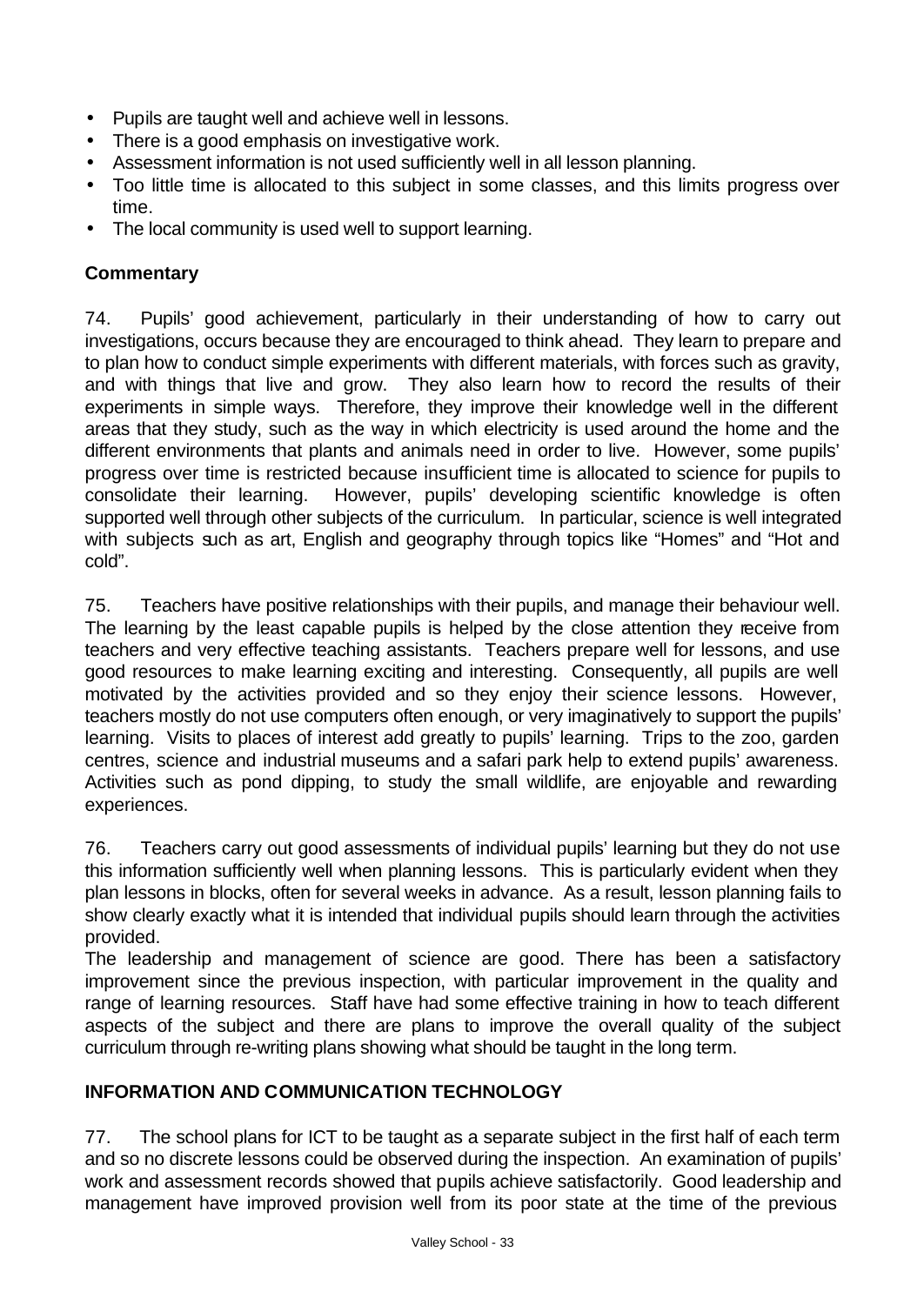inspection. A good plan of what should be taught in the long term has now been adopted, and pupils' progress is now assessed satisfactorily.

78. Since the previous inspection, the equipment has been updated significantly. Many staff, including teaching assistants, have had effective training in how to use this new equipment and programs that have been purchased. There are now sufficient computers and programs to support pupils' learning across the school. In addition, a good selection of other equipment is used to help pupils to practise control and to understand the idea of cause and effect; food blenders, CD players, microwaves, videos and televisions are all used well to support learning. Technology is also used effectively as a way of supporting pupils' communication skills. Simple switches, that some pupils operate independently, speak prerecorded sentences or operate programs or additional items such as tape recorders.

79. Currently, there are difficulties with the equipment and the software programs because the new computers, and the way they are linked together, are not working correctly. This is outside the control of the school, but it causes unforeseen and time consuming problems. Teachers find that some computers do not work, or do so erratically; a new electronic white board does not always work correctly; and the microscope that shows the pictures on the computer screen often fails to work at all. Many programs are not compatible with the new systems and cannot be used, teachers are not yet fully familiar with them, and there are not enough programs to enliven learning in some subjects. The school has the potential to overcome these problems, but at the moment they limit the school's use of information technology.

80. The second half of each term is planned to ensure that ICT is used much more in lessons across the curriculum so that pupils can practise and extend the skills that they have learned in the previous six week block. This plan is not working as well as it could because of inconsistent practice. Some teachers plan well for children, in some subjects, to use computers or other information technology equipment. However, for many classes, teachers do not plan their lessons well enough to ensure that pupils are getting good practice during the second half of each term. This loss of time with the equipment reduces the progress that pupils make over time, and it limits the range of skills that they can develop.

#### **Information and communication technology across the curriculum**

81. Pupils use communication technology well in some areas, and these are often associated with daily activities. For instance, they use simple switches to make a choice about what things they want, or wish to do. Staff are good at arranging and preparing such choosing activities, but sometimes need to look more carefully at the needs and skills of individual pupils to make the choosing more imaginative and challenging. At other times, computers are used well to calm pupils down, to divert their disturbed behaviours, and to support learning in areas such as reading and counting. Generally, pupils' use of computers satisfactory when they are able to use it, but its unpredictability is holding back pupils' progress.

## **HUMANITIES**

## **History**

Provision in history is **satisfactory**.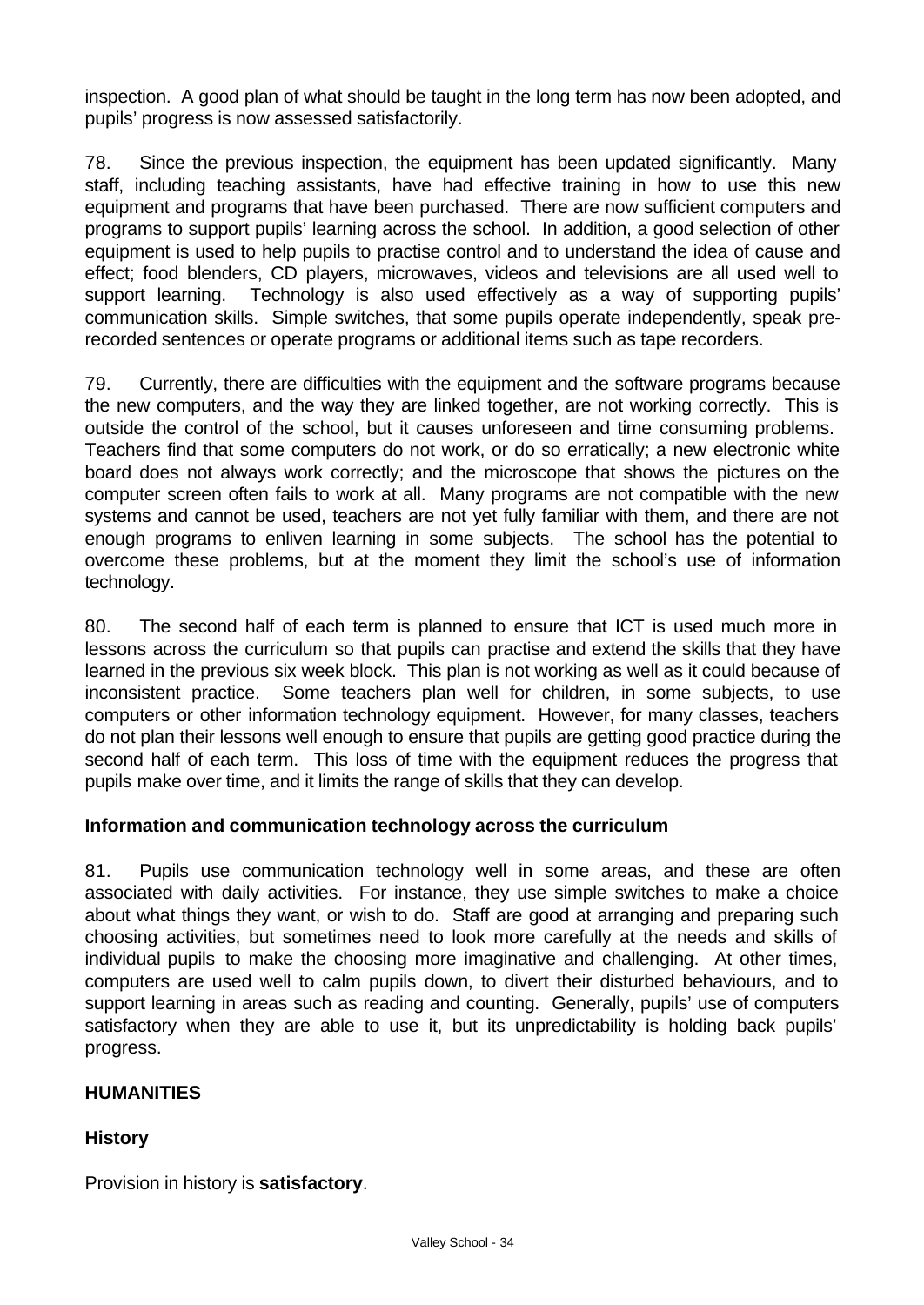#### **Main strengths and weaknesses**

- Very good resources and artefacts are used to enrich learning, but time is not always used productively.
- The school makes good use of the community to bring the subject 'alive'.
- Lesson planning lacks clarity and preciseness.
- The subject is well led and managed.

## **Commentary**

82. Pupils' achievements are satisfactory. The pupils study history in half term blocks, as it alternates with geography. The programme is adequately planned over the six years for which they could be in school. This gives pupils a sense of chronology and some understanding of life in earlier times. For pupils with the most profound and complex needs this means developing understanding of chronology in terms of, for example, *today*, *yesterday* and *last week*, and learning about their own past and that of their families. More capable pupils know about periods of British history, such as the Vikings, and other civilisations like Ancient Egypt.

83. The subject is taught satisfactorily. Lessons are characterised by very good relationships and the consistent use of encouragement and praise. The main weakness in teaching is the paucity of planning, as teachers do not identify in any depth what they expect pupils to learn by the end of a lesson. That means that that the teachers have very limited opportunities to evaluate what pupils have learned during the lesson because they have not identified in advance what they are going to measure progress against. Pupils are motivated by high quality artefacts, which they handle carefully. Different groups of pupils were observed studying Victorian Britain; one class examined articles associated with everyday life such as a candle snuffer and articles of clothing, while the other class compared toys from the Victorian times with modern ones. Although learning was stimulated by these resources, they were not used as effectively as they could have been. Too much time was spent simply showing the pupils one article after another, rather than introducing some structure into the activity. For example, the toys, which were generally wooden or metal, could have been used to reinforce learning in science when pupils had considered different sorts of materials; the everyday articles could have been used to consolidate simple chronology and shown in an order that would have paralleled a normal Victorian day from waking to bedtime.

84. Very effective teaching assistants make a good contribution to pupils' learning. They know the pupils very well and are particularly effective at encouraging the physical skills of those with the most complex needs. For instance, when the old and modern toys were being passed around they were highly skilled at getting individual pupils to stretch out their arms to take the toys, to extend their fingers, to grip more tightly and to use both hands if possible.

85. There has been satisfactory improvement since the last inspection, when pupil progress was judged as unsatisfactory. This is due mainly to the improved co-ordination of the subject. Leadership and management are good; there is improved monitoring of the curriculum and assessment procedures are more effective. Pupils' work is now annotated and the context within which it was produced is frequently shown, supported by photographic evidence. This often entails the very good experiences that pupils get off site when they visit places like Bramhall Hall and the Hat Works.

## **Geography**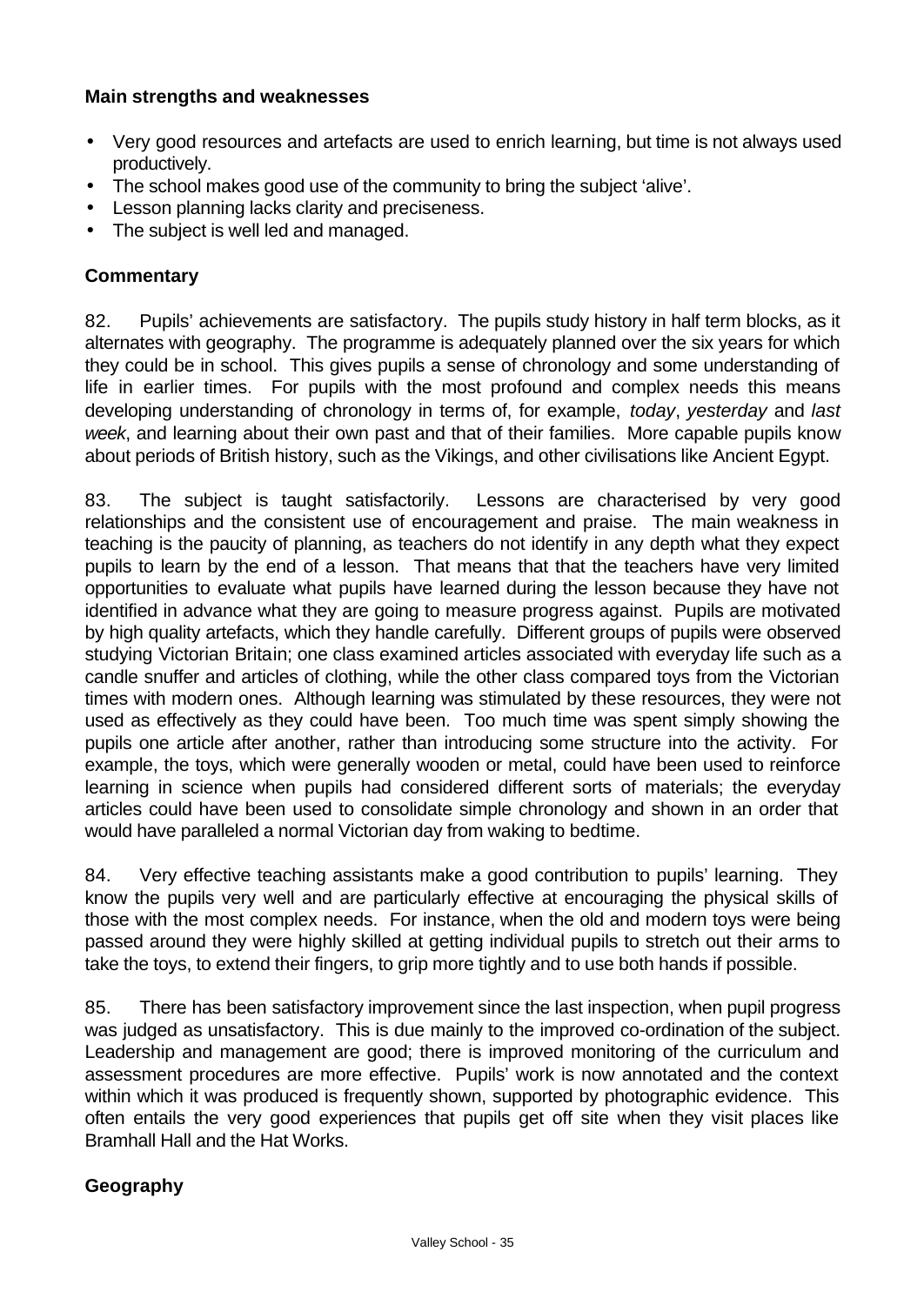86. No geography lessons were seen during the inspection. This was largely because the subject alternates with history and in most classes history was being taught during the half term in which the inspection took place. Other evidence shows that pupils make satisfactory progress overall. There is a satisfactory plan of what is to be taught in the long term and displays around the school, such as maps of the playground and treasure maps, and a sample of pupils' other work shows that they achieve satisfactorily. Good use is made of outside visits, such as one during the inspection to Alderley Edge which was very well planned and prepared. Other valuable visits have been made to local parks, the safari park and around the town to see an urban landscape.

#### **Religious education**

Provision in religious education is **good**.

#### **Main strengths and weaknesses**

- Effective leadership and management have greatly improved all aspects of the subject.
- Pupils achieve well and enjoy their lessons.
- The curriculum is well designed and makes a strong contribution to pupils' spiritual, moral, social and cultural development.
- There is an inconsistent approach to the opening and closing sections of the lessons so that not all pupils are provided with periods of quiet reflection and spirituality.

#### **Commentary**

87. The co-ordinator has been in post for three years and is enthusiastic and committed to the subject. She is planning to increase, still further, the role religious education plays for the pupils and she has the capacity to bring about such change. Her wide-ranging development plan has proved very effective in tackling the weaknesses in provision identified during the last inspection. All the serious shortcomings have been fully addressed, and the co-ordinator's monitoring and support records confirm that all pupils now receive their weekly lesson. Assessment in religious education has improved from poor at the last inspection to satisfactory now. Previously, it was confined to recording participation in assemblies and outings but now the pupils' response to what the teacher intended them to learn is recorded after many lessons. However, this is not yet routine practice as in some cases teachers do not focus as much on the pupils' achievement of learning objectives as they do on the success of the strategies or materials and activities they used in class.

88. Investment in training, support and classroom resources have improved teachers' confidence and enthusiasm about the subject. This has been rewarded by steady and continuing improvement in the quality of teaching and learning throughout the school. Pupils are now taught well. Interesting, but challenging activities are supported by good quality resources. Consequently, pupils have very good attitudes to their learning and make good progress. Teaching assistants provide effective support and, therefore, all pupils are able to participate. Many of these features were evident in a lesson about Islam with Year 3 pupils, including some with autism. In this lively lesson pupils' previous learning about Islam was drawn together and new information and experiences were provided. The quality of resources sustained pupils' concentration and supported their learning very well; they had items of clothing and artefacts to look at and handle. The level of challenge provided for the more capable pupils in terms of new knowledge and understanding was good and the teacher's subject knowledge enabled her to explain key points very well.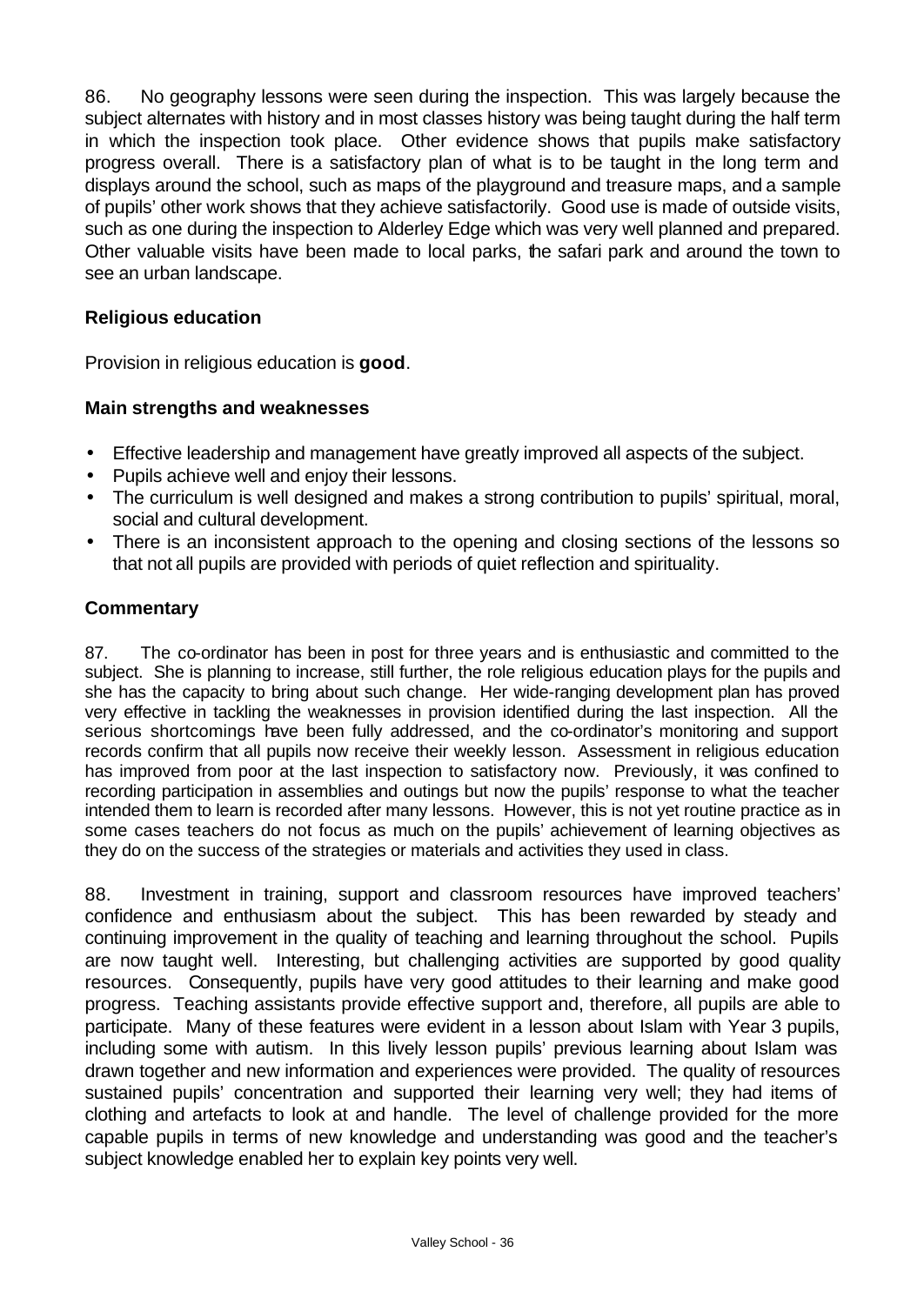89. Planning now ensures that pupils' subject learning contributes more widely to their personal development as well. The co-ordinator is keen to develop the distinctive qualities of religious education lessons more fully, to reinforce the nature of the experience that is planned for pupils. She intends to develop a range of introductory activities to promote a quiet, still and reflective climate for the start and end of lessons and make sure this is consistently used. This will enrich pupils' experience of the spiritual aspects of the subject and define the different kinds of learning that happens in these lessons. The development of such a lesson structure should maximise the opportunities for pupils to be reflective and share, in their own ways, what they have learned.

90. Whole school assemblies continue to play an important role in pupils' religious education. These weekly events are extremely well managed by the headteacher. For example, there was a splendid assembly about Jonah and the whale when very good use of active participation by the pupils and many large and colourful resources ensured that the content of the story and its message were communicated well to all the pupils.

91. The use of the community contributes very well to pupils' knowledge of religion and also contributes to their personal development. A class of younger pupils with autism were seen benefiting from these links when a visitor brought an excellent range of items for the pupils to handle and consider. Very good liaison and planning was evident and the teamwork between the class teacher, teaching assistants and the visitor meant that all the pupils were included. Pupils of all abilities were very well catered for and their interest in the visitor, and respect for the precious items, represented very good achievement for pupils with autism.

## **CREATIVE, AESTHETIC, PRACTICAL AND PHYSICAL SUBJECTS**

#### **Art and design**

92. It is not possible to make an overall judgement on the provision for art and design as only one lesson was sampled. However, the quality of pupils' work on display, assessment records, workbooks and photographs show that achievement is satisfactory. Teachers try hard to develop pupils' artistic skills both within art lessons and through activities in other subjects of the curriculum.

#### **Design and technology**

Provision in design and technology is **good**.

#### **Main strengths and weaknesses**

- Pupils are well taught.
- Learning is supported through good links with other subjects.
- Planning and assessment procedures are not sufficiently consistent or detailed.

## **Commentary**

93. Overall, pupils achieve well in this subject and there are many examples of pupils' work in the school to illustrate this. These range from designing and drawing cartoon characters to mechanical toys and three-dimensional models of rockets. Some pupils illustrate their wall displays with items they have designed and made; ice shapes to signify cold, and with butterflies to show warmth, while others make puzzles, sew and stitch materials and design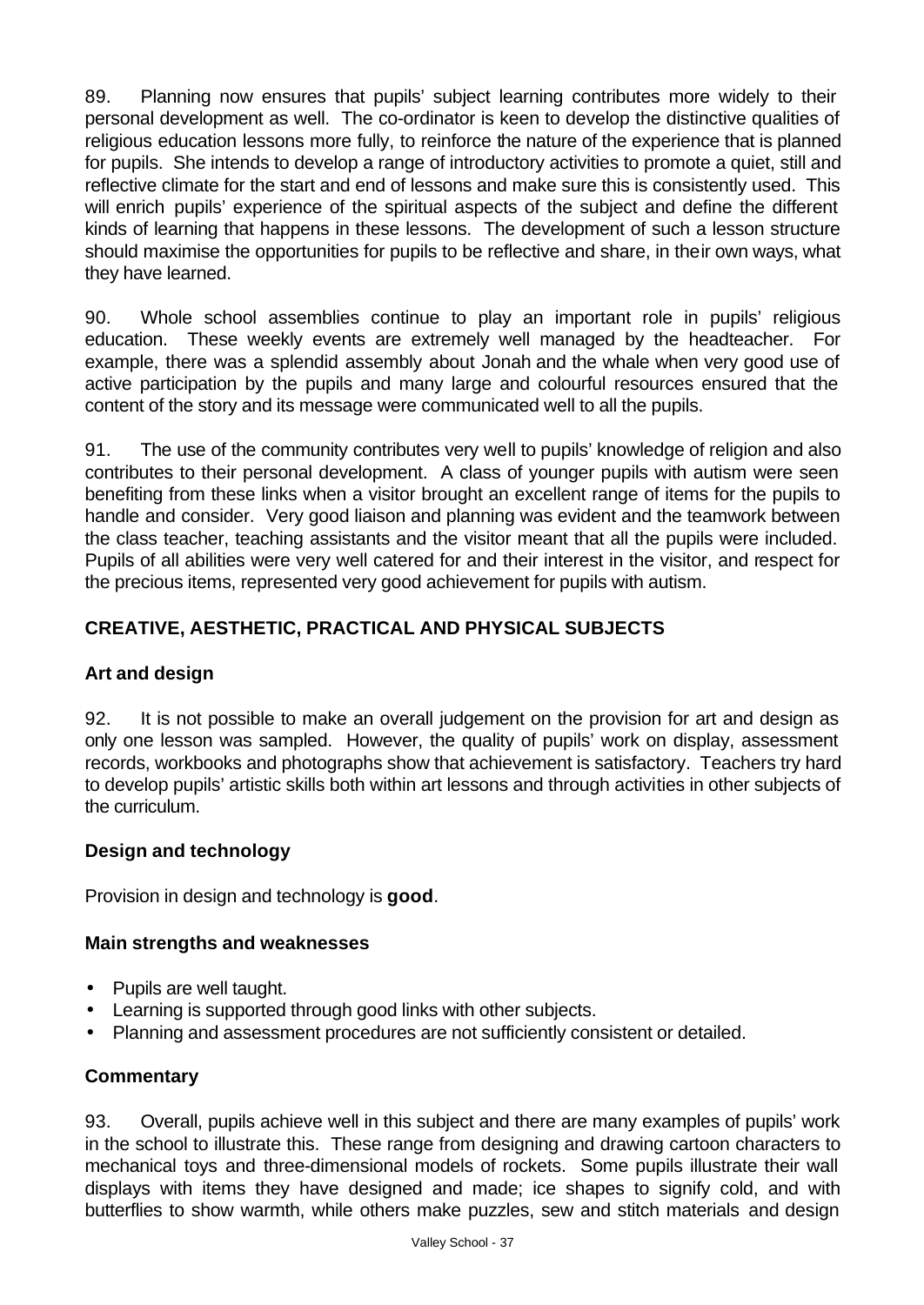tie/dye projects. The models they have made to illustrate aspects of different religions are very good examples of the quality and standards expected in the subject.

94. Teaching is generally good as teachers are imaginative in the way they use simple, everyday resources items to develop and illustrate work, such as the tooth brush used to portray the whiskers on a walrus they had made following a visit to the zoo. Relationships are good and this allows teachers to set high standards. They expect pupils to behave well and to try hard, and they do. Pupils are encouraged to share experiences and they celebrate each others' successes when they do well. Pupils are very interested in every aspect of design. Many take great pleasure in designing cars of all shapes and sizes and most are fascinated by work that includes parts which move.

95. Effective long-term planning of the subject by the co-ordinator enables pupils to develop skills in making and designing, and some are beginning to evaluate their own work and consider how it can be improved. Planning also identifies opportunities for other skills, such as numeracy, to be reinforced in lessons. For instance, the mathematical skills of counting, measuring and weighing are supported in lessons; Shrove Tuesday was used as an opportunity to extend learning about Lent through making and cooking pancakes in food technology. Design and technology is a subject which is used well to forge links with other schools. For example, a class of Year 6 pupils was joined by a small group from a local mainstream school who helped them to make pictures from folded paper; an individual pupil integrates into a local school for art and design lessons.

96. There has been good improvement in provision since the last inspection. The subject is now well managed by a newly established co-ordinator, who has improved the quality and range of resources and is developing medium and short term planning and assessment procedures. Currently, lesson planning does not focus on detailed learning intentions and assessment information is not sufficiently sharp. For instance photographic evidence of achievement does not contain enough information, such as context and degree and type of support, to describe pupil progress.

## **Music**

Provision in music is **good**.

#### **Main strengths and weaknesses**

- Pupils are taught well and enjoy music, being keen to join in; they achieve well.
- Planning identifies activities that promote pupils' personal development.
- Lessons provide many opportunities for pupils to gain valuable experiences of listening and performing.
- The input from specialist peripatetic staff is an important feature of the provision.
- Individual lesson plans do not identify sufficiently clearly what it is intended that pupils will learn.

## **Commentary**

97. Pupils are taught music in relatively large groups, as three classes come together for each session. At these times, teachers and teaching assistants are assisted by a member of the local education authority peripatetic music service and his specialist contribution is a significant factor in pupils' good achievement. During these lessons pupils have many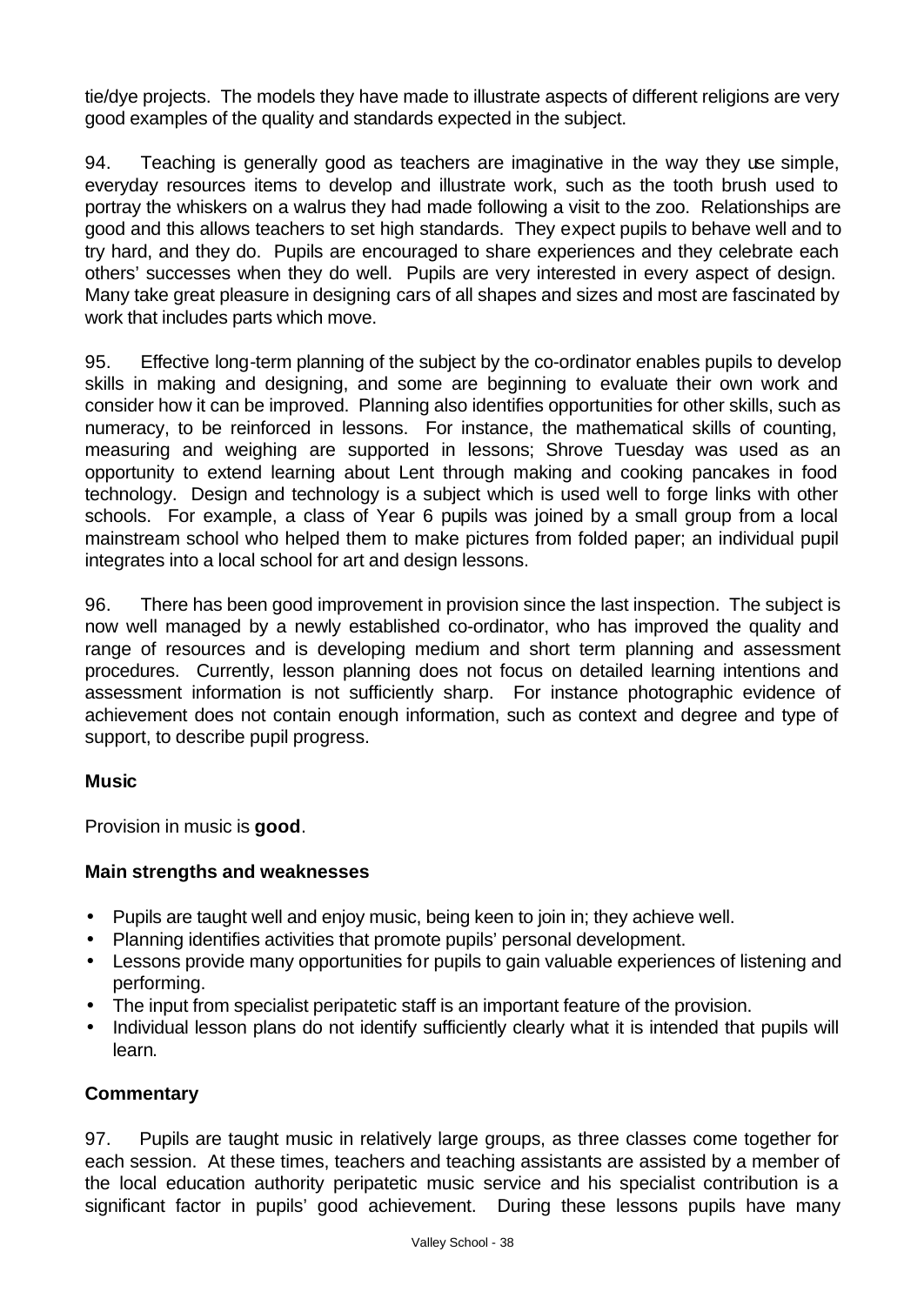opportunities to listen to music, sing and play instruments, as well to learn about some very simple elements of musical features such as pitch.

98. Lessons are fun and pupils thoroughly enjoy them. These lessons take place in a large hall and are potentially difficult situations to control but the high ratio of adults to pupils means that teachers and teaching assistants are able to manage pupils very effectively. In addition, adults are able to ensure that all pupils participate in what is on offer and, therefore, all are able to make good progress. For instance, a lesson involving younger pupils involved each class responding to musical instructions when performing a piece, based on an animal, they had previously rehearsed. *'The Cheetah'* involved a group of pupils in wheelchairs but teachers and teaching assistants wheeled them around at speed so that they could get full enjoyment from the music.

99. Lessons promote many aspects of pupils' communication skills and personal development. A variety of well chosen activities are used effectively to encourage listening, watching, moving, following instructions and working together. For example, younger pupils were required to respond to spoken instructions, supported by stop/go 'traffic light' cards, to begin and to cease playing percussion instruments. A game of 'musical statues' was also used very well to encourage listening skills and to consolidate body control, by requiring pupils to remain still. Older pupils were presented with more complex spoken instructions and symbol cards to produce high / middle / low notes on request and some had the opportunity to 'make their own tune'. This was cleverly managed, as pupils moved up and down a set of simple steps the peripatetic teacher played corresponding notes on the keyboard so that the pupil was able to control what was being played.

100. On occasion, music is taught at other times but these sessions are not always as effective. In particular, time is not used efficiently and in part this is because planning is much too sketchy. Shortcomings in planning are characteristic of all music lessons because the plans tend to cover too long a period, often a half term. Therefore, individual lesson plans do not identify sharply articulated learning objectives because they do not incorporate assessment details based on pupils' prior learning.

101. There has been good improvement in provision since the last inspection. The subject is well led and managed by an enthusiastic co-ordinator who has produced a well structured and organised subject curriculum.

## **Physical education**

Provision in physical education is **good**.

#### **Main strengths and weaknesses**

- The input of physiotherapists and occupational therapists ensures that pupils receive support which extends their mobility and independence.
- Pupils learn very well and the teaching of some specialist work, such as the Shelbourne programme, is particularly good.
- The presence of mainstream pupils in some lessons helps to promote pupils' social skills and increases the level of attainment and challenge in lessons
- Planning identifies clear learning targets for pupils.
- Resources, the accommodation and community facilities promote learning well.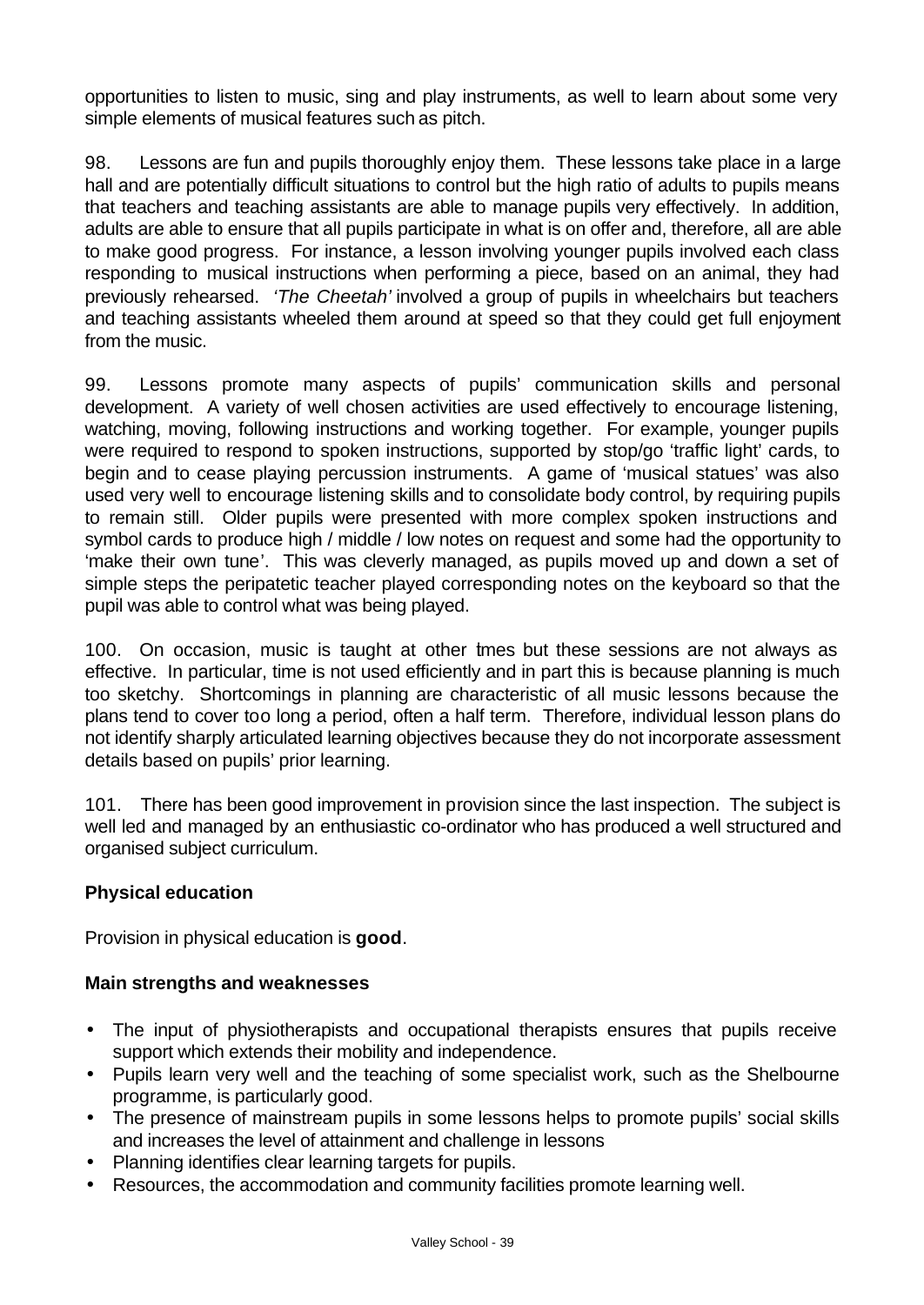#### **Commentary**

102. The combination of very good teaching and therapy input is responsible for pupils enjoying good quality provision where challenge is clear and activities very exciting. The wide range of opportunities on offer means that every pupil is able to follow a full curriculum in physical education. Therefore, overall pupils achieve very well and make very good progress in the range of activities available to them. For example, the more capable pupils throw hoops and balls accurately; some succeed in 'follow the leader' challenges and, with support, handle and hold a parachute by co-operating with others.

103. The school places great emphasis on linking elements of physical development, mobility and independence skills. Therefore, it uses elements of both the MOVE and Shelbourne movement programmes for those pupils with the most complex needs in order to develop confidence and improve mobility. Highly skilled therapists are significant contributors to these programmes and also carry out specialist work with individual pupils.

104. Teachers plan lessons well and identify specific learning objectives. Pupils are able to achieve these because the activities are exciting and geared to individual and group challenges. Adults include all pupils in the lessons even though there may be a very wide range of attainment in those lessons, which occur regularly, that also include small groups from a mainstream school. These inclusive sessions are particularly important in developing pupils' personal development and social awareness.

105. Learning is enhanced by the appropriateness of resources, the good quality of the accommodation and the use of local facilities. Simple resources like tunnels and the parachute are used very well to develop the idea of routines and sequences and to develop a mood of anticipation. The school's hydrotherapy pool is a valuable and well used facility; community resources that are used include a swimming pool, trampoline and riding stables.

106. The subject is well led and managed by a recently appointed co-ordinator with very recent mainstream experience. There has been good improvement in provision since the last inspection.

#### **PERSONAL, SOCIAL AND HEALTH EDUCATION AND CITIZENSHIP**

#### **Personal, social and health education**

Provision in personal, social and health education is **satisfactory**.

#### **Main strengths and weaknesses**

- Pupils' personal, social and health development is very well promoted informally by everyone throughout the school day.
- Pupils are very well taught in lessons and during activities like circle time.
- Pupils make good progress meeting PSHE targets in their IEPs.
- Some teachers' reliance upon activities such as circle time, snacks and lunch time as their main opportunity to promote personal and social development is too limiting.
- When planning lessons in other subjects, teachers are not following the school's curriculum procedure by showing clearly how they intend to promote pupils' personal development.

#### **Commentary**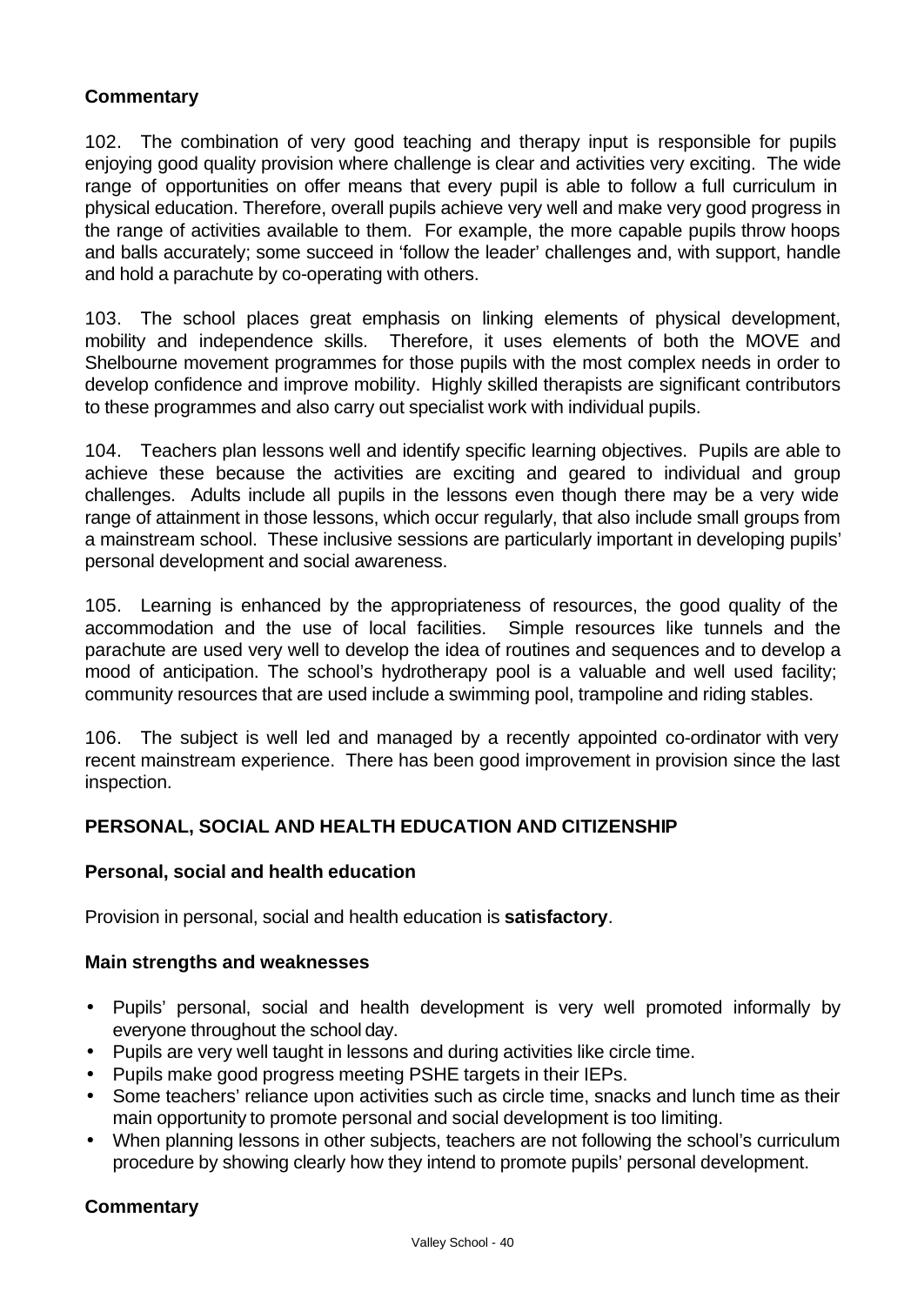107. All staff share the headteacher's strong commitment to promoting pupils' self-esteem, mobility, self help skills and preparation for independence. From their arrival at school to their safe departure for the journey home, pupils' personal needs and development are uppermost in everyone's mind.

108. The focus on pupils' personal development is evident in the routines that constitute part of the PSHE programme, such as circle time, snack times and the lunch period, are used consistently. Many social and personal skills are developed well in these sessions, such as listening carefully to others' contributions, making choices, taking turns and, if they are able to, undertaking classroom tasks such as clearing, tidying and helping others. For instance, one of the strengths in the first session of the day with Year 6 pupils was the quality of relationships that were evident amongst the pupils. In their own ways, three ambulant pupils each showed pleasure in the arrival of their less mobile classmates. Two sought them out to greet them by touch or sign and all spoke to them sensitively. The staff commitment to the inclusion of everyone was shown well in these activities, which form a significant part of each day's provision. At these times, teaching and learning are very good.

109. Those pupils who have dedicated PSHE lessons are taught equally well. Effective planning shows clearly what it is anticipated that pupils should learn and these learning outcomes are based on teachers' very knowledge of the pupils. High expectations of behaviour are evident throughout, with appropriate behaviour being constantly reinforced through praise and encouragement. Pupils' interest is maintained through the quality of the activities provided and the skilful way in which teachers change the activities. Such very good quality teaching enabled a class of Reception and Years 1 and 3 pupils to make very good progress in learning about keeping safe.

110. However, there are too few of these discrete PSHE lessons to support the daily routines in delivering a fully planned programme of personal, social and health education. While the upon circle time type activities are significant in promoting personal and social development, they are unplanned and relatively limited in scope. Consequently, the range of knowledge and understanding that these daily routines encourage is not sufficiently broad. The subject policy shows that much of the planned PSHE programme should be covered in some topics that pupils study each year and through all subjects of the curriculum. However, this approach is not effective because teachers do not routinely show in their lesson planning how they are going to encourage specific aspects of pupils' development. While some teachers' lesson planning shows links between IEP targets and the learning objectives for the lesson, this is not consistent practice.

111. The school meets its statutory requirement to provide aspects such as sex education, but the planned PSHE programme was developed some time ago. There is a need to update the policy and programme of work in a way that identifies recording procedures that enable the school to keep robust evidence of each pupil's coverage of the topics and clear evidence of their achievement and progress over time. Leadership and management of the discrete subject are satisfactory, but current procedures mean that the management team is unable to monitor or evaluate that enough of the prescribed subject content is covered in a systematic and progressive way. There has been satisfactory improvement since the previous inspection.

# **PART D: SUMMARY OF THE MAIN INSPECTION JUDGEMENTS**

## **Inspection judgement Grade**